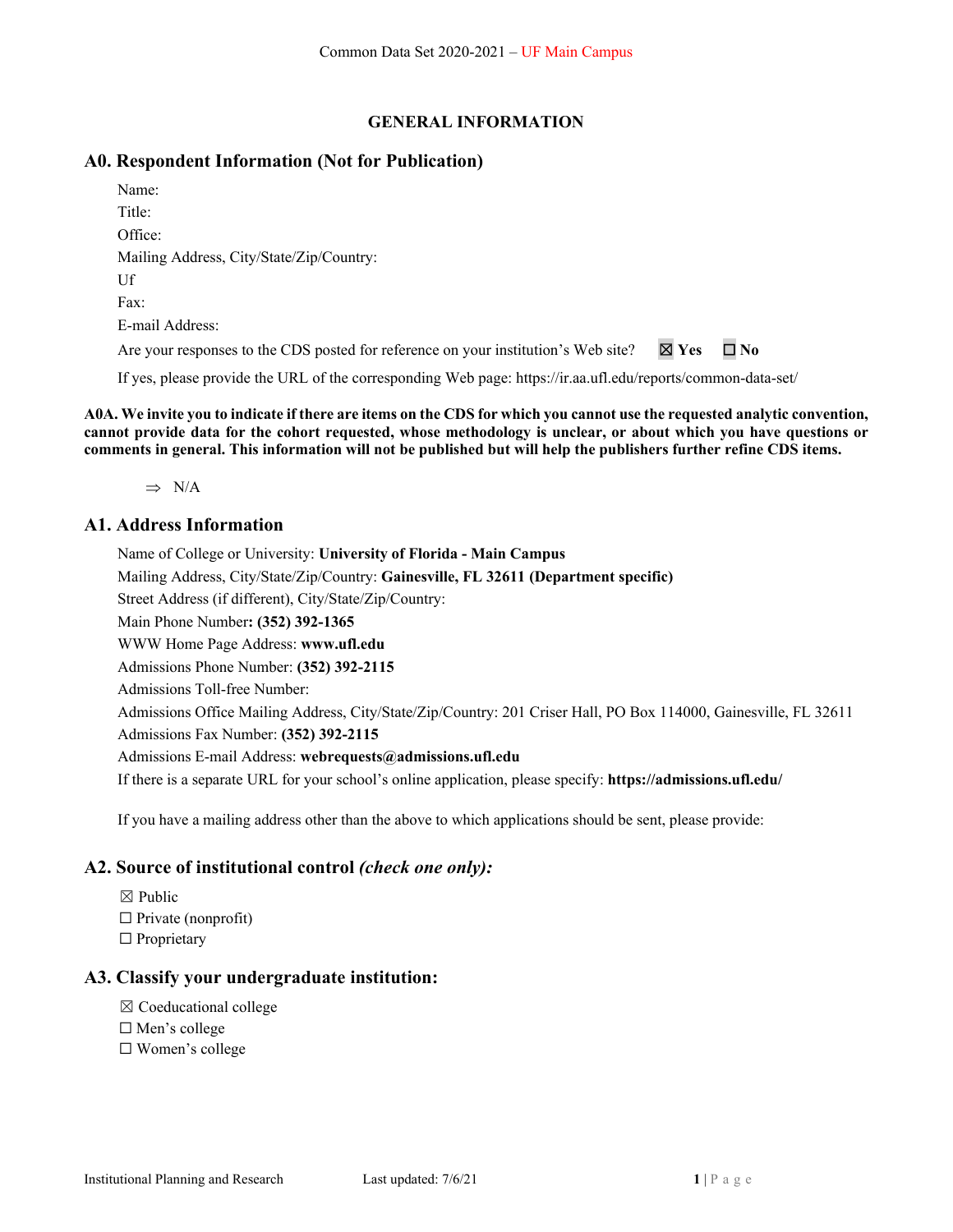## **A4. Academic year calendar**

- **If your academic year has changed because of the COVID-19 pandemic, please indicate as other below.** 
	- $\boxtimes$  Semester  $\Box$  4-1-4 ☐ Quarter ☐ Continuous  $\Box$  Trimester  $\Box$  Differs by program (describe):  $\Box$  Other (describe):

## **A5. Degrees offered by your institution**

 $\boxtimes$  Certificate  $\boxtimes$  Post-bachelor's certificate  $\Box$  Diploma  $\boxtimes$  Master's  $\boxtimes$  Associate  $\boxtimes$  Post-master's certificate ☐ Transfer ☒ Doctoral degree research/scholarship  $\Box$  Terminal  $\boxtimes$  Doctoral degree – professional practice  $\boxtimes$  Bachelor's  $\Box$  Doctoral degree – other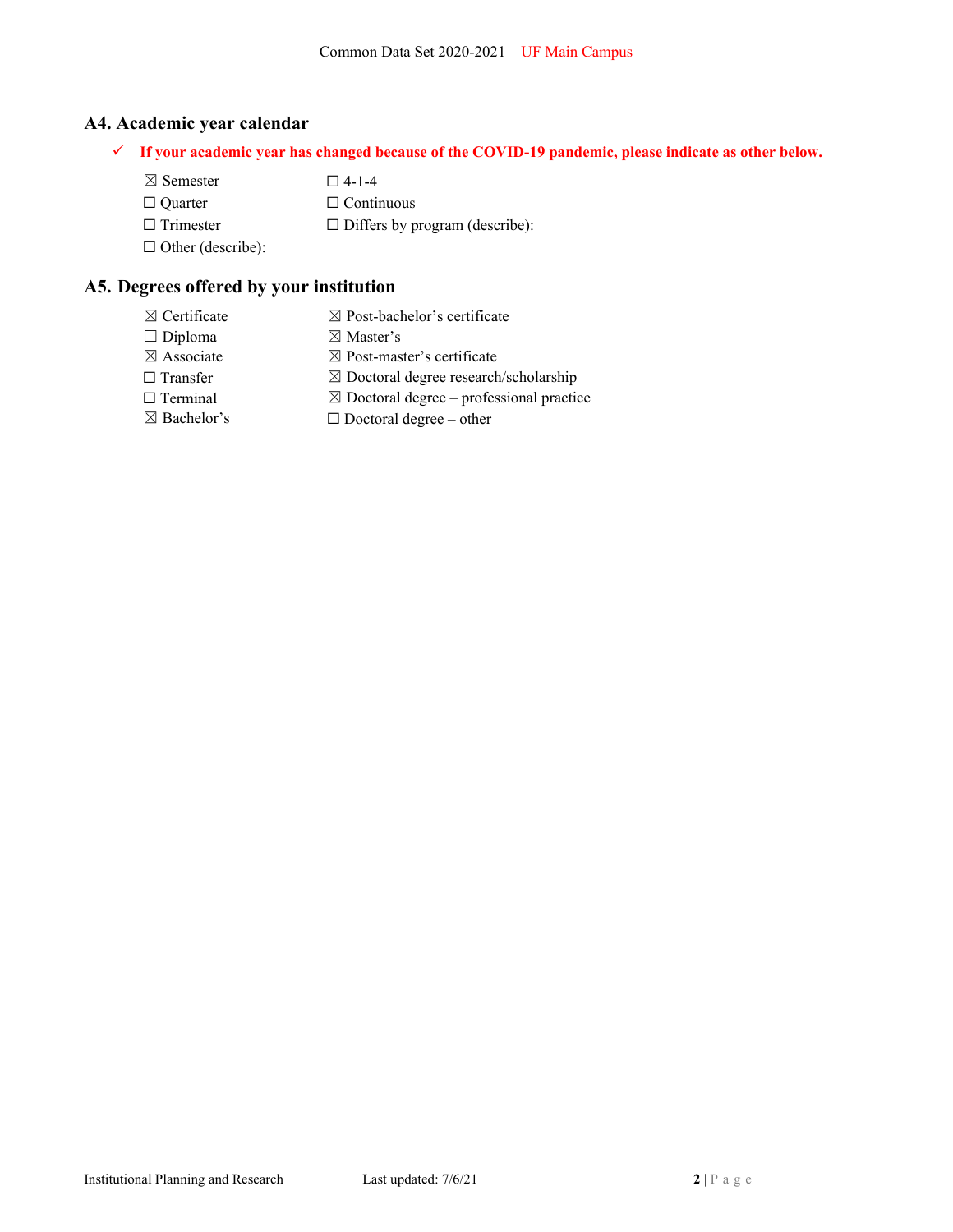## **B. ENROLLMENT AND PERSISTENCE**

## **B1. Institutional Enrollment - Men and Women**

Provide numbers of students for each of the following categories as of the institution's official fall reporting date or as of **October 15, 2020**.

- $\checkmark$  Note: Report students formerly designated as "first professional" in the graduate cells.
- $\checkmark$  For information on reporting study abroad students please see: This Document at NCES.GOV

|                                                     | <b>FULL-TIME</b> |        |                               | <b>PART-TIME</b> |
|-----------------------------------------------------|------------------|--------|-------------------------------|------------------|
|                                                     | Men              | Women  | Men                           | Women            |
| <b>Undergraduate Students</b>                       |                  |        | <b>Undergraduate Students</b> |                  |
| Degree-seeking, first-time freshmen students        | 2,600            | 3,701  | 16                            | 16               |
| Other first-year, degree-seeking students           | 240              | 248    | 42                            | 41               |
| All other degree-seeking undergraduate students     | 10,387           | 14,043 | 1,566                         | 1,337            |
| Total degree-seeking undergraduate students         | 13,227           | 17,992 | 1,624                         | 1,394            |
| All other undergraduates enrolled in credit courses | 81               | 176    | 234                           | 203              |
| <b>Undergraduate Students</b>                       | 13,308           | 18,168 | 1,858                         | 1,597            |
| <b>Graduate Students</b>                            |                  |        |                               |                  |
| Degree-seeking, first-time                          | 924              | 1,294  | 348                           | 641              |
| All other degree-seeking                            | 4,851            | 5,173  | 1,540                         | 2,429            |
| All other graduates enrolled in credit courses      | 43               | 110    | 311                           | 777              |
| <b>Total Graduate Students</b>                      | 5,818            | 6,577  | 2,199                         | 3,847            |
| <b>Total All Students</b>                           | 19,126           | 24,745 | 4,057                         | 5,444            |

**Total All Undergraduates:** 34,931

**Total All Graduate Students:** 18,441

**Grand Total All Students:** 53,372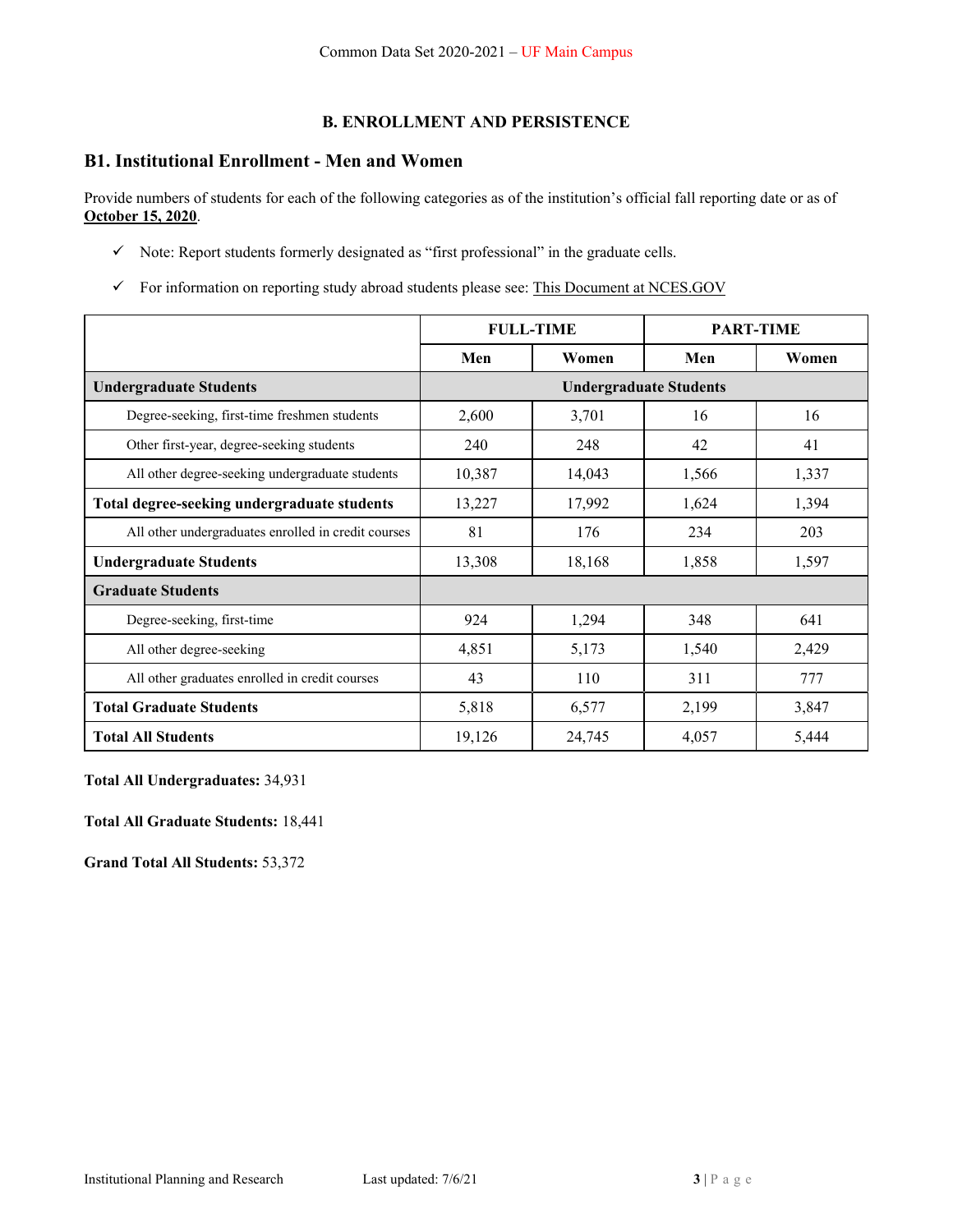## **B2. Enrollment by Racial/Ethnic Category.**

Provide numbers of undergraduate students for each of the following categories as of the institution's official fall reporting date or as of **October 15, 2020**.

- $\checkmark$  Include international students only in the category "Nonresident aliens."
- Complete the "Total Undergraduates" column only if you cannot provide data for the first two columns.
- $\checkmark$  Report as your institution reports to IPEDS: persons who are Hispanic should be reported only on the Hispanic line, not under any race, and persons who are non-Hispanic multi-racial should be reported only under "Two or more races."

|                                                         | Degree-seeking<br><b>First-time First</b><br>year | Degree-seeking<br><b>Undergraduates</b><br>(include first-time)<br>first-year) | <b>Total</b><br><b>Undergraduates</b><br>(both degree- and<br>non-degree-seeking) |
|---------------------------------------------------------|---------------------------------------------------|--------------------------------------------------------------------------------|-----------------------------------------------------------------------------------|
| Nonresident aliens                                      | 100                                               | 816                                                                            | 846                                                                               |
| Hispanic/Latino                                         | 1,392                                             | 7,997                                                                          | 8,136                                                                             |
| Black or African American, non-Hispanic                 | 350                                               | 1,962                                                                          | 2,006                                                                             |
| White, non-Hispanic                                     | 3,277                                             | 17,617                                                                         | 17,992                                                                            |
| American Indian or Alaska Native, non-Hispanic          | 3                                                 | 47                                                                             | 49                                                                                |
| Asian, non-Hispanic                                     | 780                                               | 3,324                                                                          | 3,377                                                                             |
| Native Hawaiian or other Pacific Islander, non-Hispanic | $\theta$                                          | 35                                                                             | 35                                                                                |
| Two or more races, non-Hispanic                         | 308                                               | 1,476                                                                          | 1,504                                                                             |
| Race and/or ethnicity unknown                           | 123                                               | 963                                                                            | 986                                                                               |
| <b>Total</b>                                            | 6,333                                             | 34,237                                                                         | 34,931                                                                            |

### **B3. Persistence**

### **Number of degrees awarded by your institution from July 1, 2019, to June 30, 2020.**

| <b>AWARD TYPE</b>                         | # AWARDED                                                              |
|-------------------------------------------|------------------------------------------------------------------------|
| Certificate/diploma:                      | 371                                                                    |
| Associate degrees:                        | 152                                                                    |
| Bachelor's degrees:                       | 9,923<br>$(9,584)$ <sup>st</sup> degree<br>339 2 <sup>nd</sup> degree) |
| Post-bachelor's certificates:             | 775                                                                    |
| Master's degrees:                         | 3,881                                                                  |
| Post-master's certificates:               | 111                                                                    |
| Doctoral degrees - research/scholarship:  | 679                                                                    |
| Doctoral degrees – professional practice: | 1,152                                                                  |
| Doctoral degrees $-$ other:               |                                                                        |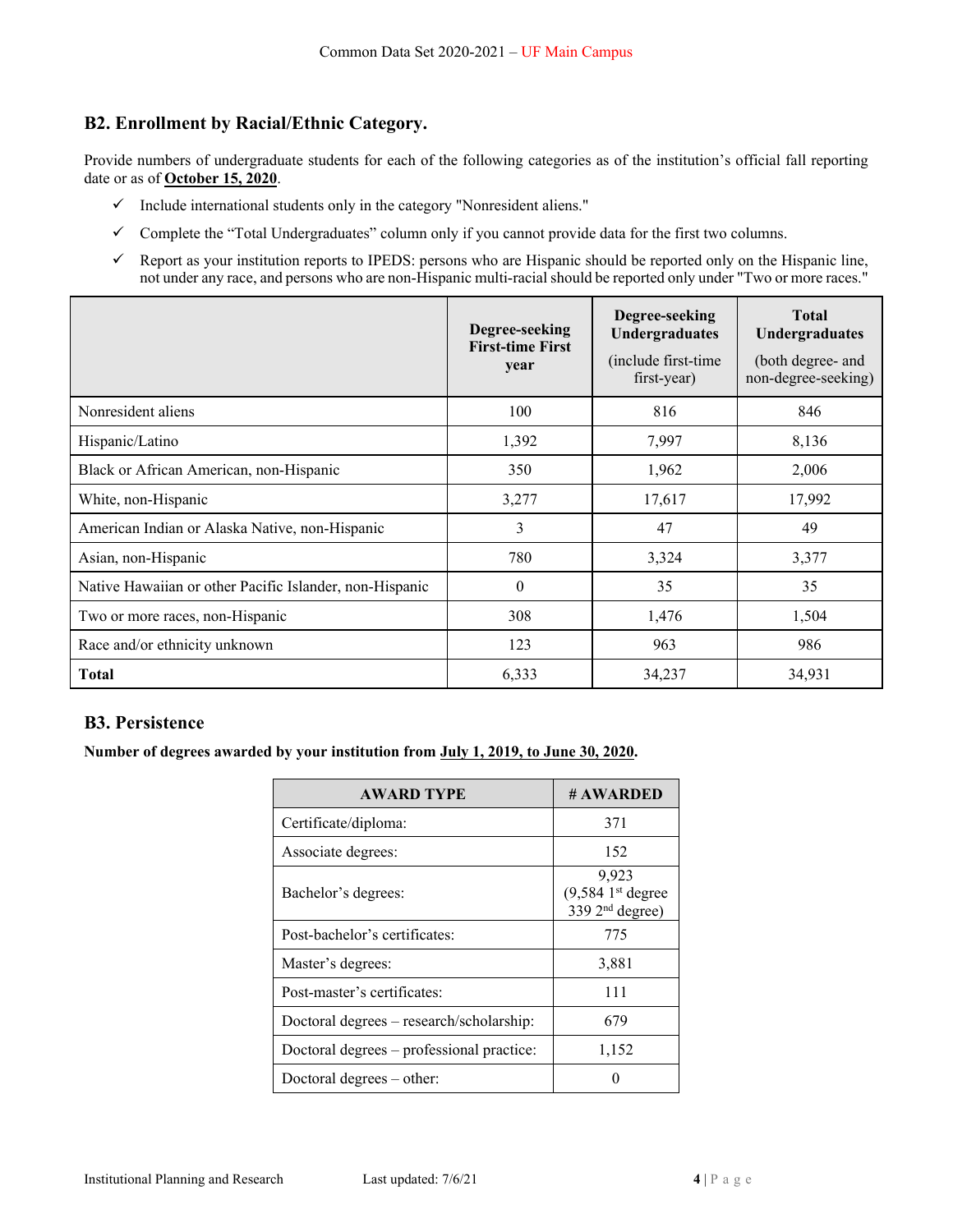## **B4-B21: Graduation Rates**

The items in this section correspond to data elements collected by the IPEDS Web-based Data Collection System's Graduation Rate Survey (GRS).

 $\checkmark$  For complete instructions and definitions of data elements, see the IPEDS GRS Forms and Instructions for the 2020-2021 Survey. https://nces.ed.gov/ipeds/use-the-data/survey-components/9/graduation-rates

**In the following section for bachelor's or equivalent programs, please disaggregate the Fall 2013 and Fall 2014 cohorts (formerly CDS B4-B11) into four groups:** 

- Students who received a Federal Pell Grant\*
- Recipients of a subsidized Stafford Loan who did not receive a Pell Grant
- Students who did not receive either a Pell Grant or a subsidized Stafford Loan
- Total (all students, regardless of Pell Grant or subsidized loan status)
	- \* Students who received both a Federal Pell Grant and a subsidized Stafford Loan should be reported in the "Recipients of a Federal Pell Grant" column.

For each graduation rate grid below, the numbers in the first three columns for Questions A-G should sum to the cohort total in the fourth column (formerly CDS B4-B11).

#### **For Bachelor's or Equivalent Programs**

Please provide data for the **Fall 2014** cohort if available. If **Fall 2014** cohort data are not available, provide data for the **Fall 2013** cohort.

#### **Fall 2014 Cohort**

|              |                                                                                                                                                                                                                                                                                                                               | <b>Recipients of a</b><br><b>Federal Pell</b><br>Grant | <b>Recipients of a</b><br><b>Subsidized</b><br><b>Stafford Loan</b><br>who did not<br>receive a Pell<br>Grant | <b>Students who</b><br>did not receive<br>either a Pell<br>Grant or a<br>subsidized<br><b>Stafford Loan</b> | <b>Total</b><br>(sum of 3<br>columns to the<br>left) |
|--------------|-------------------------------------------------------------------------------------------------------------------------------------------------------------------------------------------------------------------------------------------------------------------------------------------------------------------------------|--------------------------------------------------------|---------------------------------------------------------------------------------------------------------------|-------------------------------------------------------------------------------------------------------------|------------------------------------------------------|
| $\mathbf{A}$ | Initial 2014 cohort of first-time, full-time,<br>bachelor's (or equivalent) degree-seeking<br>undergraduate students                                                                                                                                                                                                          | 1,748                                                  | 450                                                                                                           | 4,175                                                                                                       | 6,373                                                |
| <sup>B</sup> | Of the initial 2014 cohort, how many did<br>not persist and did not graduate for the<br>following reasons:<br>Deceased<br>$\bullet$<br>Permanently Disabled<br>٠<br><b>Armed Forces</b><br>٠<br>Foreign Aid Service of the Federal Government<br>٠<br>Official church missions<br>٠<br>Report Total Allowable Exclusions<br>٠ | 3                                                      | 1                                                                                                             | $\mathbf{2}$                                                                                                | 6                                                    |
| $\mathbf C$  | Final 2014 cohort, after adjusting for<br>allowable exclusions                                                                                                                                                                                                                                                                | 1,745                                                  | 449                                                                                                           | 4,173                                                                                                       | 6,367                                                |
| D            | Of the initial 2014 cohort, how many<br>completed the program in four years or less<br>(by Aug. 31, 2018)                                                                                                                                                                                                                     | 1,105<br>$(63.32\%)$                                   | 285<br>$(63.47\%)$                                                                                            | 2,895<br>$(69.37\%)$                                                                                        | 4,285<br>$(67.30\%)$                                 |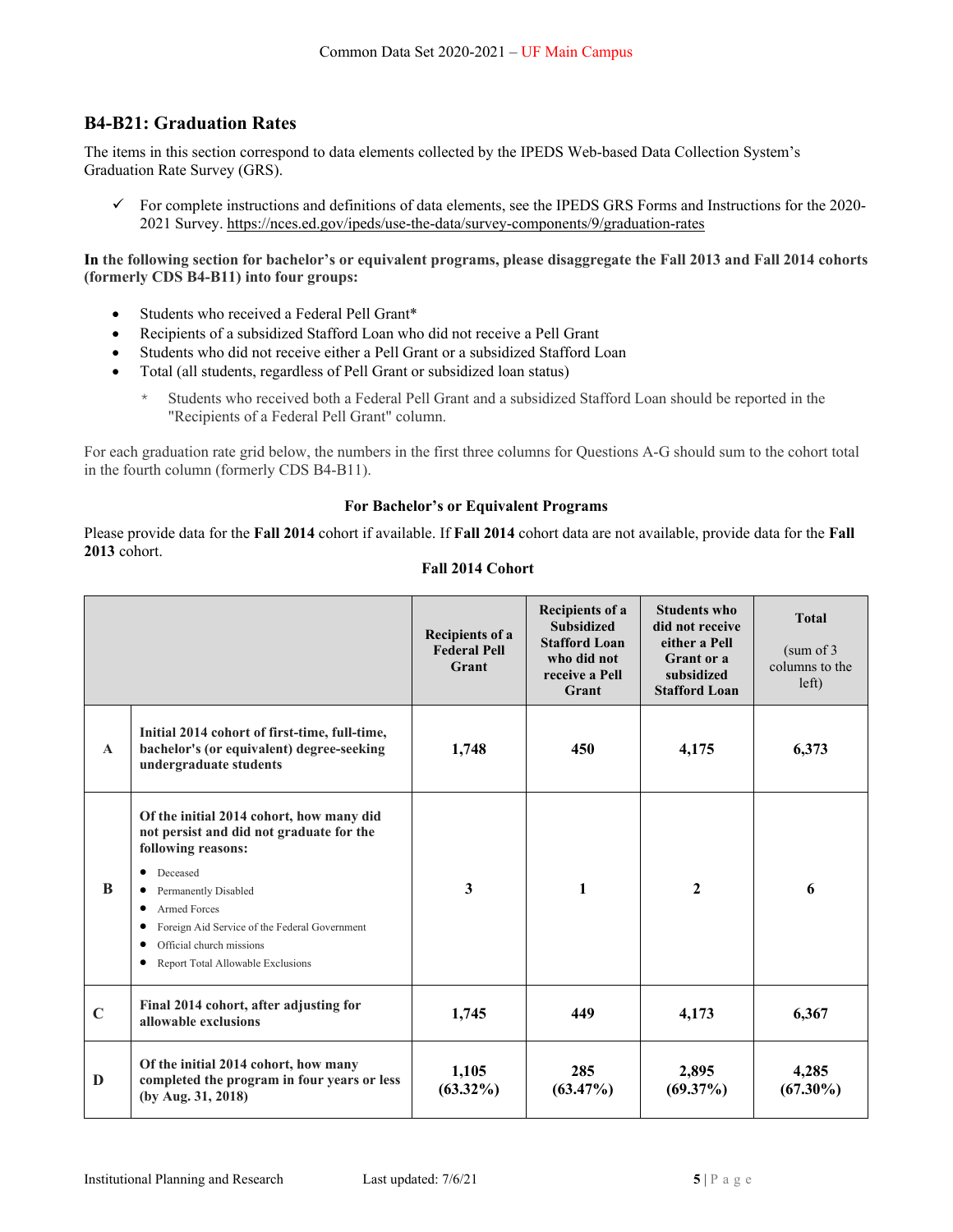|              |                                                                                                                                                                  | Recipients of a<br><b>Federal Pell</b><br>Grant | <b>Recipients of a</b><br><b>Subsidized</b><br><b>Stafford Loan</b><br>who did not<br>receive a Pell<br>Grant | Students who<br>did not receive<br>either a Pell<br>Grant or a<br>subsidized<br><b>Stafford Loan</b> | <b>Total</b><br>(sum of 3)<br>columns to the<br>left) |
|--------------|------------------------------------------------------------------------------------------------------------------------------------------------------------------|-------------------------------------------------|---------------------------------------------------------------------------------------------------------------|------------------------------------------------------------------------------------------------------|-------------------------------------------------------|
| 11E.         | Of the initial 2014 cohort, how many<br>completed the program in more than four<br>years but in five years or less (after Aug. 31,<br>2018 and by Aug. 31, 2019) | 332                                             | 99                                                                                                            | 798                                                                                                  | 1,229                                                 |
| $\mathbf{F}$ | Of the initial 2014 cohort, how many<br>completed the program in more than five<br>years but in six years or less (after Aug. 31,<br>2019 and by Aug. 31, 2020)  | 55                                              | 7                                                                                                             | 81                                                                                                   | 143                                                   |
| $\mathbf G$  | Total graduating within six years (sum of<br>lines $D, E, and F$                                                                                                 | 1,492                                           | 391                                                                                                           | 3,774                                                                                                | 5,657                                                 |
| H            | Six-year graduation rate for 2014 cohort (G<br>divided by C)                                                                                                     | 86%<br>$(85.50\%)$                              | 87%<br>$(87.08\%)$                                                                                            | 90%<br>$(90.44\%)$                                                                                   | 89%<br>(88.85%)                                       |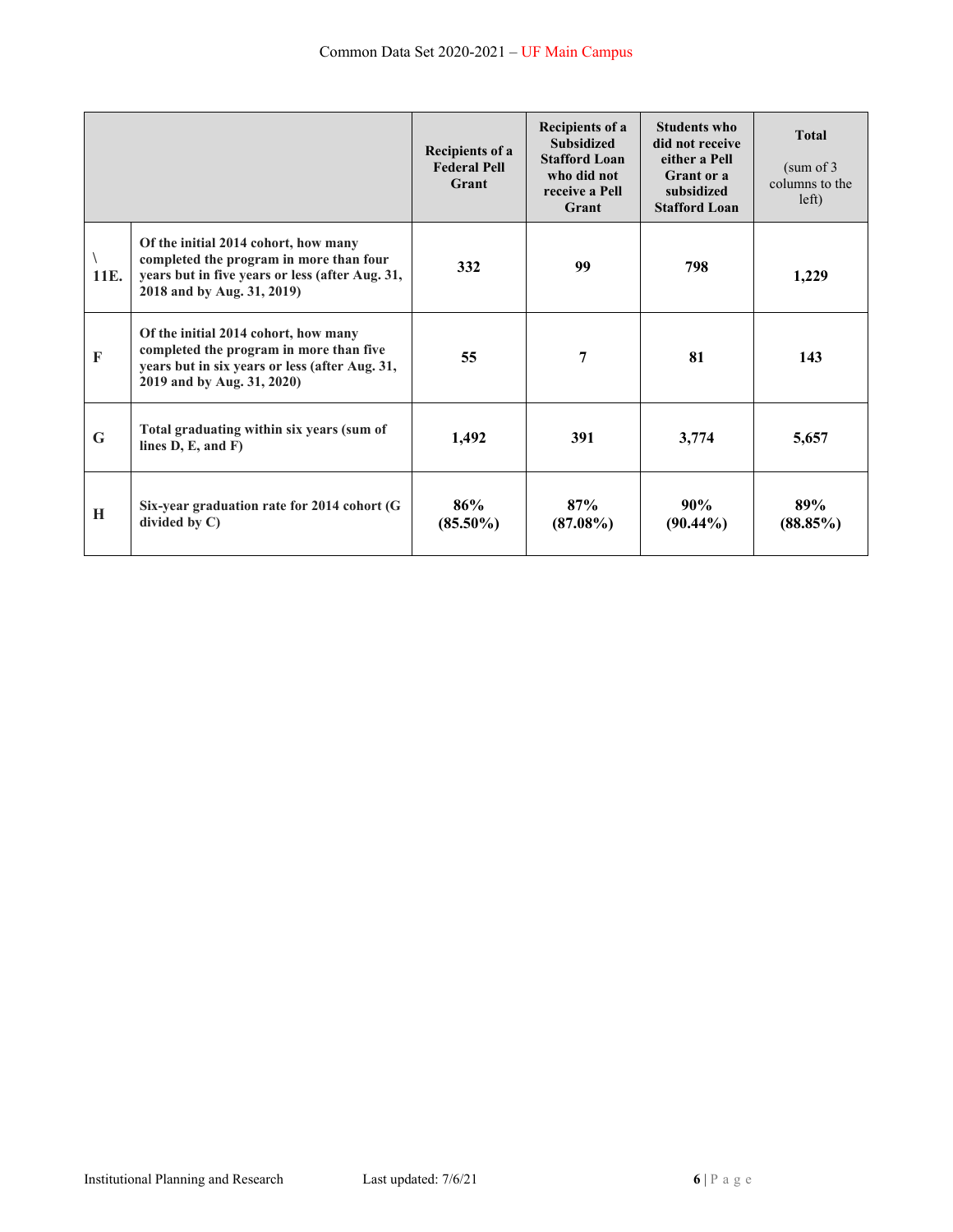## **Fall 2013 Cohort**

|             |                                                                                                                                                                                                                                                                                                                                         | Recipients of a<br><b>Federal Pell</b><br>Grant | <b>Recipients of a</b><br><b>Subsidized</b><br><b>Stafford Loan</b><br>who did not<br>receive a Pell<br>Grant* | <b>Students who</b><br>did not receive<br>either a Pell<br>Grant or a<br>subsidized<br>Stafford Loan* | <b>Total</b><br>(sum of 3)<br>columns to the<br>left) |
|-------------|-----------------------------------------------------------------------------------------------------------------------------------------------------------------------------------------------------------------------------------------------------------------------------------------------------------------------------------------|-------------------------------------------------|----------------------------------------------------------------------------------------------------------------|-------------------------------------------------------------------------------------------------------|-------------------------------------------------------|
| A           | Initial 2013 cohort of first-time, full-time,<br>bachelor's (or equivalent) degree-seeking<br>undergraduate students                                                                                                                                                                                                                    | 1,788                                           | 510                                                                                                            | 3,963                                                                                                 | 6,261                                                 |
| B           | Of the initial 2013 cohort, how many did not<br>persist and did not graduate for the<br>following reasons:<br>• Deceased<br><b>Permanently Disabled</b><br>$\bullet$<br>Armed Forces<br>$\bullet$<br>Foreign Aid Service of the Federal Government<br>$\bullet$<br>Official church missions<br><b>Report Total Allowable Exclusions</b> | $\mathbf{1}$                                    | $\bf{0}$                                                                                                       | $\bf{0}$                                                                                              | 1                                                     |
| $\mathbf C$ | Final 2013 cohort, after adjusting for<br>allowable exclusions                                                                                                                                                                                                                                                                          | 1,787                                           | 510                                                                                                            | 3,963                                                                                                 | 6,260                                                 |
| D           | Of the initial 2013 cohort, how many<br>completed the program in four years or less<br>(by Aug. 31, 2017)                                                                                                                                                                                                                               | 1,128                                           | 316                                                                                                            | 2,732                                                                                                 | 4,176                                                 |
| ${\bf E}$   | Of the initial 2013 cohort, how many<br>completed the program in more than four<br>years but in five years or less (after Aug. 31,<br>2017 and by Aug. 31, 2018)                                                                                                                                                                        | 338                                             | 96                                                                                                             | 753                                                                                                   | 1,187                                                 |
| F           | Of the initial 2013 cohort, how many<br>completed the program in more than five<br>years but in six years or less (after Aug. 31,<br>2018 and by Aug. 31, 2019)                                                                                                                                                                         | 66                                              | 9                                                                                                              | 98                                                                                                    | 173                                                   |
| G           | Total graduating within six years (sum of<br>lines $D, E, and F$                                                                                                                                                                                                                                                                        | 1,532                                           | 421                                                                                                            | 3,583                                                                                                 | 5,536                                                 |
| H           | Six-year graduation rate for 2013 cohort (G<br>divided by C)                                                                                                                                                                                                                                                                            | 86%<br>$(85.73\%)$                              | 83%<br>$(82.55\%)$                                                                                             | 90%<br>(90.41)                                                                                        | 88%<br>$(88.43\%)$                                    |

## **\*Correction to Subsidized loans and those who did not receive Pell/Subsidized from prior year CDS**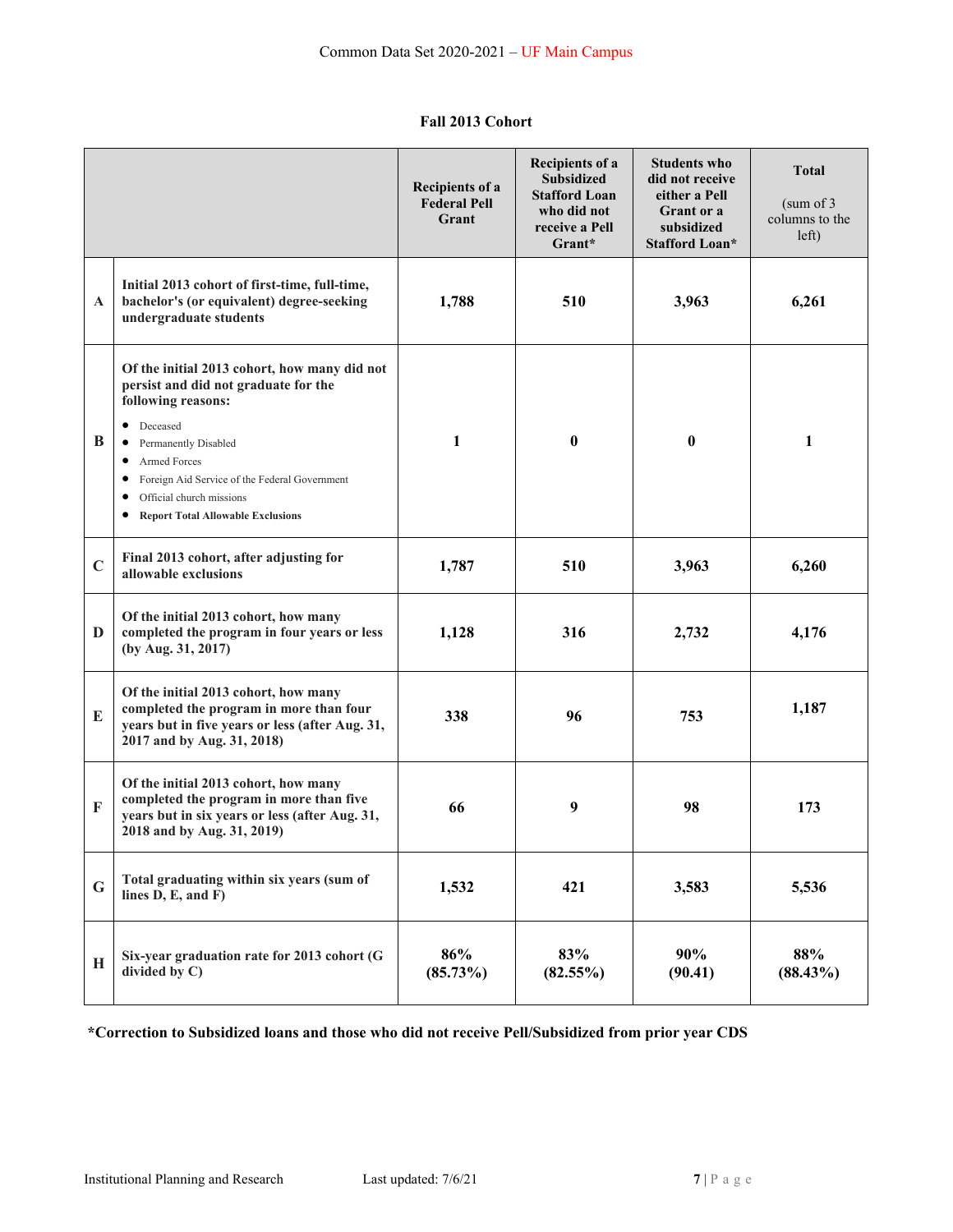### **B22. Retention Rates**

Report for the cohort of all full-time, first-time bachelor's (or equivalent) degree-seeking undergraduate students who entered in Fall 2019 (or the preceding summer term).

- $\checkmark$  The initial cohort may be adjusted for students who departed for the following reasons:
	- $*$  Death<br> $*$  Perma
	- Permanent Disability
	- \* Service in the armed forces
	- \* Foreign aid service of the federal government
	- \* Official church missions
	- \* No other adjustments to the initial cohort should be made.
- **For the cohort of all full-time bachelor's (or equivalent) degree-seeking undergraduate students who entered your institution as freshmen in Fall 2019 (or the preceding summer term), what percentage was enrolled at your institution as of the date your institution calculates its official enrollment in Fall 2020.**

 $\checkmark$  97.34%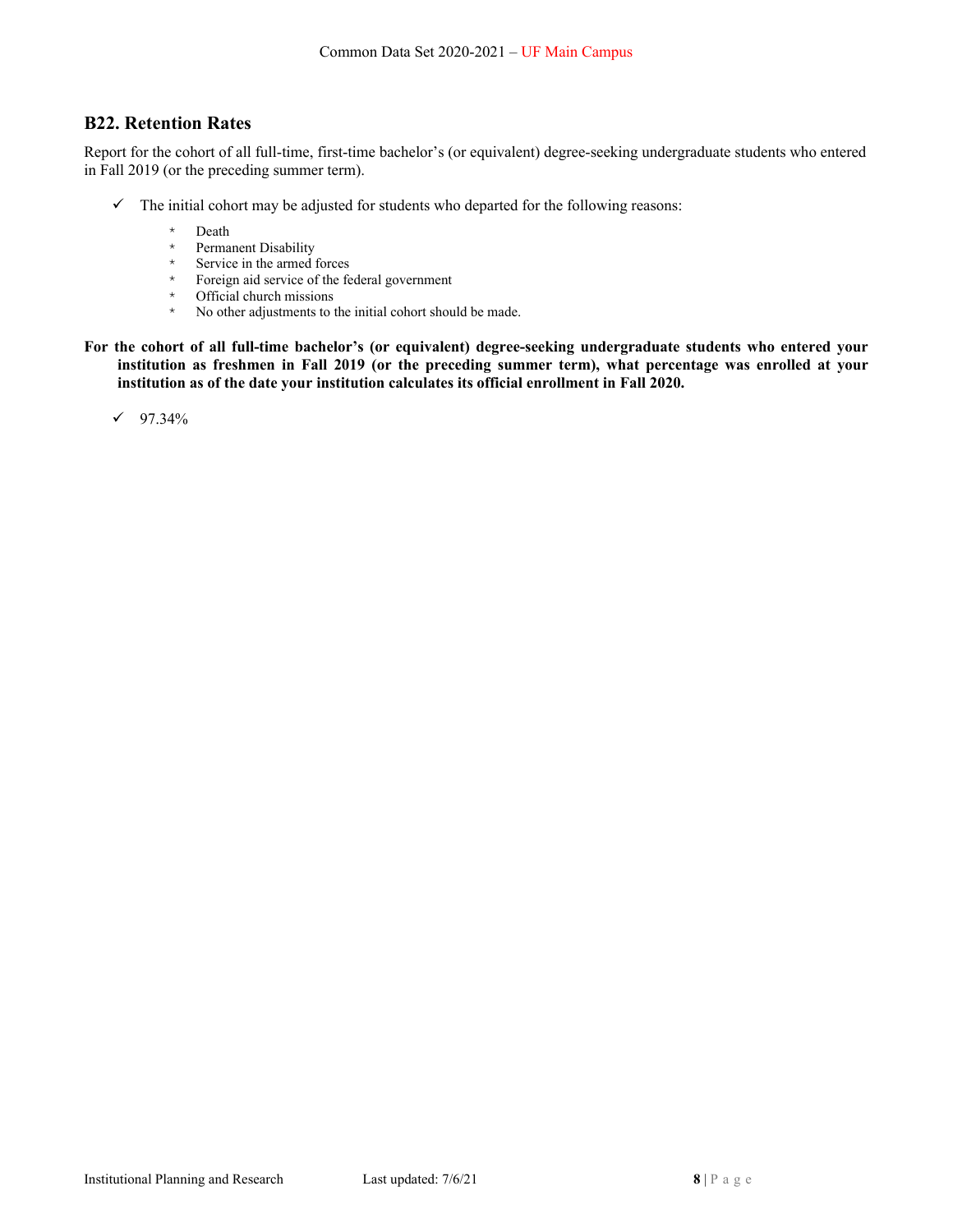## **C. FIRST-TIME, FIRST-YEAR (FRESHMAN) ADMISSION**

## **C1-C2: Applications**

- **C1. First-time, first-year (freshman) students:** Provide the number of degree-seeking, first-time, first-year students who applied, were admitted, and enrolled (full- or part-time) in **Fall 2020**.
	- $\checkmark$  Include early decision, early action, and students who began studies during summer in this cohort.
	- Applicants should include only those students who fulfilled the requirements for consideration for admission (i.e., who completed actionable applications) and who have been notified of one of the following actions: admission, nonadmission, placement on waiting list, or application withdrawn (by applicant or institution).
	- $\checkmark$  Admitted applicants should include wait-listed students who were subsequently offered admission.

| FIRST-TIME, FIRST YEAR (FRESHMAN) STUDENT APPLICANTS                  | <b>TOTAL</b> |
|-----------------------------------------------------------------------|--------------|
| Total first-time, first-year (freshman) men who applied               | 20,701       |
| Total first-time, first-year (freshman) women who applied             | 27,492       |
| Total first-time, first-year (freshman) men who were admitted         | 6,131        |
| Total first-time, first-year (freshman) women who were admitted       | 8,871        |
| Total full-time, first-time, first-year (freshman) men who enrolled   | 2,600        |
| Total part-time, first-time, first-year (freshman) men who enrolled   | 16           |
| Total full-time, first-time, first-year (freshman) women who enrolled | 3,701        |
| Total part-time, first-time, first-year (freshman) women who enrolled | 16           |

### **C2. Freshman wait-listed students**

**Students who met admission requirements but whose final admission was contingent on space availability)** 

Do you have a policy of placing students on a waiting list?  $\Box$  **Yes**  $\boxtimes$  **No** 

If yes, please answer the questions below for **Fall 2020** admissions:

| WAITING LIST                                                    | <b>TOTAL</b> |
|-----------------------------------------------------------------|--------------|
| Number of qualified applicants offered a place on waiting list: |              |
| Number accepting a place on the waiting list:                   |              |
| Number of wait-listed students admitted:                        |              |

Is your waiting list ranked? ☐ **Yes** ☐ **No**

- If yes, do you release that information to students? ☐ **Yes** ☐ **No**
- Do you release that information to school counselors? ☐ **Yes** ☐ **No**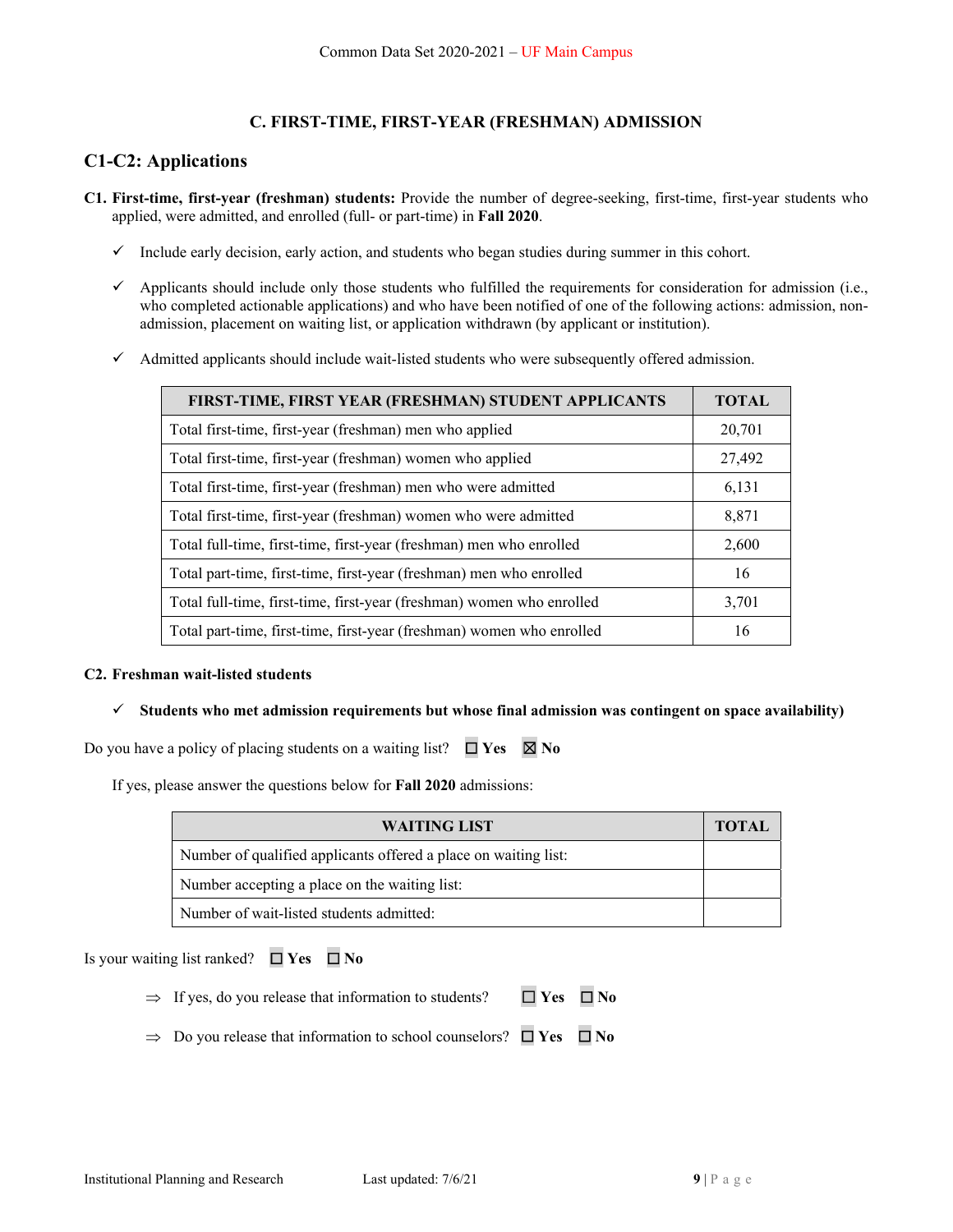## **C3-C5: Admission Requirements**

### **C3. High school completion requirement**

Check the appropriate box to identify your high school completion requirement for degree-seeking entering students:

- $\boxtimes$  High school diploma is required and GED is accepted
- ☐ High school diploma is required and GED is not accepted
- $\Box$  High school diploma or equivalent is not required

### **C4. Does your institution require or recommend a general college-preparatory program for degree-seeking students?**

- ☒ Require
- □ Recommend
- □ Neither require nor recommend
- **C5. Distribution of high school units required and/or recommended.** Specify the distribution of academic high school course units required and/or recommended of all or most degree-seeking students using Carnegie units (one unit equals one year of study or its equivalent). If you use a different system for calculating units, please convert.

|                                  | <b>Units Required</b> | <b>Units Recommended</b> |
|----------------------------------|-----------------------|--------------------------|
| Total academic units             | 16                    |                          |
| English                          | $\overline{4}$        |                          |
| <b>Mathematics</b>               | $\overline{4}$        |                          |
| Science                          | 3                     |                          |
| Of these, units that must be lab | $\mathfrak{D}$        |                          |
| Foreign language                 | $\overline{2}$        |                          |
| Social studies                   | 3                     |                          |
| History                          |                       |                          |
| Academic electives               |                       |                          |
| Computer Science                 |                       |                          |
| Visual/Performing Arts           |                       |                          |
| Other (specify)                  |                       |                          |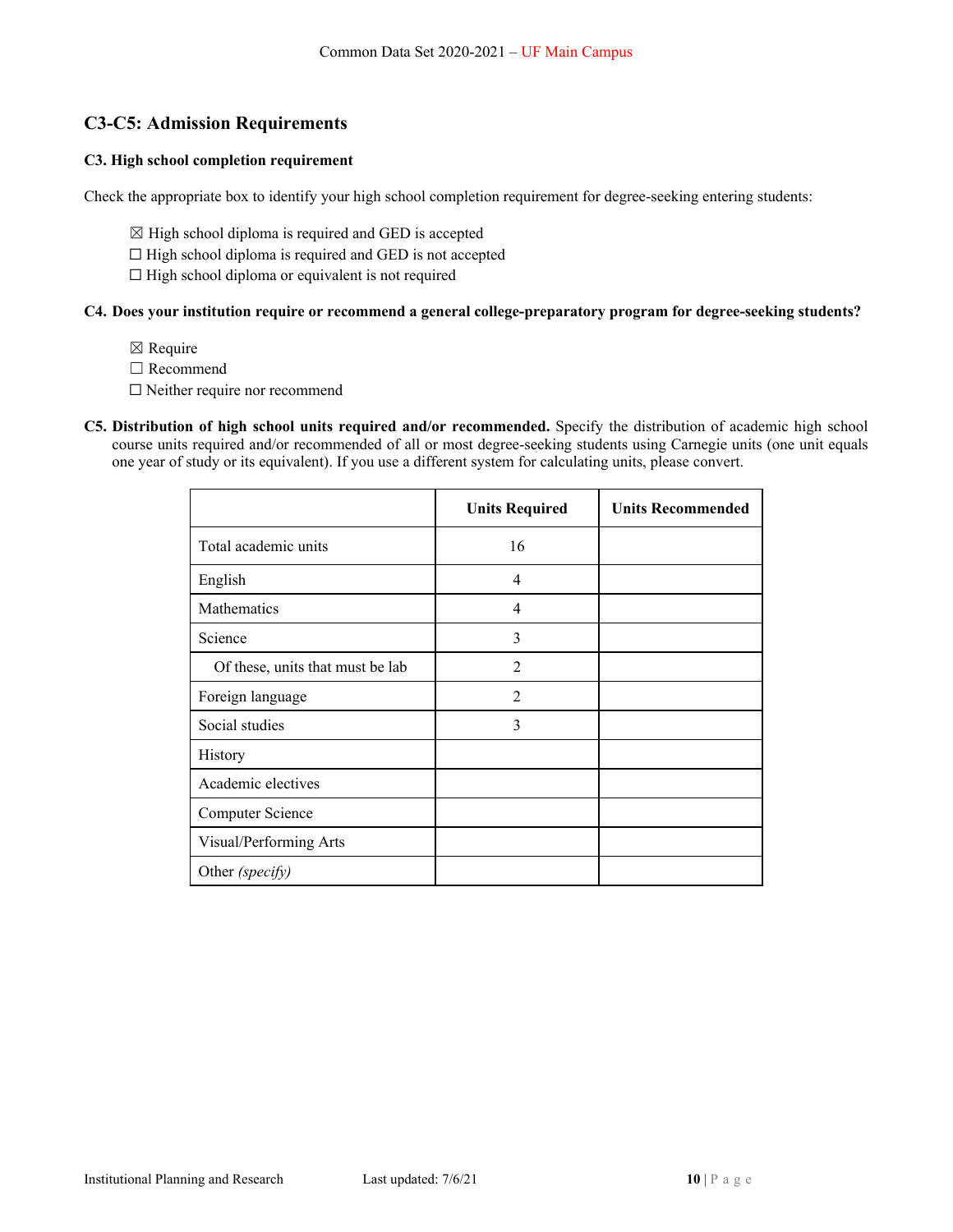## **C6-C7: Basis for Selection**

**C6.** Do you have an open admission policy, under which virtually all secondary school graduates or students with GED equivalency diplomas are admitted without regard to academic record, test scores, or other qualifications?

If so, check which applies:

 $\Box$  Open admission policy as described above for all students

Open admission policy as described above for most students, but

☐ Selective admission for out-of-state students

 $\Box$  Selective admission to some programs

☐ Other (explain):

**C7. Relative importance of each of the following academic and nonacademic factors in your first-time, first-year, degree-seeking (freshman) admission decisions.** 

|                                  | <b>Very Important</b> | Important   | Considered  | <b>Not Considered</b> |
|----------------------------------|-----------------------|-------------|-------------|-----------------------|
| <b>Academic</b>                  |                       |             |             |                       |
| Rigor of secondary school record | ⊠                     |             |             |                       |
| Class rank                       |                       |             | ⊠           |                       |
| Academic GPA                     | ⊠                     |             |             |                       |
| Standardized test scores         |                       | $\times$    |             |                       |
| <b>Application Essay</b>         | ⊠                     |             |             |                       |
| Recommendation                   |                       |             |             | ⊠                     |
| Nonacademic                      |                       |             |             |                       |
| Interview                        |                       |             |             | ⊠                     |
| Extracurricular activities       | ⊠                     |             |             |                       |
| Talent/ability                   | ⊠                     |             |             |                       |
| Character/personal qualities     | $\boxtimes$           |             |             |                       |
| First generation                 |                       | $\boxtimes$ |             |                       |
| Alumni/ae relation               |                       |             |             | ⊠                     |
| Geographical residence           |                       |             | $\boxtimes$ |                       |
| State residency                  |                       |             | ⊠           |                       |
| Religious affiliation/commitment |                       |             |             | ⊠                     |
| Racial/ethnic status             |                       |             |             | $\boxtimes$           |
| Volunteer work                   |                       | $\boxtimes$ |             |                       |
| Work experience                  |                       | $\boxtimes$ |             |                       |
| Level of applicant's interest    |                       |             |             | $\boxtimes$           |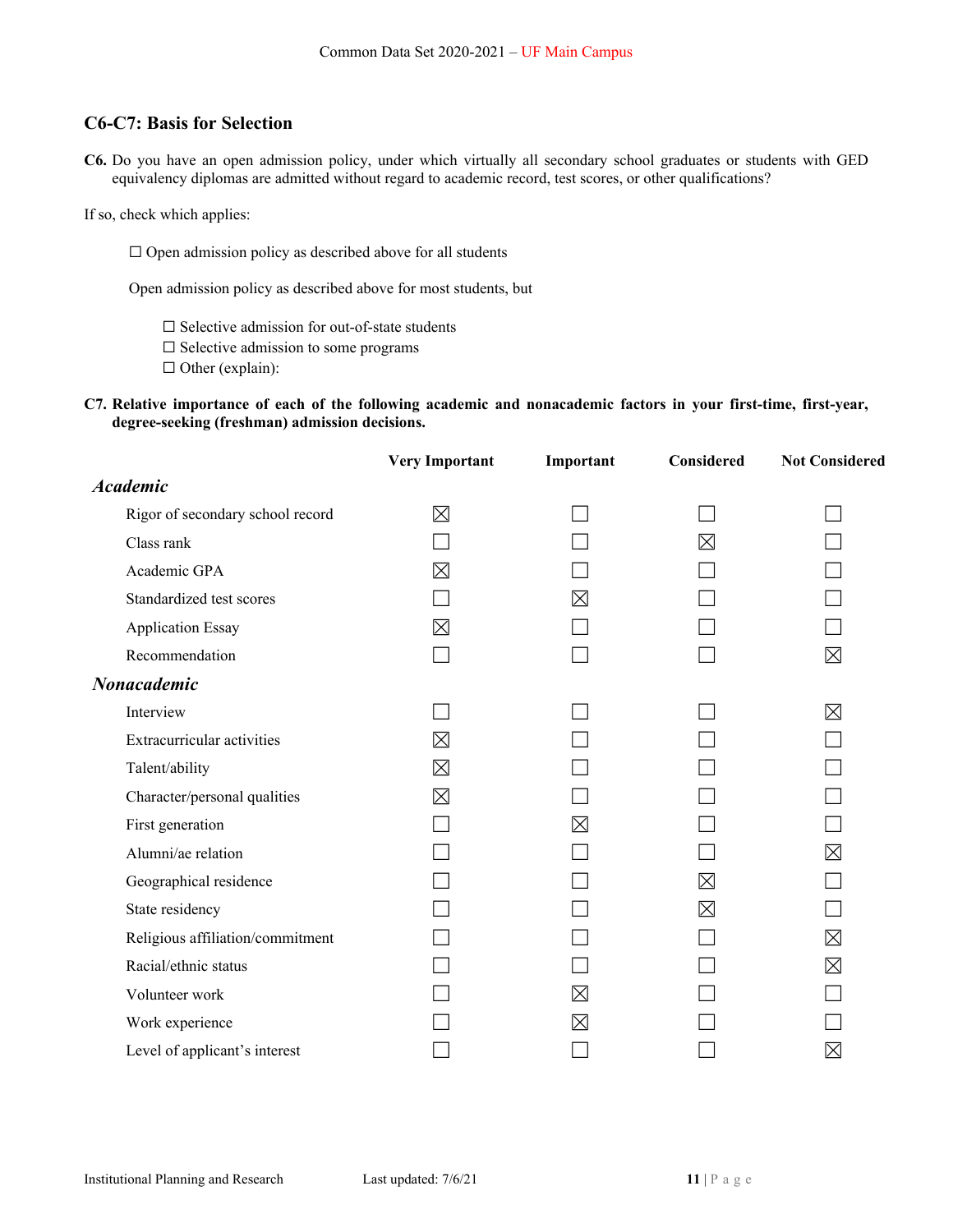### **C8: SAT and ACT Policies**

#### **Entrance exams**

Does your institution make use of SAT, ACT, or SAT Subject Test scores in **admission** decisions for first-time, first-year, degree-seeking applicants:

# ☒ **Yes** ☐ **No**

If yes, place check marks in the appropriate boxes below to reflect your institution's policies for use in admission for **Fall 2022.** 

|                                  | Require     | Recommend | <b>Require for</b><br><b>Some</b> | <b>Consider if</b><br><b>Submitted</b> | <b>Not Used</b> |
|----------------------------------|-------------|-----------|-----------------------------------|----------------------------------------|-----------------|
| SAT or ACT                       | $\boxtimes$ | □         |                                   |                                        |                 |
| <b>ACT Only</b>                  | □           | □         | □                                 |                                        |                 |
| SAT Only                         | ⊔           | □         | П                                 |                                        |                 |
| SAT and SAT Subject Tests or ACT |             | □         | $\perp$                           |                                        |                 |
| <b>SAT Subject Tests</b>         |             | П         |                                   |                                        | ⊠               |

If your institution will make use of the ACT in admission decisions for first-time, first-year, degree-seeking applicants for **Fall 2022** please indicate which ONE of the following applies (regardless of whether the writing score will be used in the admissions process):

- $\Box$  ACT with writing required
- $\Box$  ACT with writing recommended
- $\boxtimes$  ACT with or without writing accepted

If your institution will make use of the SAT in admission decisions for first-time, first-year, degree-seeking applicants for **Fall 2022** please indicate which ONE of the following applies (regardless of whether the Essay score will be used in the admissions process):

- $\Box$  SAT with Essay component required
- □ SAT with ESSAY component recommended
- ☒ SAT with or without ESSAY component accepted

Please indicate how your institution will use the SAT or ACT essay component; check all that apply.

|                                                | <b>SAT Essay</b> | <b>ACT Essay</b> |
|------------------------------------------------|------------------|------------------|
| For admission                                  |                  |                  |
| For placement                                  |                  |                  |
| For advising                                   |                  |                  |
| In place of an application essay               |                  |                  |
| As a validity check on the application process |                  |                  |
| No college policy of now                       |                  |                  |
| Not using essay component                      |                  | ⋈                |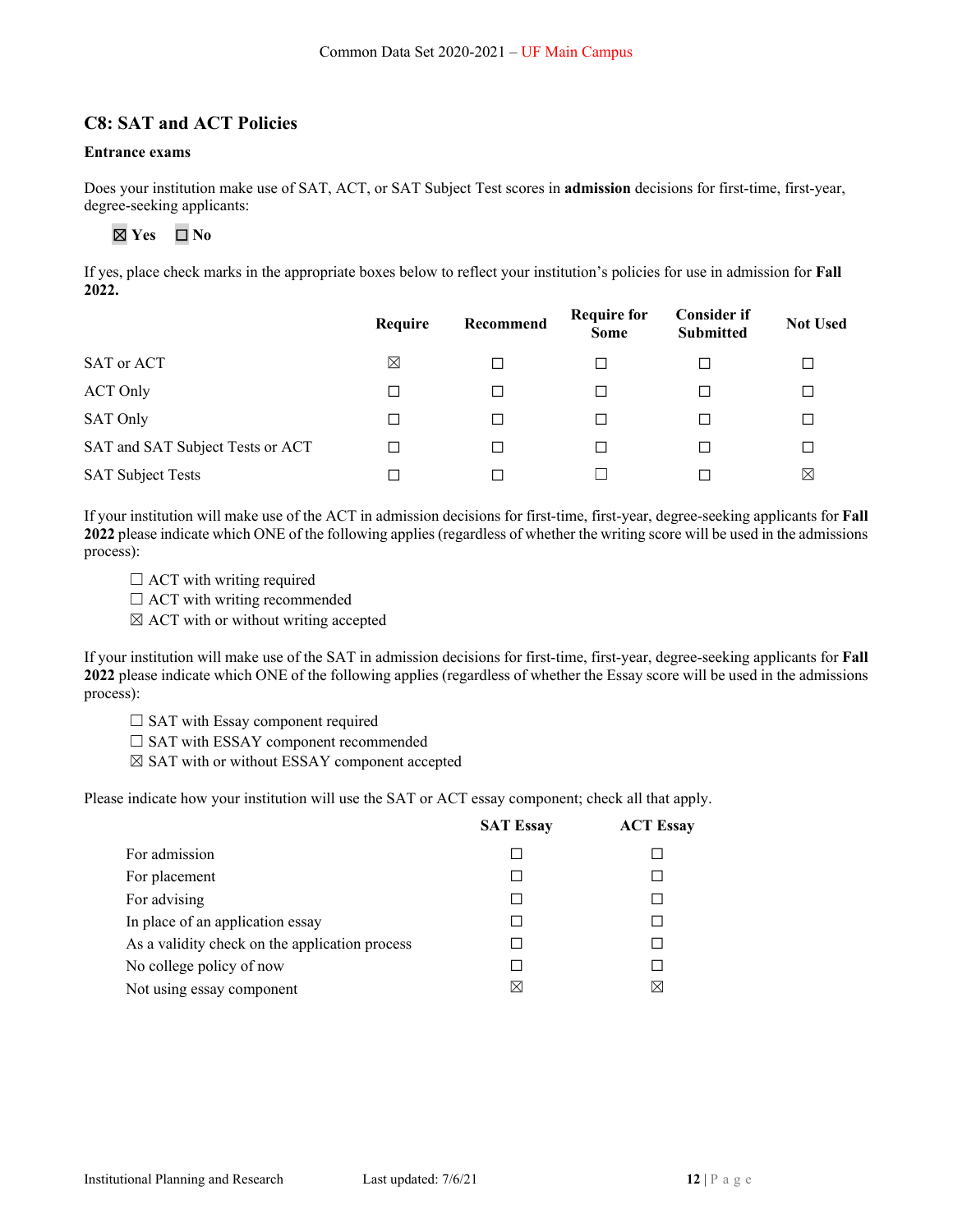D. In addition, does your institution use applicants' test scores for academic advising?

☒ **Yes** ☐ **No** 

E. Latest date by which SAT or ACT scores must be received for fall-term admission:

 $\Rightarrow$  12/15

Latest date by which SAT Subject Test scores must be received for fall-term admission:

 $\Rightarrow$  Click or tap here to enter text.

F. If necessary, use this space to clarify your test policies (e.g., if tests are recommended for some students, or if tests are not required of some students):

 $\Rightarrow$  Click or tap here to enter text.

- G. Please indicate which tests your institution uses for **placement (e.g., state tests):** 
	- ☒ SAT ☒ ACT ☒ SAT Subject Tests  $\boxtimes$  AP ☒ CLEP ☒ Institutional Exam  $\Box$  State Exam (specify): Click or tap here to enter text.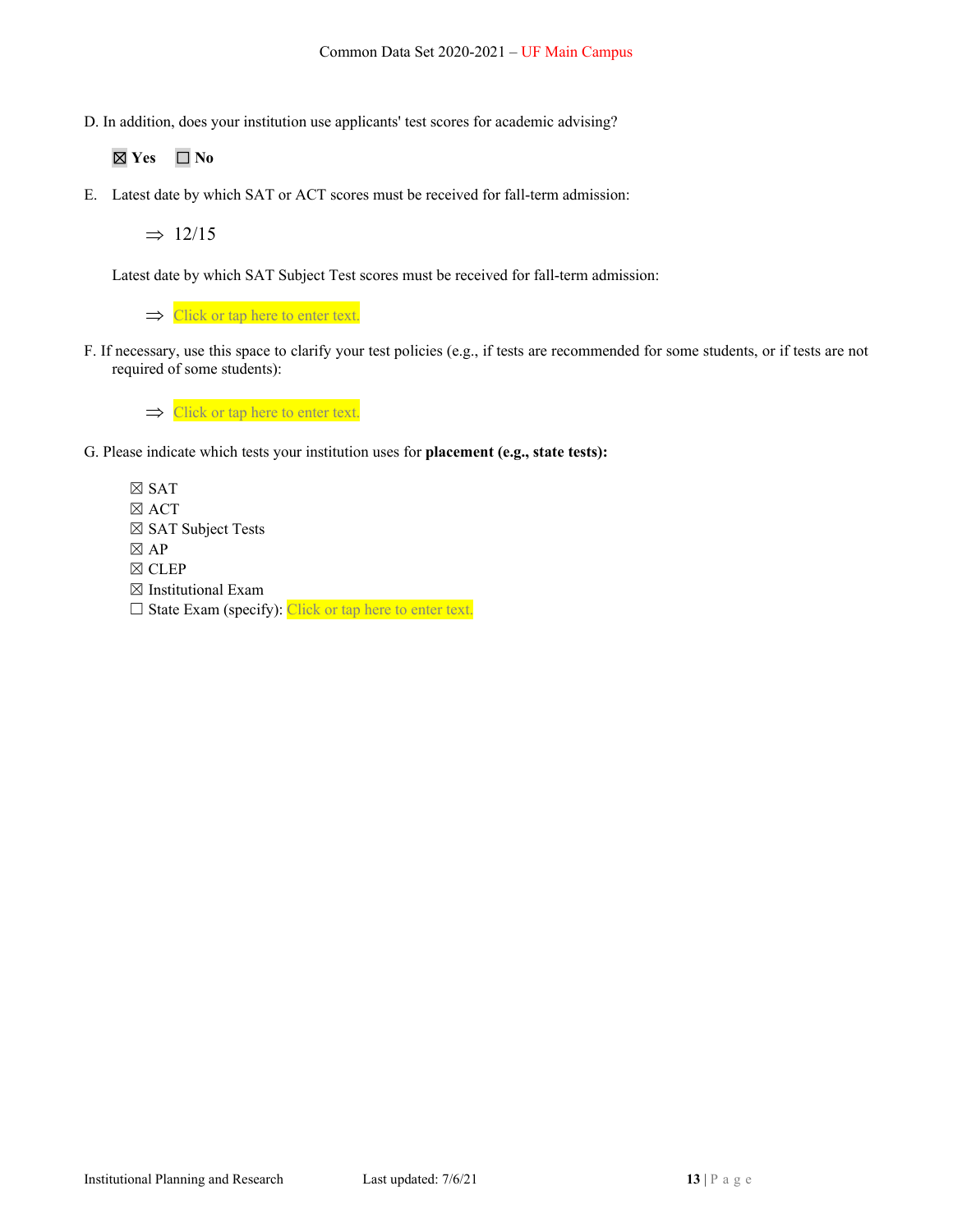## **C9-C12: Freshman Profile**

Provide information for **ALL enrolled, degree-seeking, full-time and part-time, first-time, first-year (freshman) students**  enrolled in **Fall 2020**, including students who began studies during summer, international students/nonresident aliens, and students admitted under special arrangements.

#### **C9. Percent and number of first-time, first-year (freshman) students enrolled in Fall 2020 who submitted national standardized (SAT/ACT) test scores.**

- Include information for **ALL enrolled, degree-seeking, first-time, first-year (freshman) students who submitted test scores**.
- $\checkmark$  Do not include partial test scores (e.g., mathematics scores but not critical reading for a category of students) or combine other standardized test results (such as TOEFL) in this item.
- $\checkmark$  Do not convert SAT scores to ACT scores and vice versa.
- $\checkmark$  If a student submitted multiple sets of scores for a single test, report this information according to how you use the data. For example:
	- If you consider the highest scores from either submission, use the highest combination of scores (e.g., verbal from one submission, math from the other).
	- If you average the scores, use the average to report the scores.

|                              | Percent | <b>Number</b> |
|------------------------------|---------|---------------|
| <b>Submitting SAT Scores</b> |         | 5,133         |
| <b>Submitting ACT Scores</b> | 50      | 3.172         |

For each assessment listed below, report the score that represents the 25<sup>th</sup> percentile (the score that 25 percent of the **freshman population scored at or below) and the 75th percentile score (the score that 25 percent scored at or above).** 

| <b>Assessment</b>                                | <b>25th Percentile Score</b> | <b>75th Percentile Score</b> |
|--------------------------------------------------|------------------------------|------------------------------|
| <b>SAT</b> Composite                             | 1310                         | 1450                         |
| <b>SAT Evidence-Based</b><br>Reading and Writing | 650                          | 720                          |
| <b>SAT Math</b>                                  | 640                          | 740                          |
| <b>ACT</b> Composite                             | 29                           | 33                           |
| <b>ACT</b> Math                                  | 26                           | 31                           |
| <b>ACT</b> English                               | 28                           | 35                           |
| <b>ACT Writing</b>                               |                              |                              |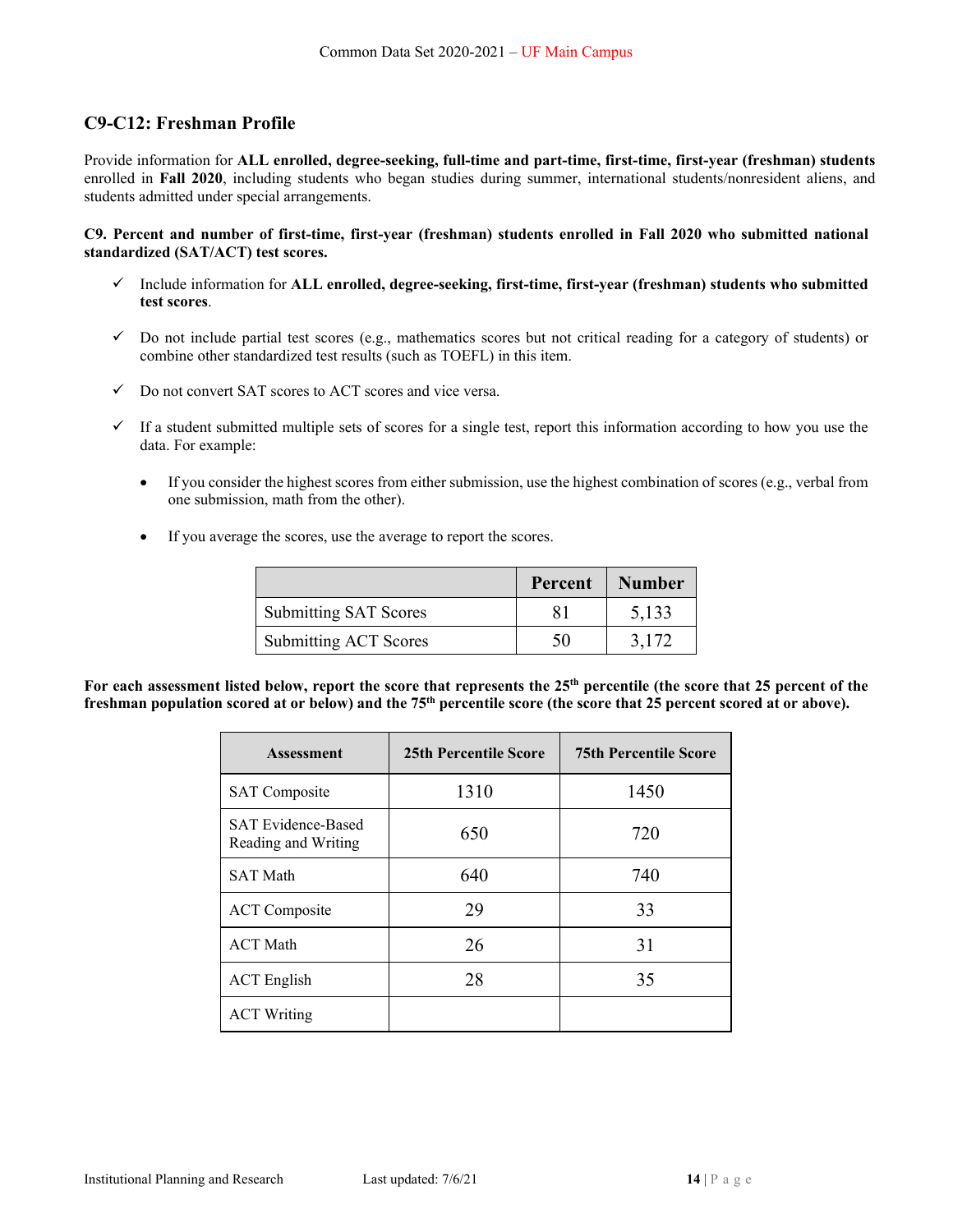## **Percent of first-time, first-year (freshman) students with scores in each range:**

| <b>Score Range</b> | <b>SAT Evidence-Based</b><br><b>Reading and Writing</b> | <b>SAT Math</b> |
|--------------------|---------------------------------------------------------|-----------------|
| 700-800            | 44.1                                                    | 46.6            |
| 600-699            | 49.4                                                    | 44.0            |
| 500-599            | 6.0                                                     | 8.9             |
| 400-499            | $\leq$ 1                                                | $\leq$ 1        |
| 300-399            | $<$ 1                                                   | $<$ 1           |
| 200-299            |                                                         |                 |
|                    | 100%                                                    | 100%            |

| <b>Score Range</b> | <b>SAT Composite</b> |
|--------------------|----------------------|
| 1400-1600          | 44                   |
| 1200-1399          | 50                   |
| 1000-1199          |                      |
| 800-999            |                      |
| 600-799            |                      |
| 400-599            |                      |
|                    | 100%                 |

| <b>Score Range</b> | <b>ACT Composite</b> | <b>ACT English</b> | <b>ACT Math</b> |
|--------------------|----------------------|--------------------|-----------------|
| $30 - 36$          | 67.4                 | 69.6               | 41.5            |
| 24-29              | 28.0                 | 22.8               | 51.9            |
| 18-23              | 4.3                  | 7.1                | 5.9             |
| $12 - 17$          | $\leq$ 1             | <1                 | $<$ 1           |
| $6 - 11$           |                      | $\leq$ 1           |                 |
| Below 6            |                      |                    |                 |
|                    | 100%                 | 100%               | 100%            |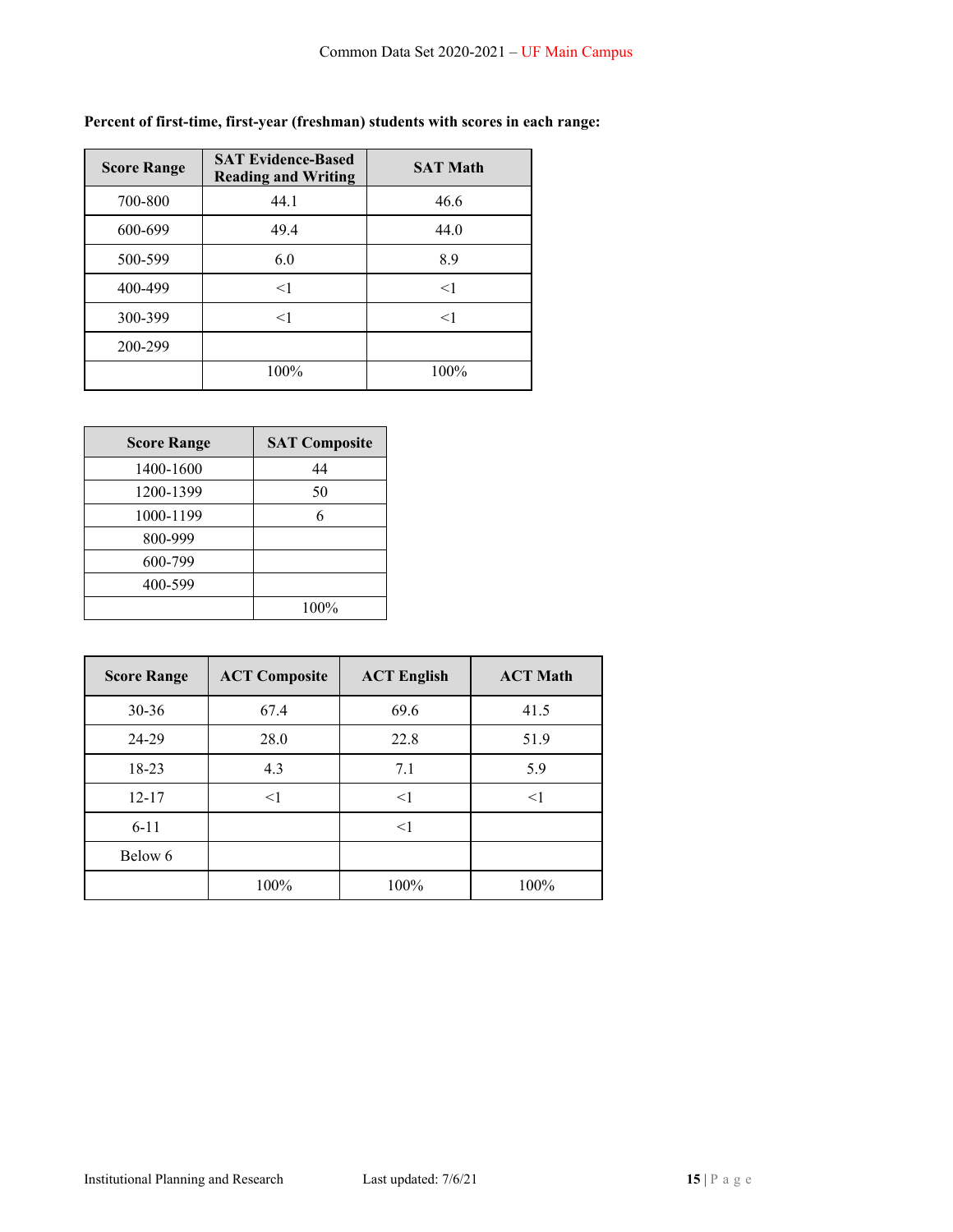**C10. Percent of all degree-seeking, first-time, first-year (freshman) students who had high school class rank within each of the following ranges (report information for those students from whom you collected high school rank information)** 

| <b>Assessment</b>                                                                                    |              |                                    |
|------------------------------------------------------------------------------------------------------|--------------|------------------------------------|
| Percent in top tenth of high school graduating class                                                 | 82           |                                    |
| Percent in top quarter of high school graduating class                                               | 98           |                                    |
| Percent in top half of high school graduating class                                                  | 100          |                                    |
| Percent in bottom half of high school graduating class                                               | $\mathbf{0}$ | Top half + bottom half = $100\%$ . |
| Percent in bottom quarter of high school graduating class                                            | $\theta$     |                                    |
| Percent of total first-time, first-year (freshman) students who submitted<br>high school class rank: | 92           |                                    |

- **C11. Percentage of all enrolled, degree-seeking, first-time, first-year (freshman) students who had high school gradepoint averages within each of the following ranges (using 4.0 scale).** 
	- **Report information only for those students from whom you collected high school GPA.**

| <b>Score Range</b>                        | Percent |
|-------------------------------------------|---------|
| Percent who had GPA of 4.0                | 39      |
| Percent who had GPA between 3.75 and 3.99 | 45      |
| Percent who had GPA between 3.50 and 3.74 | 15      |
| Percent who had GPA between 3.25 and 3.49 |         |
| Percent who had GPA between 3.00 and 3.24 |         |
| Percent who had GPA between 2.50 and 2.99 |         |
| Percent who had GPA between 2.0 and 2.49  |         |
| Percent who had GPA between 1.0 and 1.99  |         |
| Percent who had GPA below 1.0             |         |
|                                           | 100%    |

### **C12. Average high school GPA of all degree-seeking, first-time, first-year (freshman) students who submitted GPA:**

| Average High School GPA | 3.88 unweighted |
|-------------------------|-----------------|

Percent of total first-time, first-year (freshman) students who submitted high school GPA:

| Percent Submitting GPA | 96% |
|------------------------|-----|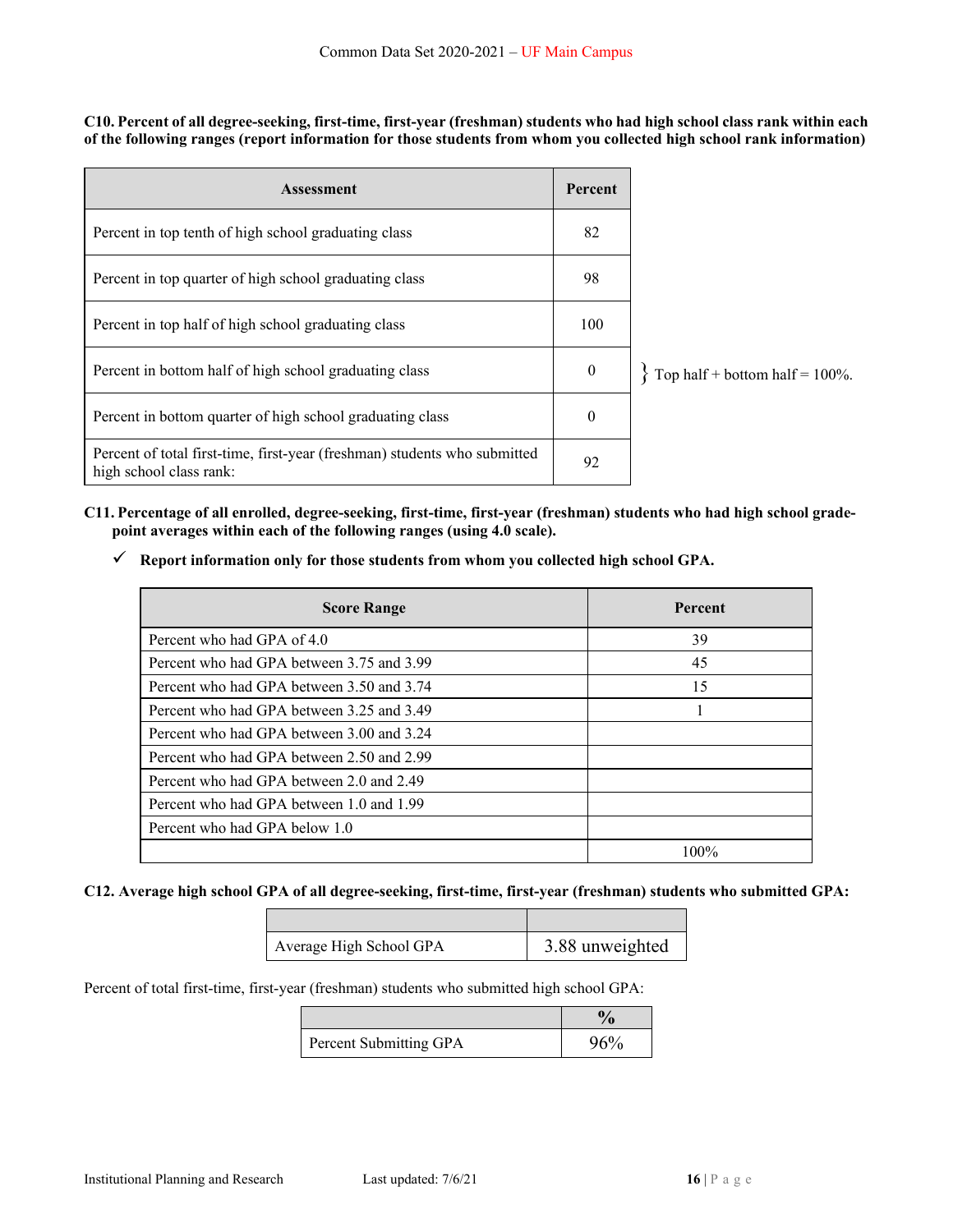## **C13-C20: Admission Policies**

#### **C13. Application fee**

**If your institution has waived its application fee for the Fall 2021 admission cycle please select no.** 

Does your institution have an application fee? ☒ **Yes** ☐ **No**

Amount of application fee: \$30

Can it be waived for applicants with financial need? ☒ **Yes** ☐ **No**

#### **If you have an application fee and an on-line application option, please indicate policy for students who apply on-line:**

☒ Same Fee

☐ Free

☐ Reduced

### **Can on-line application fee be waived for applicants with financial need?**  $\boxtimes$  **Yes**  $\square$  **No**

#### **C14. Application closing date**

Does your institution have an application closing date? ☒ **Yes** ☐ **No** 

|                                 | Date  |
|---------------------------------|-------|
| Application closing date (fall) | 03/01 |
| <b>Priority Date</b>            | 11/01 |

## **C15. Are first-time, first-year students accepted for terms other than the fall?**  $\boxtimes$  Yes  $\Box$  No

#### **C16. Notification to applicants of admission decision sent** *(fill in one only)*

- $\Box$  On a rolling basis beginning (date): Click or tap here to enter text.
- $\Box$  By (date): Click or tap here to enter text.
- ☒ Other: Last Friday in February

#### **C17. Reply policy for admitted applicants** *(fill in one only)*

- $\boxtimes$  Must reply by (date): May 1
- $\Box$  No set date
- $\Box$  Must reply by May 1<sup>st</sup> or within Click or tap here to enter text. weeks if notified thereafter
- $\Box$  Other: Click or tap here to enter text.

#### Deadline for housing deposit (MMDD): 05/01 Amount of housing deposit: \$225

#### Refundable if student does not enroll?

 $\Box$  Yes, in full  $\boxtimes$  Yes, in part  $\square$  No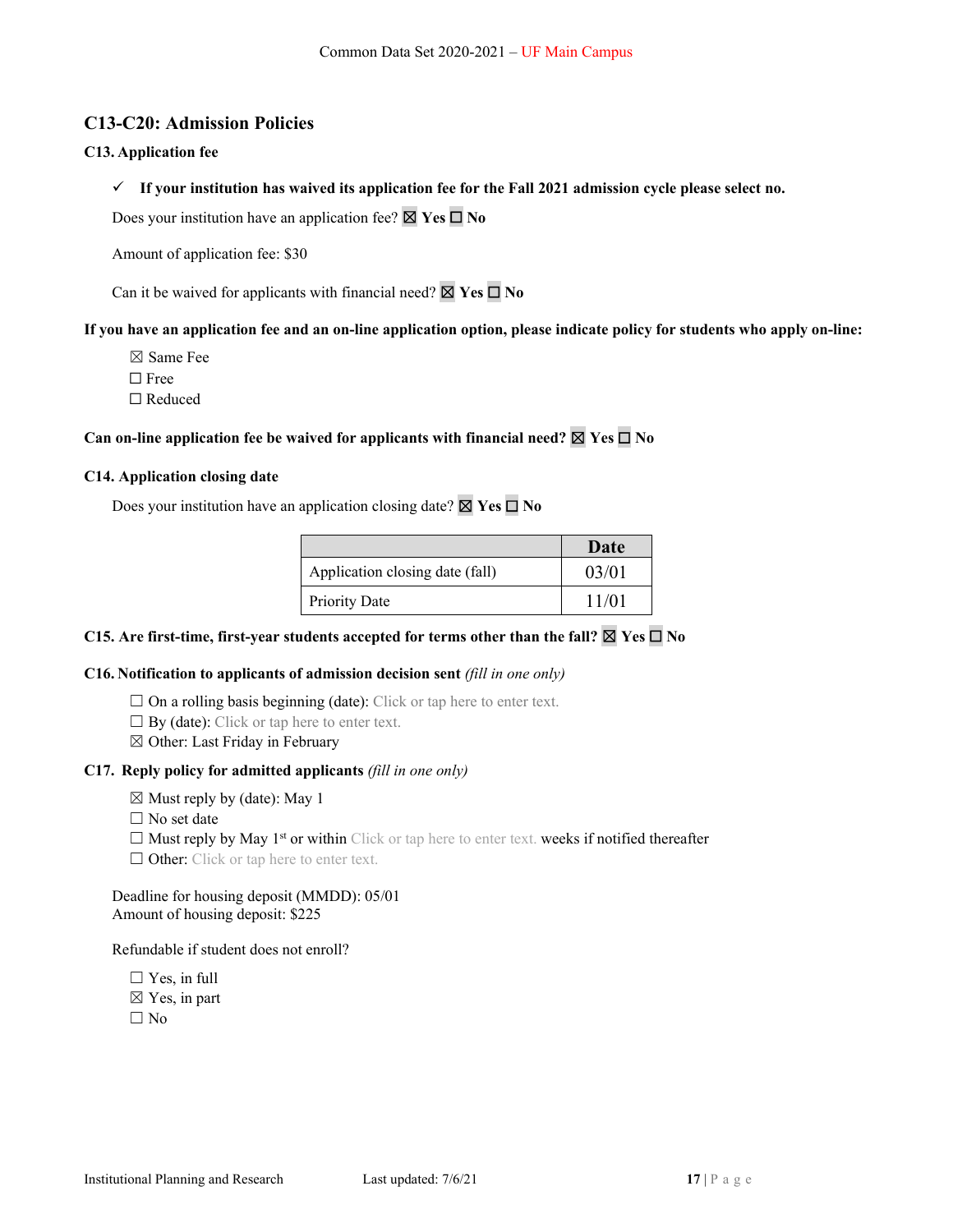**C18. Deferred admission:** Does your institution allow students to postpone enrollment after admission?

# ☐ **Yes** ☒ **No**

If yes, maximum period of postponement: Click or tap here to enter text.

**C19. Early admission of high school students:** Does your institution allow high school students to enroll as full-time, firsttime, first-year (freshman) students one year or more before high school graduation?

☐ **Yes** ☒ **No** 

**C20. Common Application:** Question removed from CDS. (Initiated during 2006-2007 cycle)

### **C21-C22: Early Decision and Early Action Plans**

**C21. Early decision:** Does your institution offer an early decision plan (an admission plan that permits students to apply and be notified of an admission decision well in advance of the regular notification date and that asks students to commit to attending if accepted) for first-time, first-year (freshman) applicants for fall enrollment?

## ☐ **Yes** ☒ **No**

If "yes," please complete the following:

First or only early decision plan closing date: Click or tap here to enter text. First or only early decision plan notification date: Click or tap here to enter text.

Other early decision plan closing date: Click or tap here to enter text. Other early decision plan notification date: Click or tap here to enter text.

#### **For the Fall 2020 entering class:**

Number of early decision applications received by your institution: Click or tap here to enter text. Number of applicants admitted under early decision plan: Click or tap here to enter text.

Please provide significant details about your early decision plan: Click or tap here to enter text.

**C22. Early action:** Do you have a nonbinding early action plan whereby students are notified of an admission decision well in advance of the regular notification date but do not have to commit to attending your college?

# ☐ **Yes** ☒ **No**

If "yes," please complete the following:

Early action closing date: Click or tap here to enter text. Early action notification date: Click or tap here to enter text.

Is your early action plan a "restrictive" plan under which you limit students from applying to other early plans?

# ☐ **Yes** ☐ **No**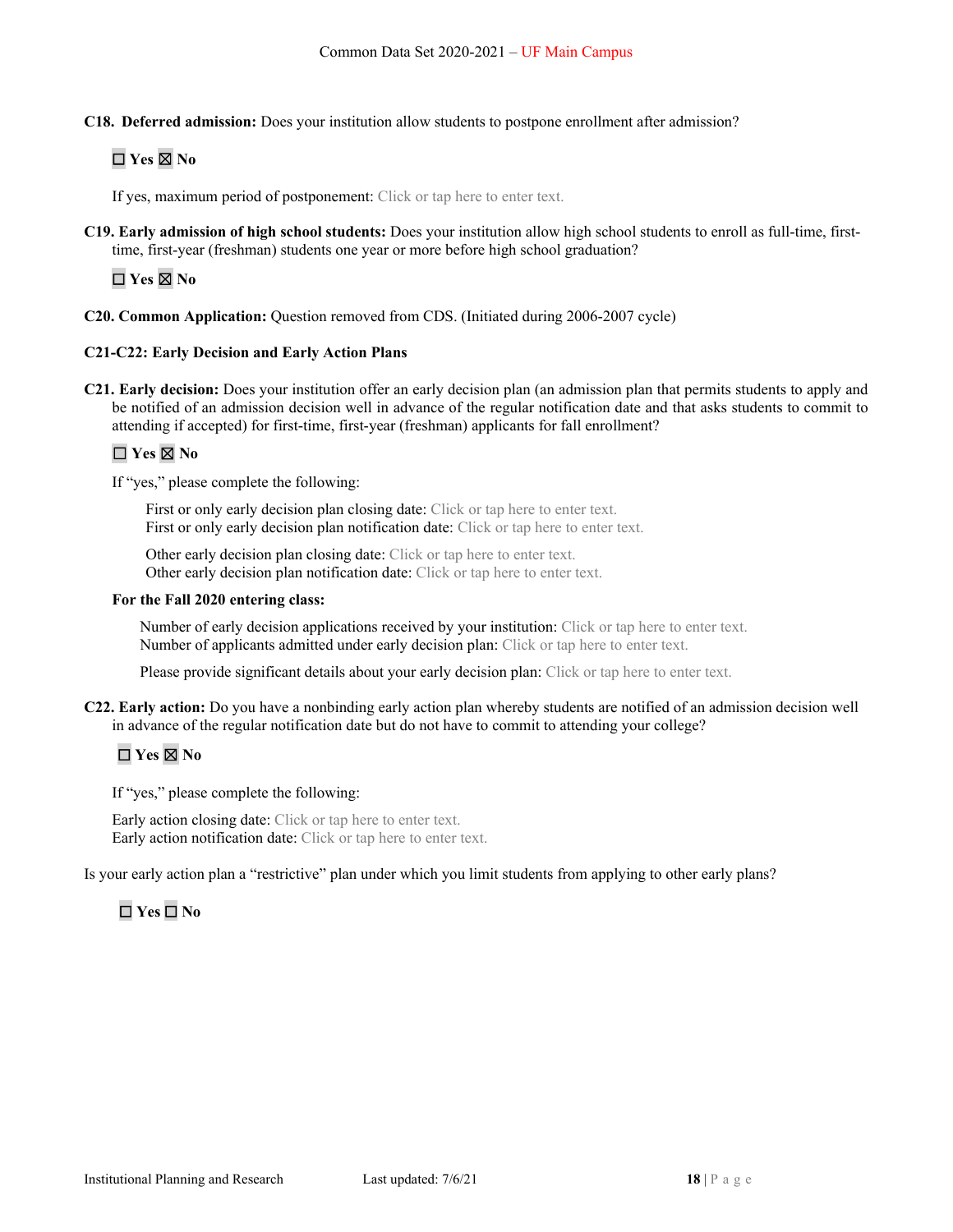## **D. TRANSFER ADMISSION**

## **D1-D2: Fall Applicants**

**D1.** Does your institution enroll transfer students? ☒ **Yes** ☐ **No** (If no, please skip to Section E)

 If yes, may transfer students earn advanced standing credit by transferring credits earned from course work completed at other colleges/universities?

# ☒ **Yes** ☐ **No**

**D2.** Provide the number of students who applied, were admitted, and enrolled as degree-seeking transfer students in **Fall 2020.** 

|       | <b>Applicants</b> | <b>Admitted Applicants</b> | <b>Enrolled Applicants</b> |
|-------|-------------------|----------------------------|----------------------------|
| Men   | 2,747             | 1,153                      | 924                        |
| Women | 3,184             | 1.393                      | 1,126                      |
| Total | 5,931             | 2,546                      | 2,050                      |

## **D3-D11: Application for Admission**

**D3.** Indicate terms for which transfers may enroll:

|  | $\boxtimes$ Fall | $\Box$ Winter | $\boxtimes$ Spring | $\boxtimes$ Summer |
|--|------------------|---------------|--------------------|--------------------|
|--|------------------|---------------|--------------------|--------------------|

**D4.** Must a transfer applicant have a minimum number of credits completed or else must apply as an entering freshman?

☒ Yes ☐ No

If yes, what is the minimum number of credits and the unit of measure?

 $\implies$  60 semester hours of credit

**D5.** Indicate all items required of transfer students to apply for admission:

|                                                         | <b>Required of</b><br>All | Recommended<br>of All | Recommended<br>of Some | <b>Required of</b><br><b>Some</b> | Not required |
|---------------------------------------------------------|---------------------------|-----------------------|------------------------|-----------------------------------|--------------|
| High school transcript                                  |                           |                       |                        | ⊠                                 |              |
| College transcript $(s)$                                | ⊠                         |                       |                        |                                   |              |
| Essay or personal statement                             | ⊠                         |                       |                        |                                   |              |
| Interview                                               |                           |                       |                        |                                   | ⊠            |
| Standardized test scores                                |                           |                       |                        | ⊠                                 |              |
| Statement of good standing from<br>prior institution(s) | $\boxtimes$               |                       |                        |                                   |              |

**D6.** If a minimum high school grade point average is required of transfer applicants, specify (on a 4.0 scale):

 $\Rightarrow$  2.0

**D7**. If a minimum college grade point average is required of transfer applicants, specify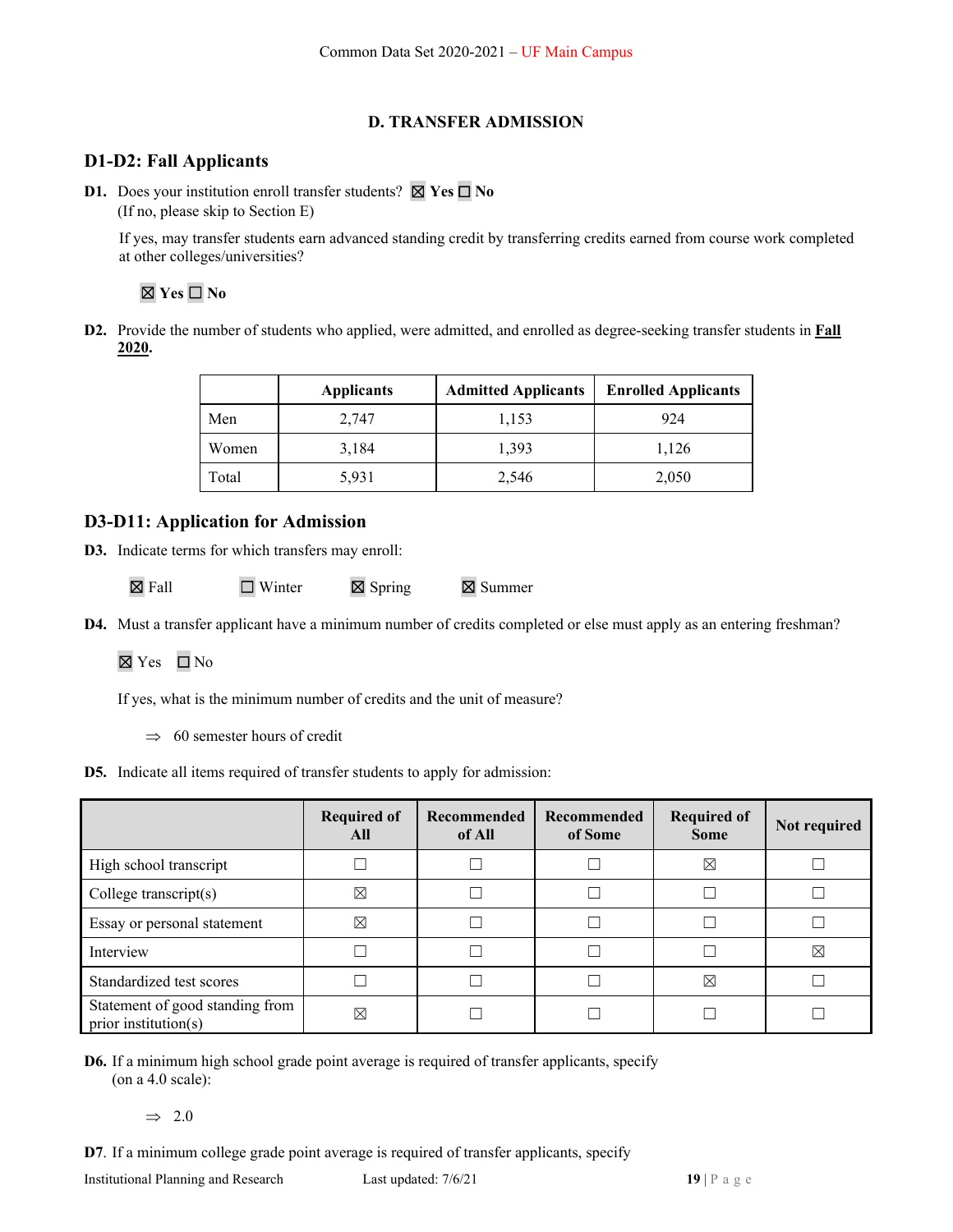(on a 4.0 scale):

 $\Rightarrow$  2.0

**D8**. List any other application requirements specific to transfer applicants:

 $\Rightarrow$  Some majors require portfolio or auditions

**D9.** List application priority, closing, notification, and candidate reply dates for transfer students. If applications are reviewed on a continuous or rolling basis, place a check mark in the "Rolling admission" column.

|        | <b>Priority Date</b> | <b>Closing Date</b> | <b>Notification Date</b> | <b>Reply Date</b> | <b>Rolling</b><br><b>Admission</b> |
|--------|----------------------|---------------------|--------------------------|-------------------|------------------------------------|
| Fall   | 3/1                  |                     |                          |                   | ⊠                                  |
| Winter |                      |                     |                          |                   |                                    |
| Spring | 9/15                 |                     |                          |                   | $\boxtimes$                        |
| Summer | 3/1                  |                     |                          |                   | $\boxtimes$                        |

**D10.** Does an open admission policy, if reported, apply to transfer students?  $\Box$  Yes  $\boxtimes$  No

**D11**. Describe additional requirements for transfer admission, if applicable:

 $\Rightarrow$  Click or tap here to enter text.

### **D12-D17: Transfer Credit Policies**

**D12.** Report the lowest grade earned for any course that may be transferred for credit:

 $\Rightarrow$  D

**D13.** Maximum number of credits or courses that may be transferred from a two-year institution:

Number: 60 Unit type: Semester

**D14**. Maximum number of credits or courses that may be transferred from a four-year institution:

Number: Unlimited Unit type: Semester

**D15.** Minimum number of credits that transfers must complete at your institution to earn an associate degree:

 $\Rightarrow$  36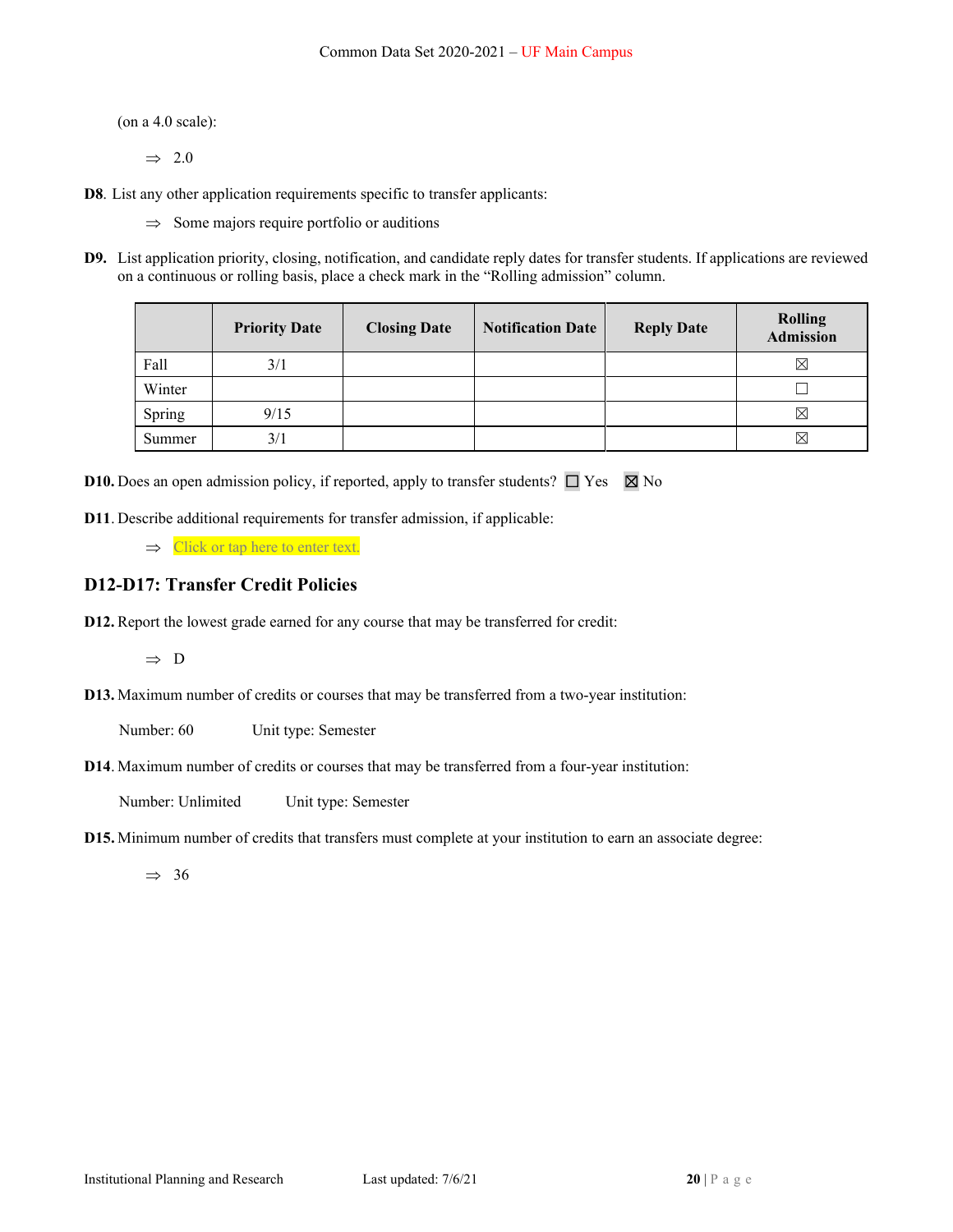**D16.** Minimum number of credits that transfers must complete at your institution to earn a bachelor's degree:

 $\Rightarrow$  30

**D17.** Describe other transfer credit policies:

 $\Rightarrow$  Click or tap here to enter text.

### **D18-D22: Military Service Transfer Credit Policies**

**D18.** Does your institution accept the following military/veteran transfer credits:

| American Council on Education (ACE)      | $\Box$ Yes $\boxtimes$ No |  |
|------------------------------------------|---------------------------|--|
| College Level Examination Program (CLEP) | $\boxtimes$ Yes $\Box$ No |  |
| DANTES Subject Standardized Tests (DSST) | $\boxtimes$ Yes $\Box$ No |  |

**D19.** Maximum number of credits or courses that may be transferred based on military education evaluated by the American Council on Education (ACE):

Number: Click or tap here to enter text. Unit type: Click or tap here to enter text.

**D20.** Maximum number of credits or courses that may be transferred based on Department of Defense supported prior learning assessments (College Level Examination Program (CLEP) or DANTES Subject Standardized Tests (DSST)):

Number: 45 Unit type: Semester

**D21.** Are the military/veteran credit transfer policies published on your website?  $\boxtimes$  Yes  $\Box$  No

If yes, please provide the URL where the policy can be located:

 $\Rightarrow$  https://admissions.ufl.edu/apply/transfer/

**D22**. Describe other military/veteran transfer credit policies unique to your institution:

 $\Rightarrow$  Click or tap here to enter text.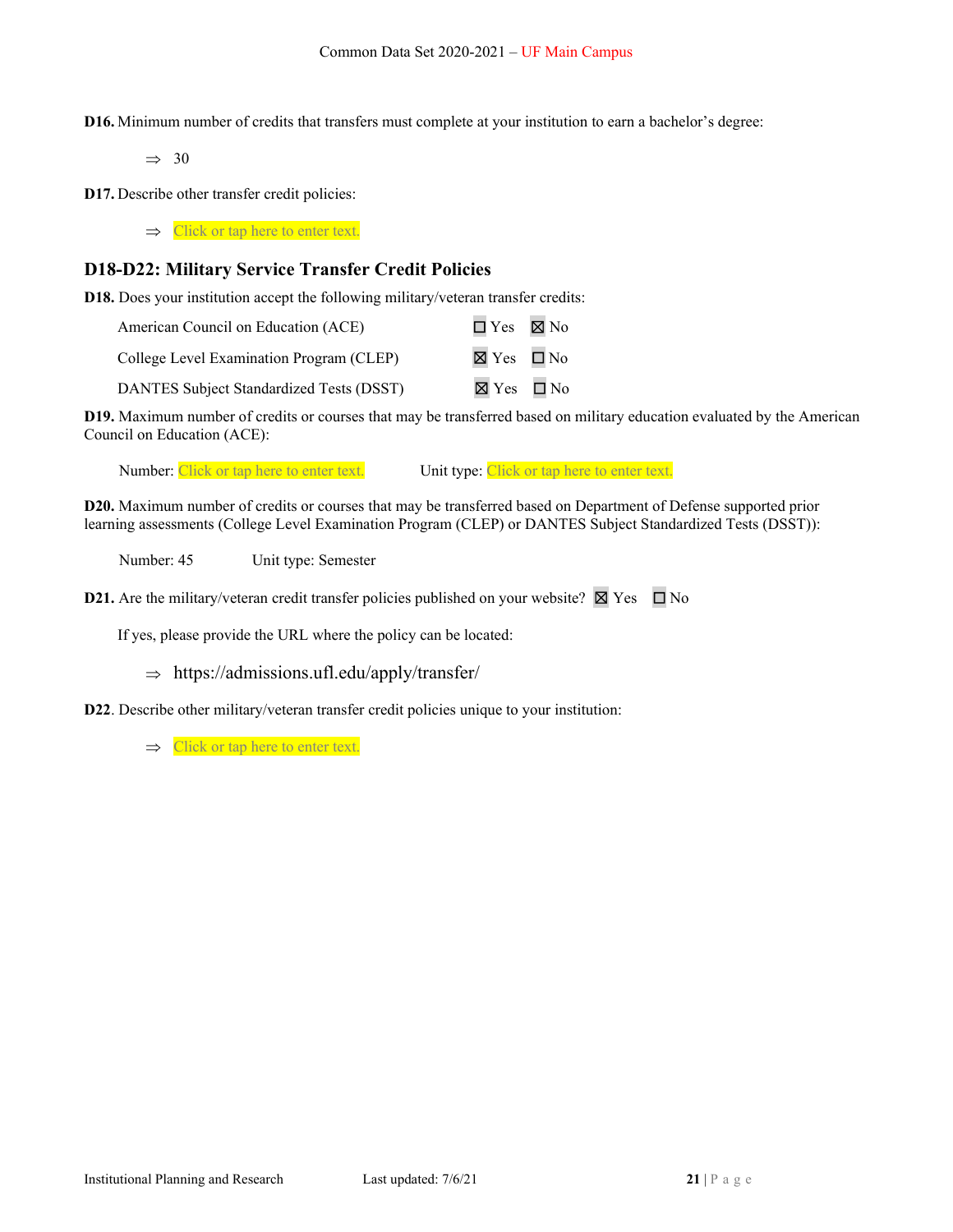### **E. ACADEMIC OFFERINGS AND POLICIES**

**E1. Special study options:** Identify those programs available at your institution. Refer to the glossary for definitions.

- ☒ Accelerated program ☒ Honors program
- $\boxtimes$  Cooperative education program  $\boxtimes$  Independent study
- $\boxtimes$  Cross-registration  $\boxtimes$  Internships
- 
- 
- $\boxtimes$  Dual enrollment  $\boxtimes$  Study abroad
- $\boxtimes$  English as a Second Language (ESL)  $\boxtimes$  Teacher certification program
- $\boxtimes$  Exchange student program (domestic)  $\Box$  Weekend college
- ☐ External degree program
- $\Box$  Other (specify): Click or tap here to enter text.

### **E2. Has been removed from the CDS.**

#### **E3. Areas in which all or most students are required to complete some course work prior to graduation:**

- $\Box$  Arts/fine arts  $\Box$  Humanities
- $\Box$  Computer literacy  $\boxtimes$  Mathematics
- $\boxtimes$  English (including composition)  $\Box$  Philosophy
- 
- 
- ☐ Other (specify): Click or tap here to enter text.
- 
- 
- 
- $\boxtimes$  Distance learning  $\boxtimes$  Liberal arts/career combination
- $\boxtimes$  Double major  $\boxtimes$  Student-designed major
	-
	-
	- -
		-
		-
- $\boxtimes$  Foreign languages  $\boxtimes$  Sciences (biological or physical)
	-
- 
- $\Box$  History  $\boxtimes$  Social science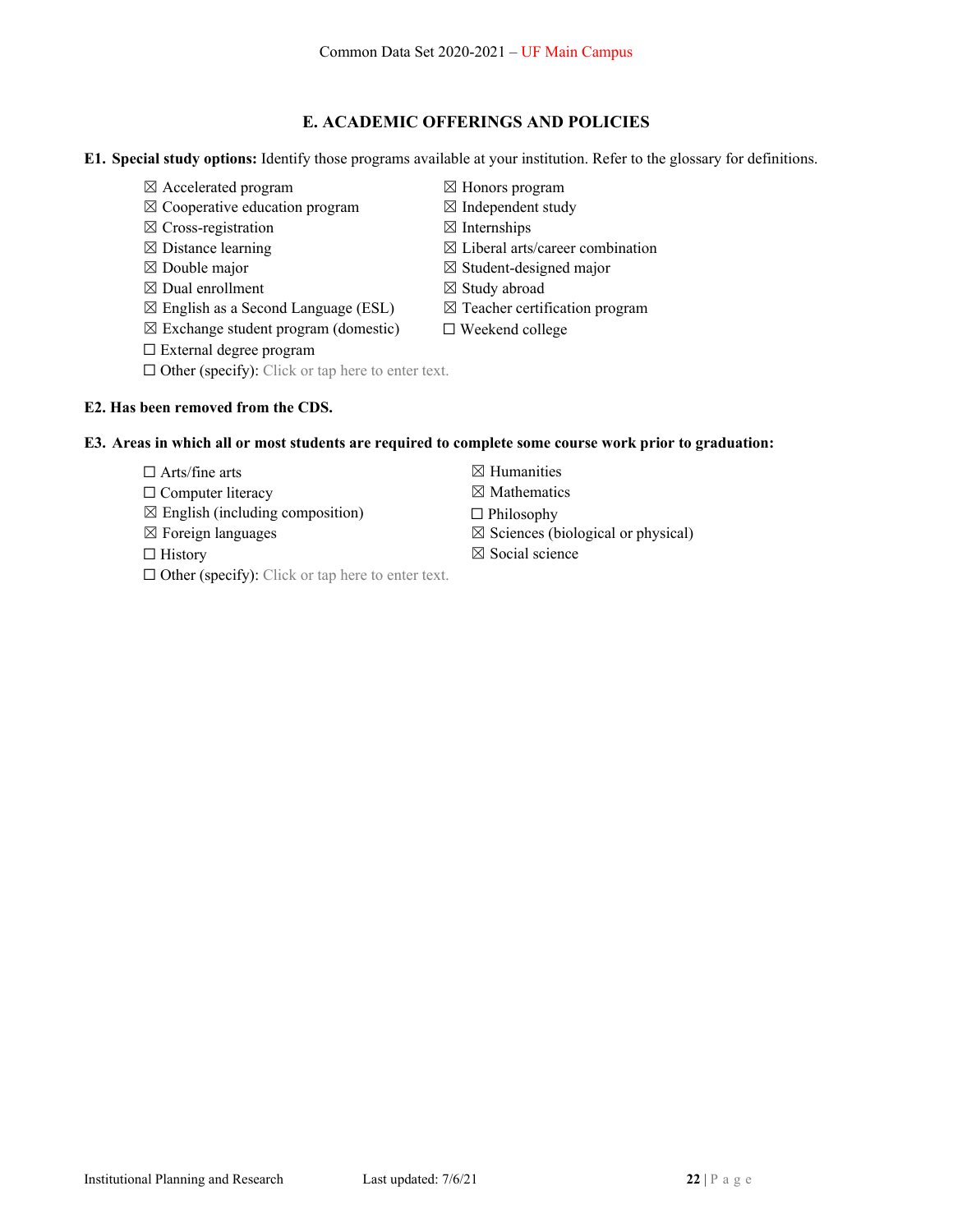### **F. STUDENT LIFE**

### **F1. Percentages of first-time, first-year (freshman) degree-seeking students and degree-seeking undergraduates enrolled in Fall 2020 who fit the following categories:**

|                                                                                                                    | First-time, first-<br>year (freshman)<br>students | Undergraduates |
|--------------------------------------------------------------------------------------------------------------------|---------------------------------------------------|----------------|
| Percent who are from out of state (exclude international/nonresident aliens<br>from the numerator and denominator) | $12.4\%$                                          | $8.4\%$        |
| Percent of men who join fraternities                                                                               | $12.2\%$                                          | $14.2\%$       |
| Percent of women who join sororities                                                                               | 23.0%                                             | 22.0%          |
| Percent who live in college-owned, -operated, or -affiliated housing                                               | $59.4\%*$                                         | $16.2\%*$      |
| Percent who live off campus or commute                                                                             | $40.6\%$                                          | 83.8%          |
| Percent of students age 25 and older                                                                               | $0.1\%$                                           | $2.4\%$        |
| Average age of full-time students                                                                                  | 18.53                                             | 20.40          |
| Average age of all students (full- and part-time)                                                                  | 18.54                                             | 20.61          |

 **\*Covid-10 pandemic impacted capacity** 

**F2. Activities offered** Identify those programs available at your institution.

| $\boxtimes$ Campus Ministries                  | $\boxtimes$ Literary magazine | $\boxtimes$ Radio station            |
|------------------------------------------------|-------------------------------|--------------------------------------|
| $\boxtimes$ Choral groups                      | $\boxtimes$ Marching band     | $\boxtimes$ Student government       |
| $\boxtimes$ Concert band                       | $\boxtimes$ Model UN          | $\boxtimes$ Student newspaper        |
| $\boxtimes$ Dance                              | $\boxtimes$ Music ensembles   | $\boxtimes$ Student-run film society |
| $\boxtimes$ Drama/theater                      | $\boxtimes$ Musical theater   | $\boxtimes$ Symphony orchestra       |
| $\boxtimes$ International Student Organization | $\boxtimes$ Opera             | $\boxtimes$ Television station       |
| $\boxtimes$ Jazz band                          | $\boxtimes$ Pep band          | $\boxtimes$ Yearbook                 |
|                                                |                               |                                      |

**F3. ROTC** (program offered in cooperation with Reserve Officers' Training Corps)

Army ROTC is offered:

 $\boxtimes$  On campus

 $\Box$  At cooperating institution (name): Click or tap here to enter text.

Naval ROTC is offered:

 $\boxtimes$  On campus

 $\Box$  At cooperating institution (name): Click or tap here to enter text.

Air Force ROTC is offered:

 $\boxtimes$  On campus

 $\Box$  At cooperating institution (name): Click or tap here to enter text.

- **F4. Housing:** Check all types of college-owned, -operated, or -affiliated housing available for undergraduates at your institution.
	-
	- $\square$  Men's dorms  $\square$  Fraternity/sorority housing
		-
	- $\boxtimes$  Apartments for married students  $\boxtimes$  Theme housing
	- $\boxtimes$  Apartments for single students  $\Box$  Wellness Housing
	- $\boxtimes$  Special housing for disabled students  $\boxtimes$  Other housing options (specify): Offer open housing as an option

**Institutional Planning and Research Last updated: 7/6/21 23 | P a g e** 

- $\boxtimes$  Coed dorms  $\boxtimes$  Special housing for international students
	-
- ☐ Women's dorms ☐ Cooperative housing
	- -
- 
-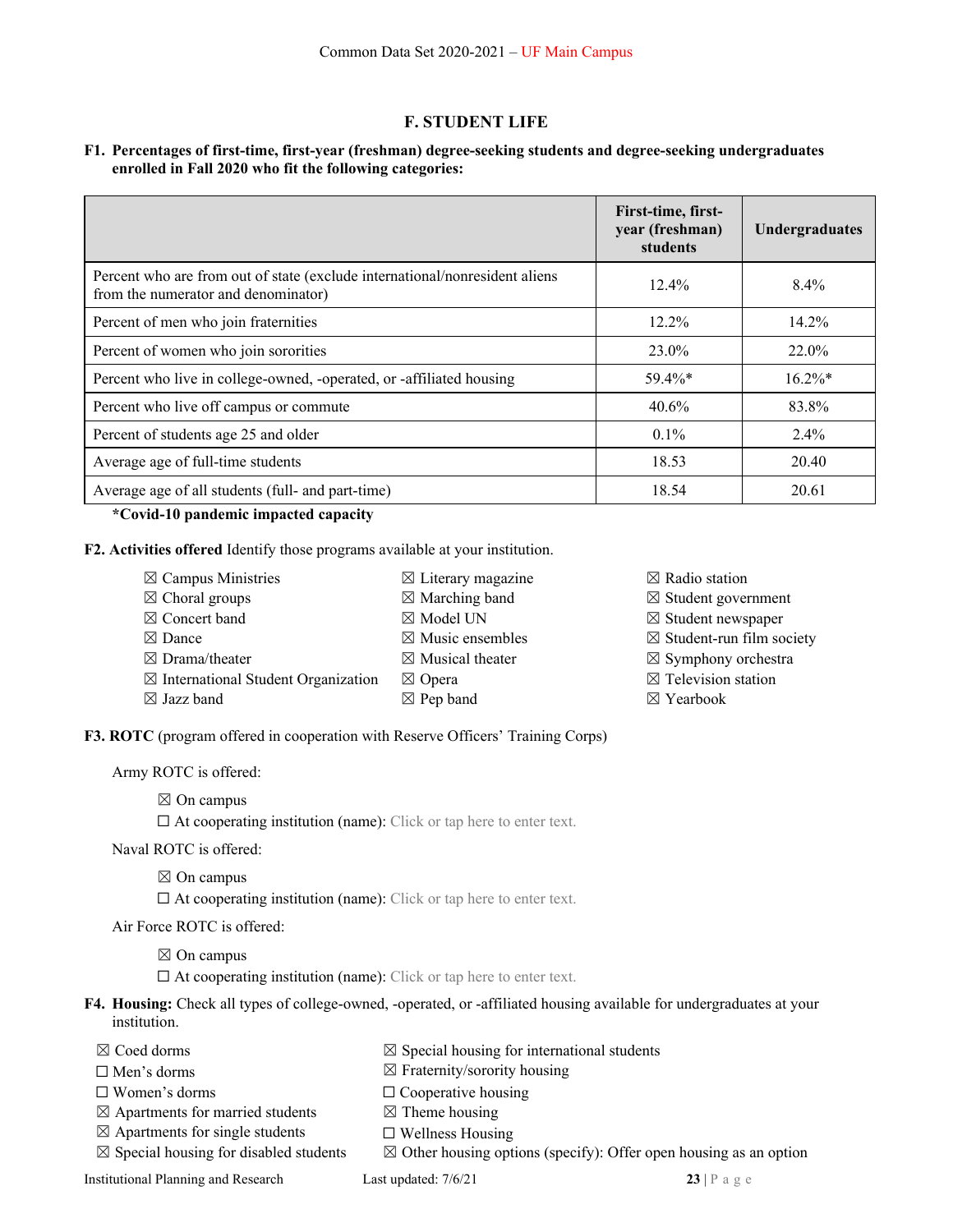### **G. ANNUAL EXPENSES**

#### **G0. Please provide the URL of your institution's net price calculator:**

 $\Rightarrow$  https://npc.collegeboard.org/app/ufl

#### **Provide 2021-2022 academic year costs of attendance for the following categories that are applicable to your institution.**

 $\Box$  Check here if your institution's 2021-2022 academic year costs of attendance are not available at this time and provide an approximate date (i.e., month/day) when your institution's final 2021-2022 academic year costs of attendance will be available:

 $\Rightarrow$  Click or tap here to enter text.

#### **G1. Undergraduate full-time tuition, required fees, room and board**

List the typical tuition, required fees, and room and board for a full-time undergraduate student for the **FULL 2021-2022**  academic year. (30 semester hours or 45 quarter hours for institutions that derive annual tuition by multiplying credit hour cost by number of credits).

- A full academic year refers to the period of time generally extending from September to June; usually equated to two semesters, two trimesters, three quarters, or the period covered by a four-one-four plan.
- $\checkmark$  Room and board is defined as double occupancy and 19 meals per week or the maximum meal plan.
- **Required fees** include only charges that all full-time students must pay that are *not* included in tuition (e.g., registration, health, or activity fees.)
- Do *not* include optional fees (e.g., parking, laboratory use).

|                                      | <b>FIRST-YEAR</b> | <b>UNDERGRADUATES</b> |
|--------------------------------------|-------------------|-----------------------|
| PRIVATE INSTITUTION                  |                   |                       |
| Tuition:                             |                   |                       |
| <b>PUBLIC INSTITUTION</b>            |                   |                       |
| Tuition: In-district:                | 6380              | 6380                  |
| Tuition: In-state (out-of-district): |                   |                       |
| Tuition: Out-of-state:               | 28658             | 28658                 |
| Tuition: Non-resident alien          | 28658             | 28658                 |
| <b>FOR ALL INSTITUTIONS</b>          |                   |                       |
| <b>Required Fees</b>                 |                   |                       |
| Room and Board (on-campus):          | 10400             | 10400                 |
| Room Only (on-campus):               |                   |                       |
| Board Only (on-campus meal plan):    |                   |                       |

Comprehensive tuition and room and board fee (if your college cannot provide separate tuition and room and board fees):

 $\Rightarrow$  Click or tap here to enter text.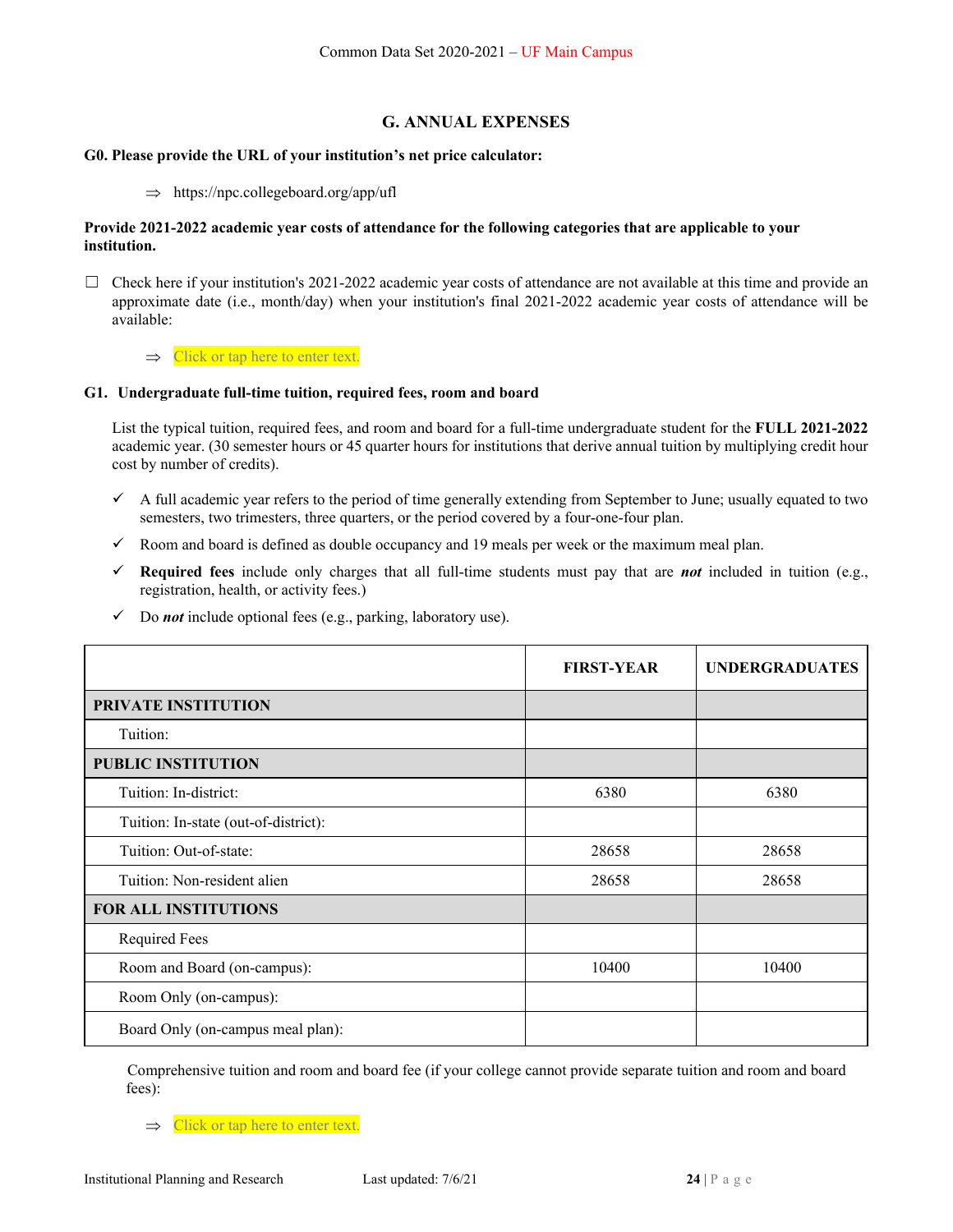Other: Click or tap here to enter text.

**G2. Number of credits per term a student can take for the stated full-time tuition.**

Minimum: Click or tap here to enter text.

Maximum: Click or tap here to enter text.

**G3. Do tuition and fees vary by year of study (e.g., sophomore, junior, senior)?** 

☐ Yes ☐ No

**G4. Do tuition and fees vary by undergraduate instructional program?** 

☐ Yes ☐ No

 **If yes, what percentage of full-time undergraduates pay more than the tuition and fees reported in G1?** 

 $\Rightarrow$  Click or tap here to enter text.%

### **G5. Provide the estimated expenses for a typical full-time undergraduate student:**

|                       | <b>Residents</b> | <b>Commuters</b><br>(living at home) | <b>Commuters</b><br>(not living at home) |
|-----------------------|------------------|--------------------------------------|------------------------------------------|
| Books and supplies:   | 810              | 810                                  | 810                                      |
| Room only:            |                  |                                      | 5800                                     |
| Board only:           |                  | 1010                                 | 4600                                     |
| Room and board total* |                  |                                      | 10400                                    |
| Transportation:       | 1120             | 1120                                 | 1120                                     |
| Other expenses:       | 2720             | 2530                                 | 2720                                     |

\* If your college cannot provide separate room and board figures for commuters not living at home

### **G6. Undergraduate per-credit-hour charges (tuition only):**

| <b>PRIVATE INSTITUTIONS:</b> |        |
|------------------------------|--------|
| PUBLIC INSTITUTIONS:         |        |
| In-district:                 | 149.24 |
| In-state (out-of-district):  |        |
| Out-of-state:                | 856.45 |
| <b>NONRESIDENT ALIENS:</b>   | 856.45 |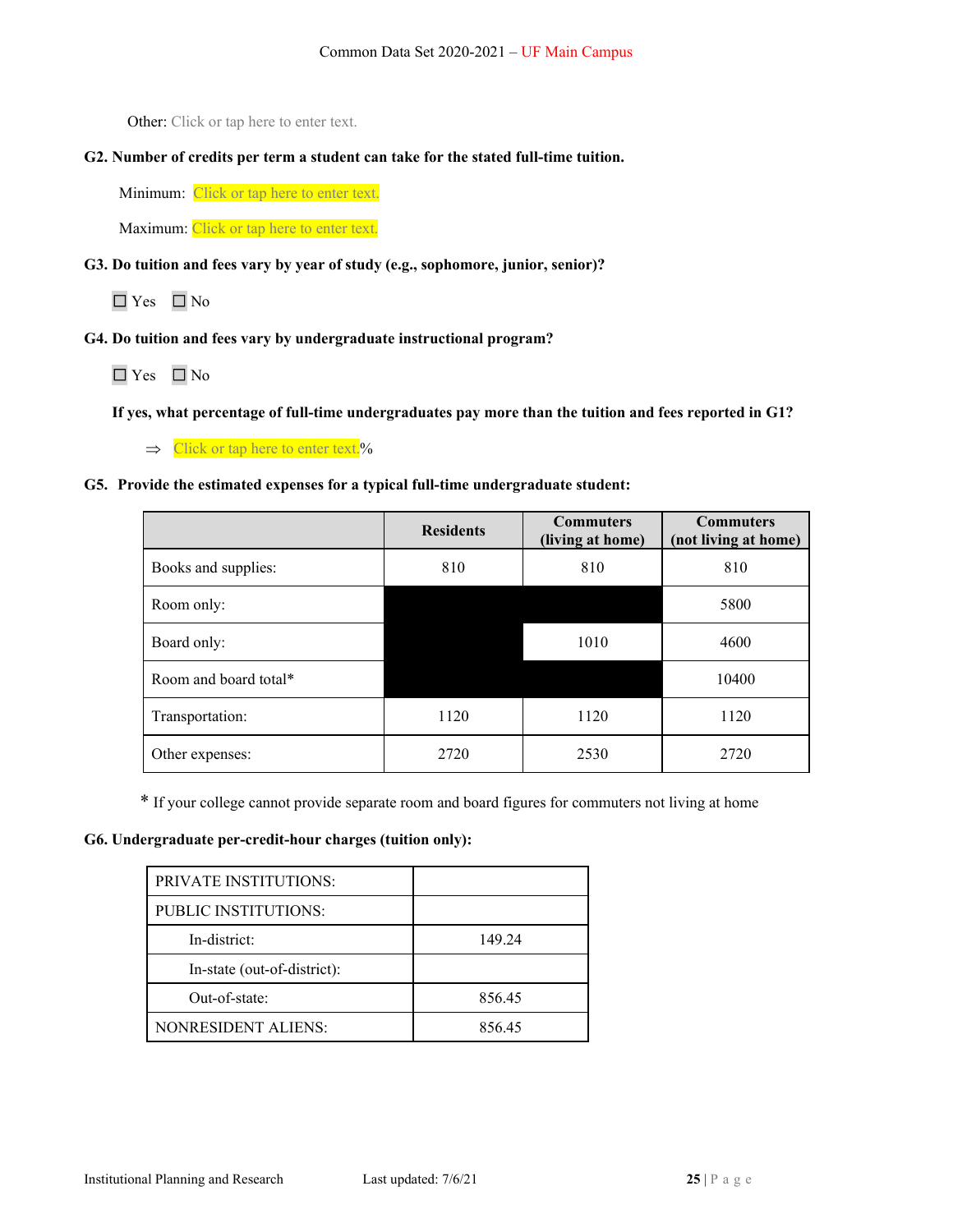## **H. FINANCIAL AID**

### **Please refer to the following financial aid definitions when completing Section H.**

**Awarded aid:** The dollar amounts offered to financial aid applicants.

**Financial aid applicant:** Any applicant who submits **any one of** the institutionally required financial aid applications/forms, such as the FAFSA.

**Indebtedness:** Aggregate dollar amount borrowed through any loan program (federal, state, subsidized, unsubsidized, private, etc.; excluding parent loans) while the student was enrolled at an institution. Student loans co-signed by a parent are assumed to be the responsibility of the student and **should** be included.

**Institutional scholarships and grants**: Endowed scholarships, annual gifts and tuition funded grants for which the institution determines the recipient.

**Financial need:** As determined by your institution using the federal methodology and/or your institution's own standards.

**Need-based aid:** College-funded or college-administered award from institutional, state, federal, or other sources for which a student must have financial need to qualify. This includes both institutional and non-institutional student aid (grants, jobs, and loans).

**Need-based scholarship or grant aid:** Scholarships and grants from institutional, state, federal, or other sources for which a student must have financial need to qualify.

**Need-based self-help aid:** Loans and jobs from institutional, state, federal, or other sources for which a student must demonstrate financial need to qualify.

**Non-need-based scholarship or grant aid:** Scholarships and grants, gifts, or merit-based aid from institutional, state, federal, or other sources (including unrestricted funds or gifts and endowment income) awarded solely on the basis of academic achievement, merit, or any other non-need-based reason. When reporting questions H1 and H2, non-need-based aid that is used to meet need should be counted as need-based aid.

#### **Note: Suggested order of precedence for counting non-need money as need-based:**

- 1. Non-need institutional grants
- 2. Non-need tuition waivers
- 3. Non-need athletic awards
- 4. Non-need federal grants
- 5. Non-need state grants
- 6. Non-need outside grants
- 7. Non-need student loans
- 8. Non-need parent loans
- 9. Non-need work

**Non-need-based self-help aid:** Loans and jobs from institutional, state, or other sources for which a student need not demonstrate financial need to qualify.

**Private student loans**: A nonfederal loan made by a lender such as a bank, credit union or private lender used to pay for up to the annual cost of education, less any financial aid received.

**External scholarships and grants:** Scholarships and grants received from outside (private) sources that students bring with them (e.g., Kiwanis, National Merit scholarships). The institution may process paperwork to receive the dollars, but it has no role in determining the recipient or the dollar amount awarded.

**Work study and employment**: Federal and state work study aid, and any employment packaged by your institution in financial aid awards.

### **DO NOT INCLUDE ANY AID RELATED TO THE CARES ACT OR UNIQUE THE COVID-19 PANDEMIC**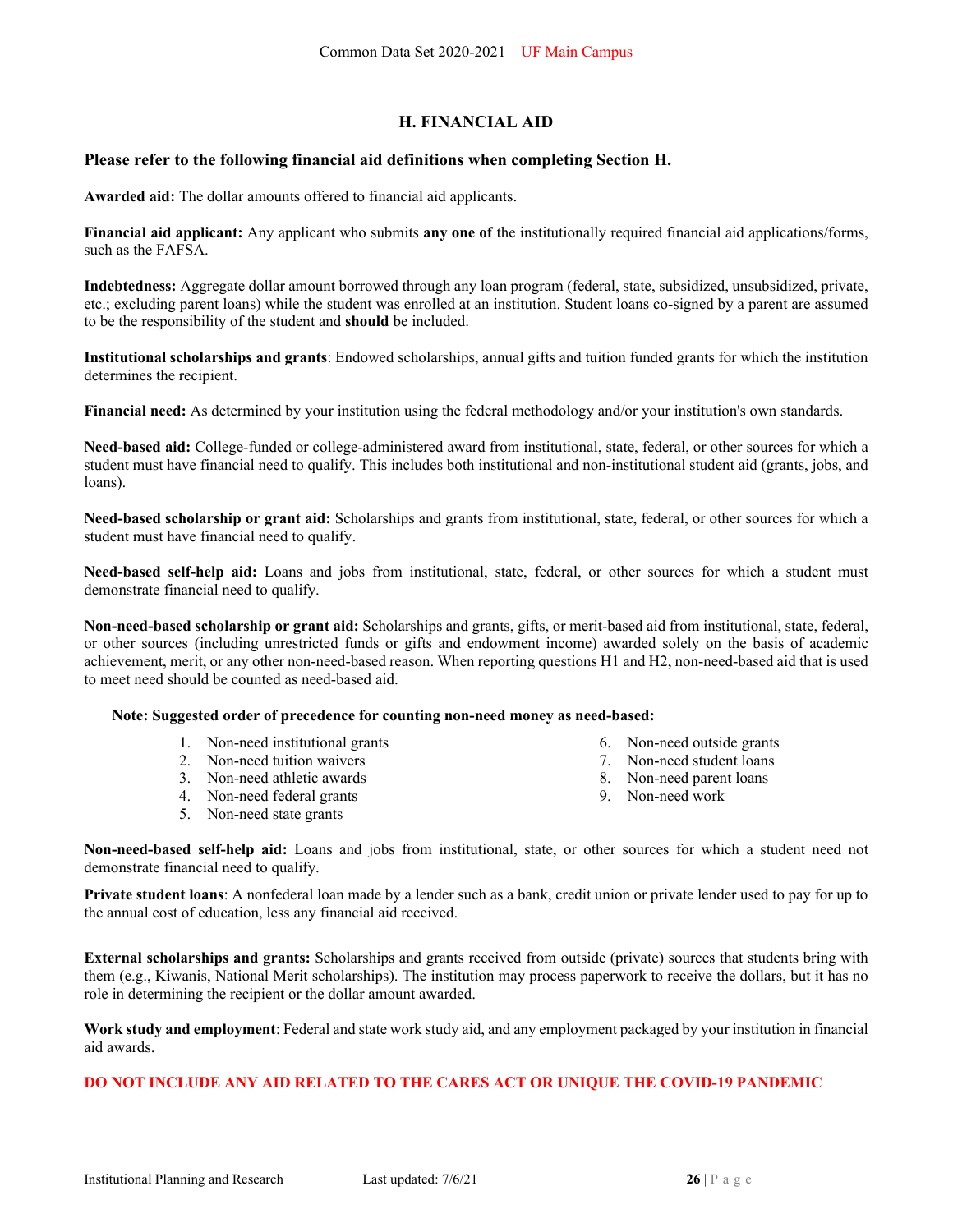## **Aid Awarded to Enrolled Undergraduates**

- **H1.** Enter total dollar amounts **awarded** to enrolled full-time and less than full-time degree-seeking undergraduates **(using the same cohort reported in CDS Question B1, "total degree-seeking" undergraduates)** in the following categories.
	- $\checkmark$  If the data being reported are final figures for the 2019-2020 academic year (see the next item below), use the 2019-2020 academic year's CDS Question B1 cohort.
	- $\checkmark$  Include aid awarded to international students (i.e., those not qualifying for federal aid).
	- $\checkmark$  Aid that is non-need-based but that was used to meet need should be reported in the need-based aid column.
	- $\checkmark$  For a suggested order of precedence in assigning categories of aid to cover need, see the entry for "non-need-based" scholarship or grant aid" on the last page of the definitions section.
	- **Do NOT include any aid related to the CARES Act or unique to the COVID-19 pandemic.**

Indicate the academic year for which data are reported for **items H1**, **H2**, **H2A**, and **H6** below:

 $\Box$  2020-2021 estimated or  $\boxtimes$  2019-2020 Final

Which needs-analysis methodology does your institution use in awarding institutional aid? **(Formerly H3)** 

 $\boxtimes$  Federal methodology (FM)

 $\Box$  Institutional methodology (IM)

□ Both FM and IM

|                                                                                                                                                                                   | <b>Need-based</b>                                     | Non-need-based                                        |
|-----------------------------------------------------------------------------------------------------------------------------------------------------------------------------------|-------------------------------------------------------|-------------------------------------------------------|
|                                                                                                                                                                                   | (Include non-need-<br>based aid use to meet<br>need.) | (Exclude non-need-<br>based aid use to meet<br>need.) |
| <b>Scholarships/Grants</b>                                                                                                                                                        |                                                       |                                                       |
| Federal                                                                                                                                                                           | \$47,953,265                                          | \$157,214                                             |
| State all states, not only the state in which your institution is<br>located                                                                                                      | \$15,184,718                                          | \$160,563,478                                         |
| Institutional: Endowed scholarships, annual gifts and tuition<br>funded grants, awarded by the college, excluding athletic aid and<br>tuition waivers (which are reported below). | \$24,324,598                                          | \$11,015,400                                          |
| Scholarships/grants from external sources (e.g. Kiwanis,<br>National Merit) not awarded by the college                                                                            | \$94,820                                              | \$13,407,055                                          |
| <b>Total Scholarships/Grants</b>                                                                                                                                                  | \$87,557,401                                          | \$185,143,147                                         |
| Self-Help                                                                                                                                                                         |                                                       |                                                       |
| Student loans from all sources (excluding parent loans)                                                                                                                           | \$18,749,507                                          | \$27,443,348                                          |
| Federal Work-Study                                                                                                                                                                | \$1,529,348                                           |                                                       |
| State and other (e.g., institutional) work-study/employment<br>(Note: Excludes Federal Work-Study captured above.)                                                                | \$92,386                                              | \$12,140,228                                          |
| <b>Total Self-Help</b>                                                                                                                                                            | \$20,371,241                                          | \$39,583,576                                          |
| <b>Parent Loans</b>                                                                                                                                                               | \$0                                                   | \$16,273,444                                          |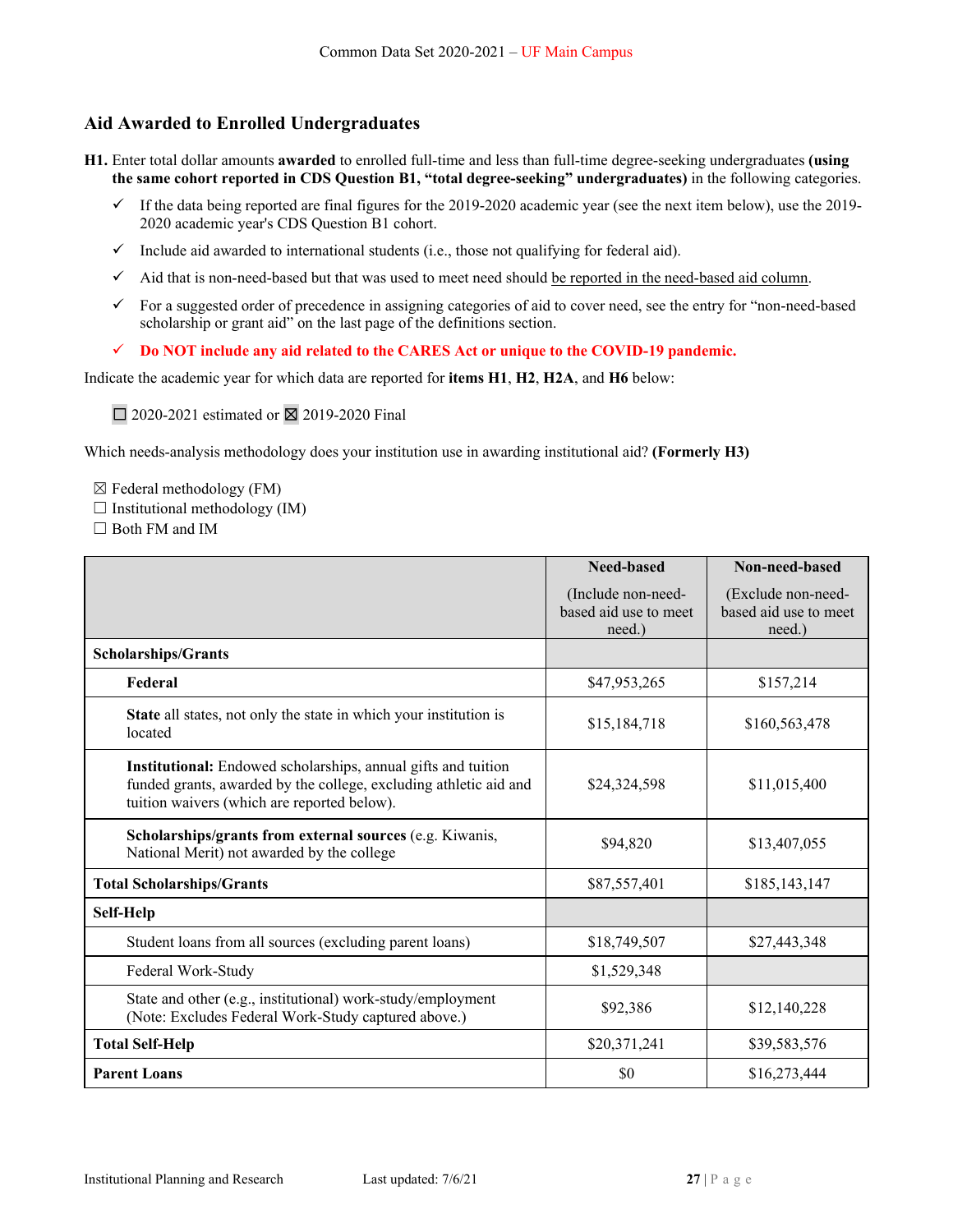|                                                                                                                                                                     | Need-based                                            | Non-need-based                                        |
|---------------------------------------------------------------------------------------------------------------------------------------------------------------------|-------------------------------------------------------|-------------------------------------------------------|
|                                                                                                                                                                     | (Include non-need-<br>based aid use to meet<br>need.) | (Exclude non-need-<br>based aid use to meet<br>need.) |
| <b>Tuition Waivers</b><br>Note: Reporting is optional. Report tuition waivers in this row if you<br>choose to report them. Do not report tuition waivers elsewhere. | \$0                                                   | \$14,168,313                                          |
| <b>Athletic Awards</b>                                                                                                                                              | \$0                                                   | \$11,740,131                                          |

**H2. Number of Enrolled Students Awarded Aid:** List the number of degree-seeking full-time and less-than-full-time undergraduates who applied for and were awarded financial aid from any source.

- $\checkmark$  Numbers should reflect the cohort awarded the dollars reported in H1.
- $\checkmark$  In the chart below, students may be counted in more than one row, and full-time freshmen should also be counted as full-time undergraduates.

### **Do NOT include any aid related to the CARES Act or unique to the COVID-19 pandemic.**

|                |                                                                                                                                                                                                                                                                                        | <b>First-time</b><br><b>Full-time</b><br>Freshmen | <b>Full-time</b><br>Undergrad<br>(Incl. Fresh) | <b>Less Than</b><br><b>Full-time</b><br>Undergrad |
|----------------|----------------------------------------------------------------------------------------------------------------------------------------------------------------------------------------------------------------------------------------------------------------------------------------|---------------------------------------------------|------------------------------------------------|---------------------------------------------------|
| $\mathbf{A}$   | Number of degree-seeking undergraduate students (CDS Item B1 if<br>reporting on Fall 2019 cohort)                                                                                                                                                                                      | 6507                                              | 31725                                          | Included in<br>Full Time                          |
| B              | Number of students in line a who applied for need-based financial aid                                                                                                                                                                                                                  | 5490                                              | 21997                                          | Included in<br>Full Time                          |
| $\overline{C}$ | Number of students in line <b>b</b> who were determined to have financial<br>need                                                                                                                                                                                                      | 2626                                              | 14114                                          | Included in<br>Full Time                          |
| $\bf{D}$       | Number of students in line c who were awarded any financial aid                                                                                                                                                                                                                        | 2600                                              | 13800                                          | Included in<br>Full Time                          |
| $\bf{E}$       | Number of students in line d who were awarded any need-based<br>scholarship or grant aid                                                                                                                                                                                               | 1529                                              | 9541                                           | Included in<br>Full Time                          |
| $\mathbf F$    | Number of students in line d who were awarded any need-based self-<br>help aid                                                                                                                                                                                                         | 1399                                              | 7443                                           | Included in<br>Full Time                          |
| G              | Number of students in line d who were awarded any non-need-based<br>scholarship or grant aid                                                                                                                                                                                           | 2392                                              | 10158                                          | Included in<br>Full Time                          |
| H              | Number of students in line d whose need was fully met (exclude PLUS<br>loans, unsubsidized loans, and private alternative loans)                                                                                                                                                       | 1625                                              | 5197                                           | Included in<br>Full Time                          |
| I              | On average, the percentage of need that was met of students who were<br>awarded any need-based aid. Exclude any aid that was awarded in<br>excess of need as well as any resources that were awarded to replace<br>EFC (PLUS loans, unsubsidized loans, and private alternative loans) | 99%                                               | 98%                                            | Included in<br>Full Time%                         |
| J              | The average financial aid package of those in line <b>d.</b> Exclude any<br>resources that were awarded to replace EFC (PLUS loans, unsubsidized<br>loans, and private alternative loans)                                                                                              | \$18,677                                          | \$15,905                                       | Included in<br>Full Time                          |
| K              | Average need-based scholarship or grant award of those in line e                                                                                                                                                                                                                       | \$10,914                                          | \$9,179                                        | Included in<br>Full Time                          |

**Aid that is non-need-based but that was used to meet need should be counted as need-based aid.**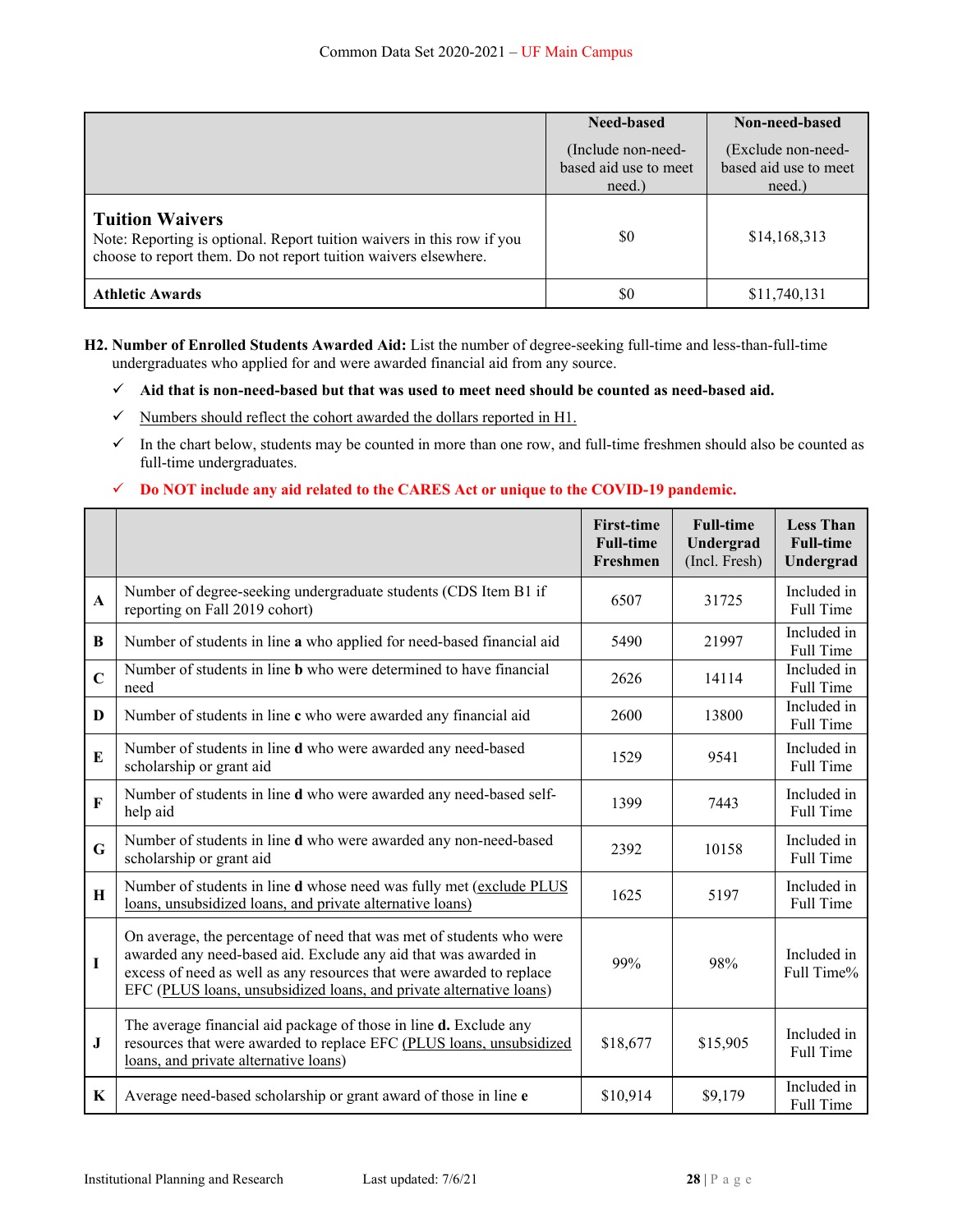|   |                                                                                                                                                               | <b>First-time</b><br><b>Full-time</b><br>Freshmen | <b>Full-time</b><br>Undergrad<br>(Incl. Fresh) | <b>Less Than</b><br><b>Full-time</b><br>Undergrad |
|---|---------------------------------------------------------------------------------------------------------------------------------------------------------------|---------------------------------------------------|------------------------------------------------|---------------------------------------------------|
| L | Average need-based self-help award (excluding PLUS loans,<br>unsubsidized loans, and private alternative loans) of those in line f                            | \$2,798                                           | \$3,623                                        | Included in<br>Full Time                          |
| M | Average need-based loan (excluding PLUS loans, unsubsidized loans,<br>and private alternative loans) of those in line f who were awarded a<br>need-based loan | \$2,753                                           | \$3,581                                        | Included in<br>Full Time                          |

**H2A. Number of Enrolled Students Awarded Non-need-based Scholarships and Grants:** List the number of degreeseeking full-time and less-than-full-time undergraduates who had no financial need and who were awarded institutional nonneed-based scholarship or grant aid.

- $\checkmark$  Numbers should reflect the cohort awarded the dollars reported in H1.
- $\checkmark$  In the chart below, students may be counted in more than one row, and full-time freshmen should also be counted as full-time undergraduates.

### **Do NOT include any aid related to the CARES Act or unique to the COVID-19 pandemic.**

|             |                                                                                                                                                                                                               | <b>First-time</b><br><b>Full-time</b><br>Freshmen | <b>Full-time</b><br>Undergrad<br>(Incl. Fresh) | <b>Less Than</b><br><b>Full-time</b><br>Undergrad |
|-------------|---------------------------------------------------------------------------------------------------------------------------------------------------------------------------------------------------------------|---------------------------------------------------|------------------------------------------------|---------------------------------------------------|
| N           | Number of students in line a who had no financial need and who were<br>awarded institutional non-need-based scholarship or grant aid (exclude<br>those who were awarded athletic awards and tuition benefits) | 281                                               | 2202                                           | Included in<br><b>Full Time</b>                   |
| $\mathbf 0$ | Average dollar amount of institutional non-need-based scholarship and<br>grant aid awarded to students in line n                                                                                              | \$3,058                                           | \$3,305                                        | Included in<br>Full Time                          |
| P           | Number of students in line a who were awarded an institutional non-<br>need-based athletic scholarship or grant                                                                                               | 105                                               | 529                                            | Included in<br><b>Full Time</b>                   |
| $\mathbf 0$ | Average dollar amount of institutional non-need-based athletic<br>scholarships and grants awarded to students in line p                                                                                       | \$21,326                                          | \$22,700                                       | Included in<br><b>Full Time</b>                   |

### **Note: These are the graduates and loan types to include and exclude in order to fill out CDS H4 and H5.**

Include:

- 2020 undergraduate class: all students who started at your institution as first-time students and received a bachelor's degree between July 1, 2019 and June 30, 2020.
- Only loans made to students who borrowed while enrolled at your institution.
- Co-signed loans.

#### Exclude:

- Students who transferred in.
- Money borrowed at other institutions.
- Parent loans
- Students who did not graduate or who graduated with another degree or certificate (but no bachelor's degree).
- **Any aid related to the CARE Act or unique the COVID-19 pandemic.**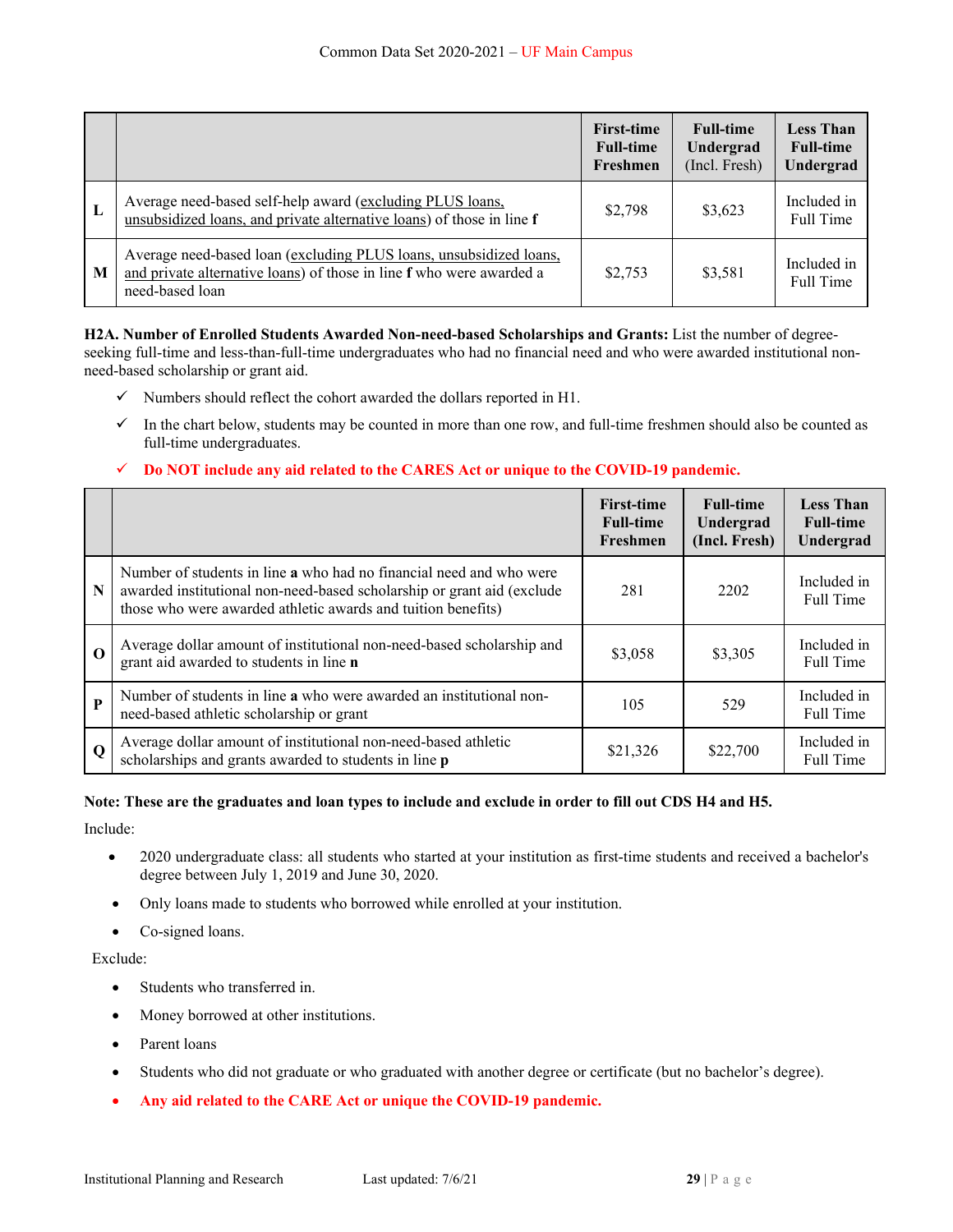**H4. Provide the number of students in the 2020 undergraduate class who started at your institution as first-time students and received a bachelor's degree between July 1, 2019 and June 30, 2020. Exclude students who transferred into your institution.** 

#### $\Rightarrow$  6431

**H5. Number and percent of students in class (defined in H4 above) borrowing from federal, non-federal, and any loan sources, and the average (or mean) amount borrowed.** 

- The "Average per-undergraduate-borrower cumulative principal borrowed," is designed to provide better information about student borrowing from federal and nonfederal (institutional, state, commercial) sources.
- The numbers, percentages, and averages for each row should be based only on the loan source specified for the particular row. For example, the federal loans average (row b) should only be the cumulative average of federal loans and the private loans average (row e) should only be the cumulative average of private loans.

|             | <b>Source/Type of Loan</b>                                                                                                                                                                                                                                | Number in the<br>class (defined in<br>H <sub>4</sub> above) who<br>borrowed from<br>the types of loans<br>specified in the<br>first column | Percent of the<br>class (defined<br>above) who<br>borrowed from<br>the types of loans<br>specified in the<br>first column<br>(nearest $1\%$ ) | Average per-<br>undergraduate-<br>borrower cumulative<br>principal borrowed<br>from the types of<br>loans specified in the<br>first column (nearest<br>\$1) |
|-------------|-----------------------------------------------------------------------------------------------------------------------------------------------------------------------------------------------------------------------------------------------------------|--------------------------------------------------------------------------------------------------------------------------------------------|-----------------------------------------------------------------------------------------------------------------------------------------------|-------------------------------------------------------------------------------------------------------------------------------------------------------------|
| A           | Any loan program: Federal Perkins, Federal<br>Stafford Subsidized and Unsubsidized,<br>institutional, state, private loans that your<br>institution is aware of, etc. Include both<br>Federal Direct Student Loans and Federal<br>Family Education Loans. | 1,958                                                                                                                                      | 30.87%                                                                                                                                        | \$19,688                                                                                                                                                    |
| B           | Federal loan programs: Federal Perkins,<br>Federal Stafford Subsidized and<br>Unsubsidized. Include both Federal Direct<br>Student Loans and Federal Family Education<br>Loans.                                                                           | 1,931                                                                                                                                      | 30.26%                                                                                                                                        | \$17,746                                                                                                                                                    |
| $\mathbf C$ | Institutional loan programs.                                                                                                                                                                                                                              | 10                                                                                                                                         | 0.16%                                                                                                                                         | \$7,304                                                                                                                                                     |
| D           | State loan programs.                                                                                                                                                                                                                                      | $\theta$                                                                                                                                   | $0\%$                                                                                                                                         | \$0                                                                                                                                                         |
| E           | Private student loans made by a bank or<br>lender.                                                                                                                                                                                                        | 224                                                                                                                                        | 3.48%                                                                                                                                         | \$21,162                                                                                                                                                    |

### **Aid to Undergraduate Degree-seeking Nonresident Aliens**

### **Report numbers and dollar amounts for the same academic year checked in item H1**

- **H6.** Indicate your institution's policy regarding institutional scholarship and grant aid for undergraduate degree-seeking nonresident aliens:
- $\Box$  Institutional need-based scholarship or grant aid is available
- $\Box$  Institutional non-need-based scholarship or grant aid is available
- $\boxtimes$  Institutional scholarship and grant aid is not available

If institutional financial aid is available for undergraduate degree-seeking nonresident aliens, provide the number of undergraduate degree-seeking nonresident aliens who were awarded need-based or non-need-based aid:

 $\Rightarrow$  N/A

Average dollar amount of institutional financial aid awarded to undergraduate degree-seeking nonresident aliens: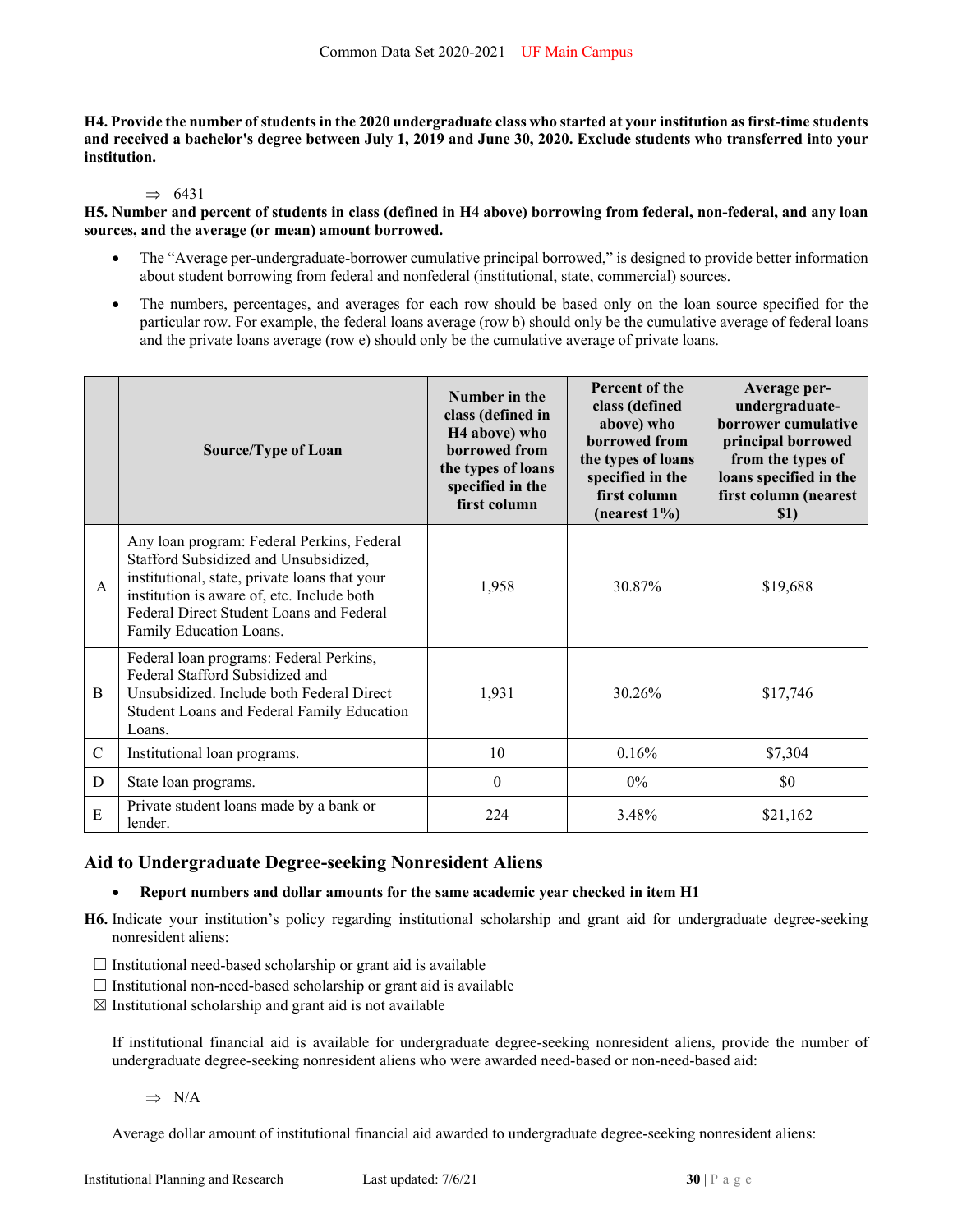$\Rightarrow$  N/A

Total dollar amount of institutional financial aid awarded to undergraduate degree-seeking nonresident aliens:

 $\Rightarrow$  N/A

**H7.** Check off all financial aid forms nonresident alien first-year financial aid applicants must submit:

 $\Box$  Institution's own financial aid form

□ CSS/Financial Aid PROFILE

☐ International Student's Financial Aid Application

 $\boxtimes$  International Student's Certification of Finances

 $\Box$  Other: Click or tap here to enter text.

## **Process for First-Year/Freshman Students**

**H8.** Check off all financial aid forms domestic first-year (freshman) financial aid applicants must submit:

☒ FAFSA  $\Box$  Institution's own financial aid form □ CSS/Financial Aid PROFILE

 $\Box$  State aid form

□ Noncustodial PROFILE

☐ Business/Farm Supplement

□ Other: Click or tap here to enter text.

**H9.** Indicate filing dates for first-year (freshman) students:

Priority date for filing required financial aid forms:

 $\Rightarrow$  2/15

Deadline for filing required financial aid forms:

 $\Rightarrow$  Click or tap here to enter text.

 $\boxtimes$  No deadline for filing required forms (applications processed on a rolling basis)

**H10.** Indicate notification dates for first-year (freshman) students (answer a or b):

 $\Box$  Students notified on or about (date): Click or tap here to enter text.

 $\boxtimes$  Students notified on a rolling basis. Starting date: 3/15

**H11.** Indicate reply dates:

Students must reply by (date): Click or tap here to enter text. or within Click or tap here to enter text. weeks of notification.

## **Types of Aid Available**

Please check off all types of aid available to undergraduates at your institution:

### **H12. Loans**

☒ Direct Subsidized Stafford Loans

☒ Direct Unsubsidized Stafford Loans

☒ Direct PLUS Loans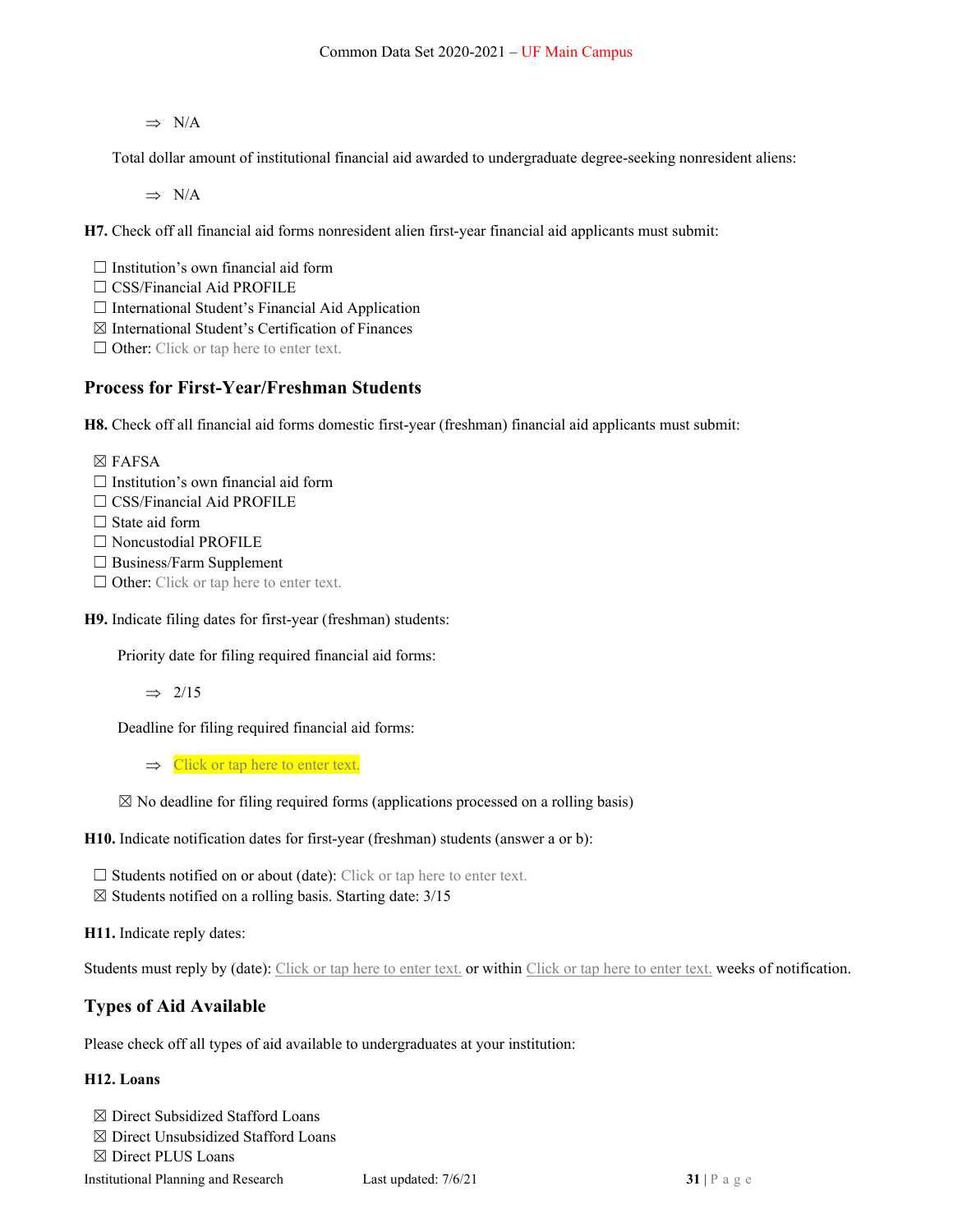- ☐ Federal Perkins Loans
- □ Federal Nursing Loans
- □ State Loans
- $\boxtimes$  College/university loans from institutional funds
- $\Box$  Other (specify): Click or tap here to enter text.

### **H13. Need Based Scholarships and Grants**

- ☒ Federal Pell
- ☒ SEOG
- $\boxtimes$  State scholarships/grants
- ☒ Private Scholarships
- $\boxtimes$  College/university scholarship or grant aid from institutional funds
- ☒ United Negro College Fund
- ☐ Federal Nursing Scholarship
- $\Box$  Other (specify): Click or tap here to enter text.

### **H14.** Check off criteria used in awarding institutional aid. Check all that apply.

|                          | <b>Non-Need Based</b> | <b>Need-Based</b> |
|--------------------------|-----------------------|-------------------|
| Academics                | M                     | M                 |
| Alumni affiliation       | ⊠                     |                   |
| Art                      | ⊠                     |                   |
| Athletics                | ⊠                     |                   |
| Job skills               |                       |                   |
| <b>ROTC</b>              | ⊠                     |                   |
| Leadership               | ⊠                     |                   |
| Minority status          | ⊠                     |                   |
| Music/drama              | ⊠                     |                   |
| Religious affiliation    |                       |                   |
| State/district residency |                       |                   |

**H15**. If your institution has recently implemented any major financial aid policy, program, or initiative to make your institution more affordable to incoming students such as replacing loans with grants, or waiving costs for families below a certain income level please provide details below:

 $\Rightarrow$  Click or tap here to enter text.

Are these policies related to the COVID-19 pandemic?

☐ Yes ☐ No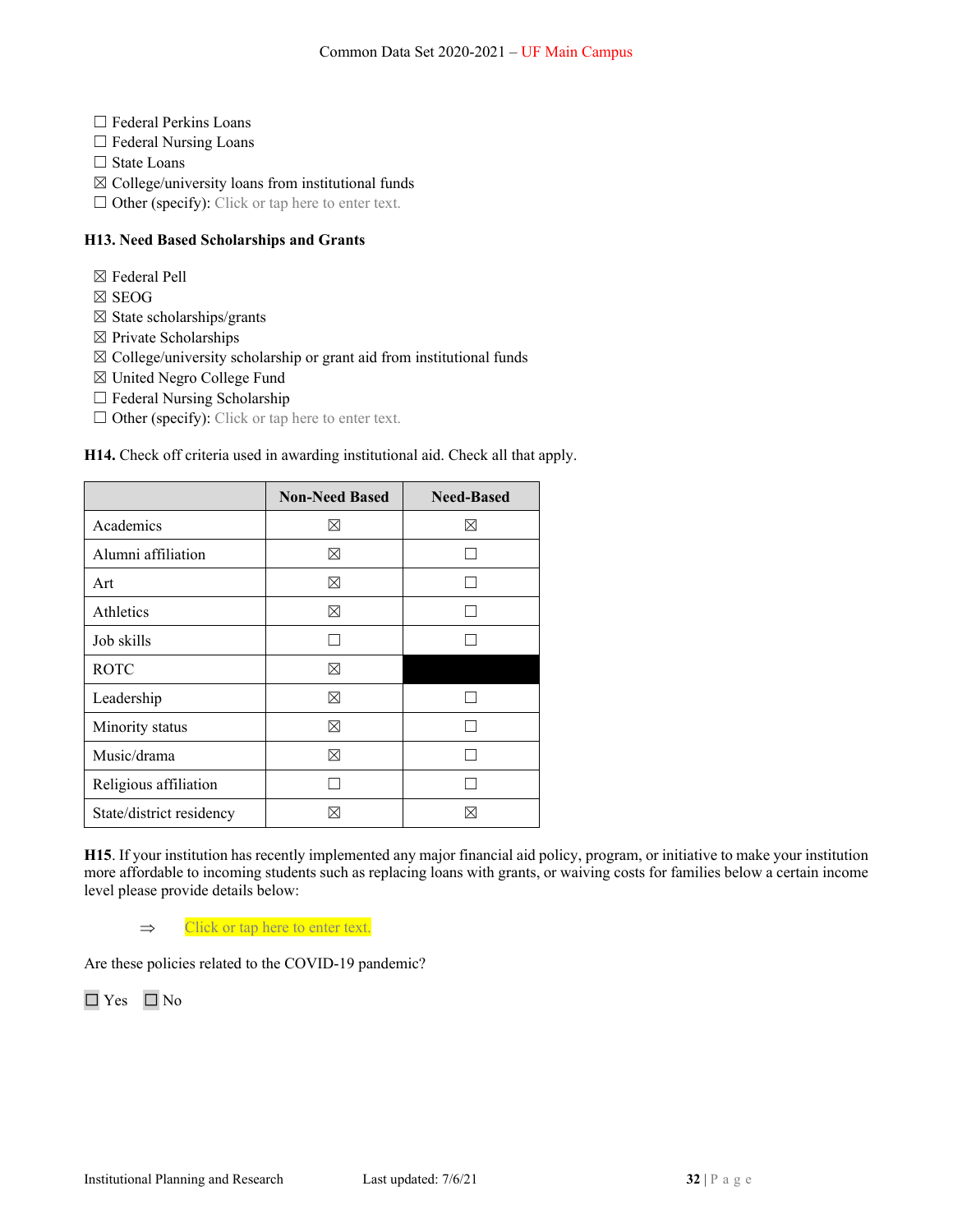## **I. INSTRUCTIONAL FACULTY AND CLASS SIZE**

#### **I-1. Please report the number of instructional faculty members in each category for Fall 2020. Include faculty who are on your institution's payroll on the census date your institution uses for IPEDS/AAUP.**

The following definition of full-time instructional faculty is used by the American Association of University Professors (AAUP) in its annual Faculty Compensation Survey (the part time definitions are not used by AAUP). Instructional Faculty is defined as those members of the instructional-research staff whose major regular assignment is instruction, including those with released time for research. Use the chart below to determine inclusions and exclusions:

|               |                                                                                                                                                                                                                    | Full-time | Part-time       |
|---------------|--------------------------------------------------------------------------------------------------------------------------------------------------------------------------------------------------------------------|-----------|-----------------|
|               |                                                                                                                                                                                                                    |           | Include only    |
|               | Instructional faculty in preclinical and clinical medicine, faculty who are not paid                                                                                                                               |           | if they teach   |
| $\mathbf{A}$  | (e.g., those who donate their services or are in the military), or research-only faculty,                                                                                                                          | Exclude   | one or more     |
|               | post-doctoral fellows, or pre-doctoral fellows                                                                                                                                                                     |           | non-clinical    |
|               |                                                                                                                                                                                                                    |           | credit courses  |
|               |                                                                                                                                                                                                                    |           | Include if      |
|               | Administrative officers with titles such as dean of students, librarian, registrar, coach,<br>and the like, even though they may devote part of their time to classroom instruction<br>and may have faculty status |           | they teach one  |
| B             |                                                                                                                                                                                                                    |           | or more non-    |
|               |                                                                                                                                                                                                                    |           | clinical credit |
|               |                                                                                                                                                                                                                    |           | courses         |
| $\mathcal{C}$ | Other administrators/staff who teach one or more non-clinical credit courses even                                                                                                                                  | Exclude   | Include         |
|               | though they do not have faculty status                                                                                                                                                                             |           |                 |
| D             | Undergraduate or graduate students who assist in the instruction of courses, but have                                                                                                                              | Exclude   | Exclude         |
|               | titles such as teaching assistant, teaching fellow, and the like                                                                                                                                                   |           |                 |
| E             | Faculty on sabbatical or leave with pay                                                                                                                                                                            | Include   | Exclude         |
|               |                                                                                                                                                                                                                    |           |                 |
| F             | Faculty on leave without pay                                                                                                                                                                                       | Exclude   | Exclude         |
| G             | Replacement faculty for faculty on sabbatical leave or leave with pay                                                                                                                                              | Exclude   | Include         |

*Full-time instructional faculty:* faculty employed on a full-time basis for instruction (including those with released time for research)

*Part-time instructional faculty:* Adjuncts and other instructors being paid solely for part-time classroom instruction. Also includes full-time faculty teaching less than two semesters, three quarters, two trimesters, or two four-month sessions. Employees who are not considered full-time instruction faculty but who teach one or more non-clinical credit courses may be counted as part-time faculty.

*Minority faculty***:** includes faculty who designate themselves as Black, non-Hispanic; American Indian or Alaska Native; Asian, Native Hawaiian or other Pacific Islander, or Hispanic.

*Doctorate***:** includes such degrees as Doctor of Philosophy, Doctor of Education, Doctor of Juridical Science, and Doctor of Public Health in any field such as arts, sciences, education, engineering, business, and public administration. Also includes terminal degrees formerly designated as "first professional," including dentistry (DDS or DMD), medicine (MD), optometry (OD), osteopathic medicine (DO), pharmacy (DPharm or BPharm), podiatric medicine (DPM), veterinary medicine (DVM), chiropractic (DC or DCM), or law (JD).

*Terminal master's degree***:** a master's degree that is considered the highest degree in a field: example, M. Arch (in architecture) and MFA (master of fine arts in art or theater).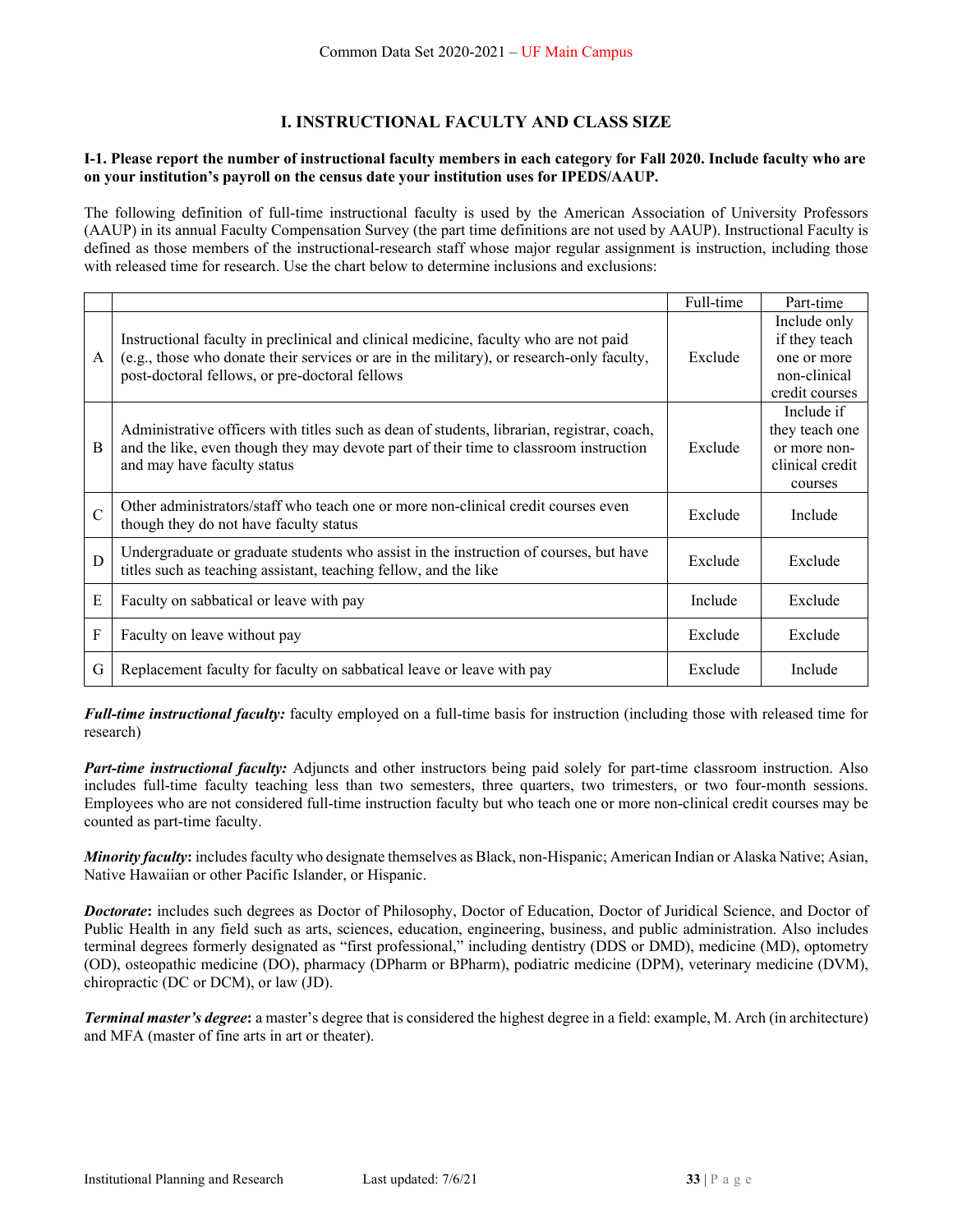|              |                                                                                                                             | <b>Full-time</b> | Part-time | <b>Total</b> |
|--------------|-----------------------------------------------------------------------------------------------------------------------------|------------------|-----------|--------------|
| $\mathsf{A}$ | Total number of instructional faculty                                                                                       | 2,902            | 452       | 3,354        |
| B            | Total number who are members of minority groups                                                                             | 721              | 77        | 798          |
| C            | Total number who are women                                                                                                  | 1,142            | 207       | 1,349        |
| D            | Total number who are men                                                                                                    | 1,760            | 245       | 2,005        |
| Ε            | Total number who are nonresident aliens (international)                                                                     | 136              | 4         | 140          |
| F            | Total number with doctorate, or other terminal degree                                                                       | 2,699            | 297       | 2,996        |
| G            | Total number whose highest degree is a master's but not a terminal<br>master's                                              | 186              | 128       | 314          |
| H            | Total number whose highest degree is a bachelor's                                                                           | 17               | 26        | 43           |
| I            | Total number whose highest degree is unknown or other (Note: Items f,<br>$g, h,$ and i must sum up to item $a$ .)           | $\theta$         |           | 1            |
| J            | Total number in stand-alone graduate/professional programs in which<br>faculty teach virtually only graduate-level students | 188              | 26        | 214          |

### **I-2. Student to Faculty Ratio**

Report the Fall 2020 ratio of full-time equivalent students (full-time plus 1/3 part time) to full-time equivalent instructional faculty (full time plus 1/3 part time). In the ratio calculations, exclude both faculty and students in stand-alone graduate or professional programs such as medicine, law, veterinary, dentistry, social work, business, or public health in which faculty teach virtually only graduate level students.

Do not count undergraduate or graduate student teaching assistants as faculty.

Fall 2020 Student to Faculty ratio: 17 to 1

Based on 43,962 students and 2,566 faculty (FTE)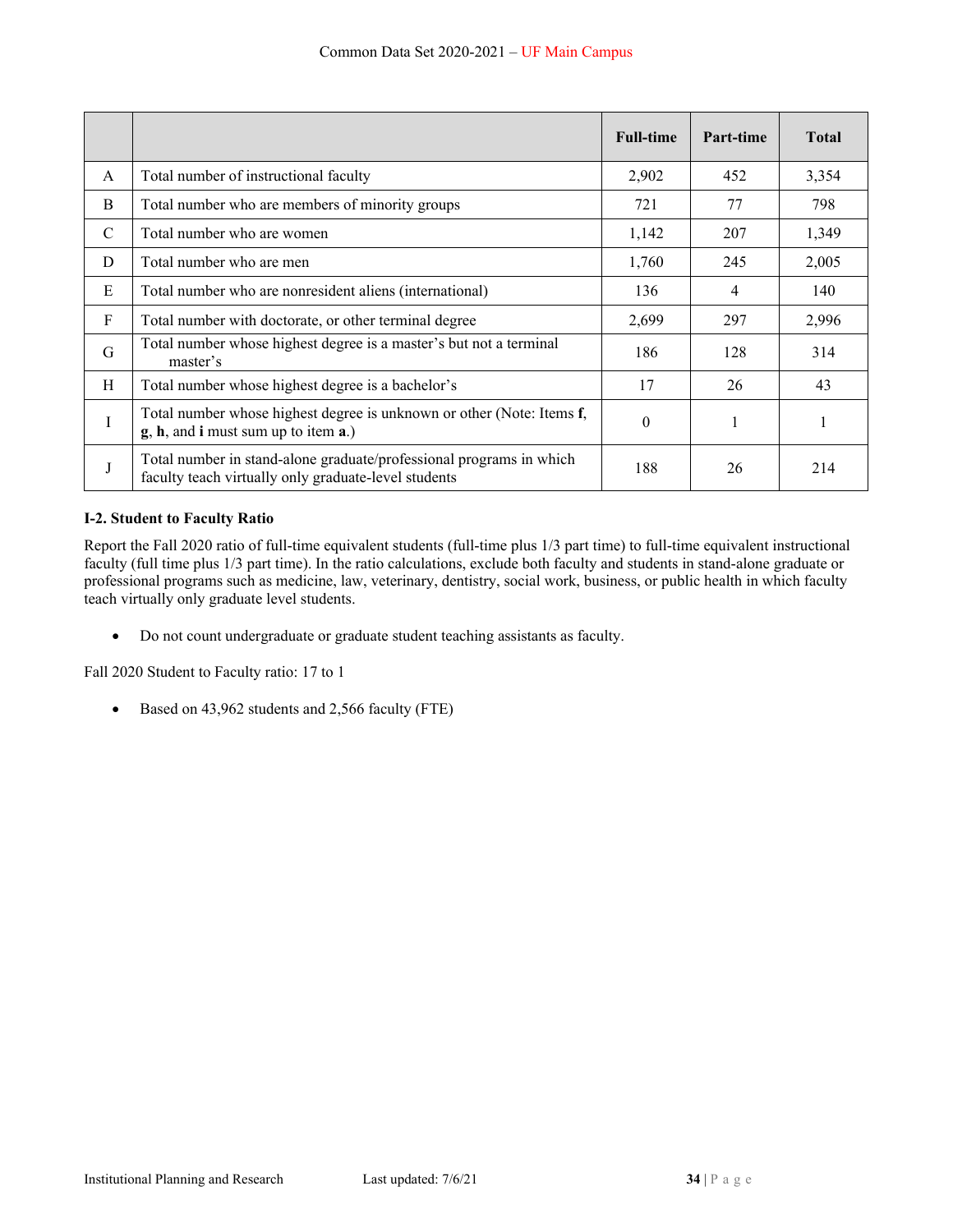#### **I-3. Undergraduate Class Size**

In the table below, please use the following definitions to report information about the size of classes and class sections offered in the Fall 2020 term.

### **Please include classes that have been moved online in response to the COVID-19 pandemic.**

*Class Sections:* A class section is an organized course offered for credit, identified by discipline and number, meeting at a stated time or times in a classroom or similar setting, and not a subsection such as a laboratory or discussion session. Undergraduate class sections are defined as any sections in which at least one degree-seeking undergraduate student is enrolled for credit. Exclude distance learning classes and noncredit classes and individual instruction such as dissertation or thesis research, music instruction, or one-to-one readings. Exclude students in independent study, co-operative programs, internships, foreign language taped tutor sessions, practicums, and all students in one-on-one classes. Each class section should be counted only once and should not be duplicated because of course catalog cross-listings.

*Class Subsections:* A class subsection includes any subsection of a course, such as laboratory, recitation, and discussion subsections that are supplementary in nature and are scheduled to meet separately from the lecture portion of the course. Undergraduate subsections are defined as any subsections of courses in which degree-seeking undergraduate students enrolled for credit. As above, exclude noncredit classes and individual instruction such as dissertation or thesis research, music instruction, or one-to-one readings. Each class subsection should be counted only once and should not be duplicated because of cross-listings.

Using the above definitions, please report for each of the following class-size intervals the number of *class sections* and *class subsections* offered in Fall 2020. For example, a lecture class with 800 students who met at another time in 40 separate labs with 20 students should be counted once in the "100+" column in the class section column and 40 times under the "20-29" column of the class subsections table.

#### **Number of Class Sections with Undergraduates Enrolled**

#### **Undergraduate Class Size (provide numbers)**

|                                 | $2-9$ | 10-19 | $20-29$ | $30 - 39$ | 40-49 | 50-99 | $100+$ | Total |
|---------------------------------|-------|-------|---------|-----------|-------|-------|--------|-------|
| <b>CLASS</b><br><b>SECTIONS</b> |       |       |         |           |       |       |        |       |

|                   | $2 - 9$ | 10-19 | $20 - 29$ | 30-39 | 40-49 | 50-99 | $100+$ | Total |
|-------------------|---------|-------|-----------|-------|-------|-------|--------|-------|
| <b>CLASS SUB-</b> |         |       |           |       |       |       |        |       |
| <b>SECTIONS</b>   |         |       |           |       |       |       |        |       |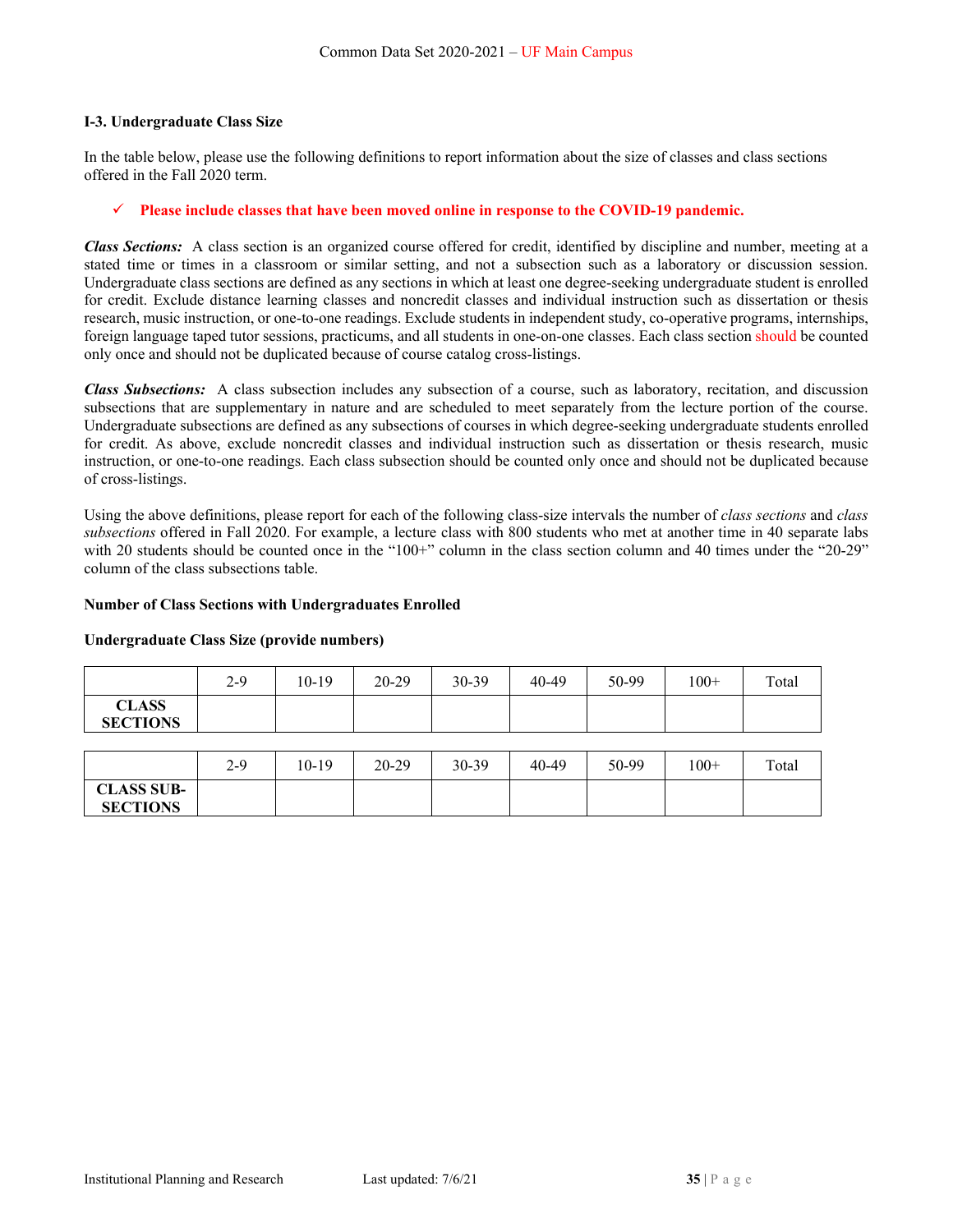### **J. Disciplinary areas of DEGREES CONFERRED**

### **Degrees conferred between July 1, 2019 and June 30, 2020**

For each of the following discipline areas, provide the percentage of diplomas/certificates, associate, and bachelor's degrees awarded. To determine the percentage, use majors, not headcount (e.g., students with one degree but a double major will be represented twice). Calculate the percentage from your institution's IPEDS Completions by using the sum of 1<sup>st</sup> and 2<sup>nd</sup> majors for each CIP code as the numerator and the sum of the Grand Total by 1st Majors and the Grand Total by 2<sup>nd</sup> major as the denominator. If you prefer, you can compute the percentages using 1<sup>st</sup> majors only.

| Category                                                                     | Diploma/<br><b>Certificates</b> | <b>Associate</b> | <b>Bachelor's</b> | <b>CIP 2020</b><br><b>Categories</b><br>to Include |
|------------------------------------------------------------------------------|---------------------------------|------------------|-------------------|----------------------------------------------------|
| Agriculture                                                                  |                                 |                  | 4.23              | 01                                                 |
| Natural resources and conservation                                           |                                 |                  | 1.56              | 03                                                 |
| Architecture                                                                 |                                 |                  | 0.87              | 04                                                 |
| Area, ethnic, and gender studies                                             |                                 |                  | 0.60              | 05                                                 |
| Communication/journalism                                                     |                                 |                  | 7.56              | 09                                                 |
| Communication technologies                                                   |                                 |                  |                   | 10                                                 |
| Computer and information sciences                                            |                                 |                  | 3.35              | 11                                                 |
| Personal and culinary services                                               |                                 |                  |                   | 12                                                 |
| Education                                                                    |                                 |                  | 2.02              | 13                                                 |
| Engineering                                                                  |                                 |                  | 14.90             | 14                                                 |
| Engineering technologies                                                     |                                 |                  | 1.30              | 15                                                 |
| Foreign languages, literatures, and linguistics                              |                                 |                  | 1.45              | 16                                                 |
| Family and consumer sciences                                                 |                                 |                  | 1.19              | 19                                                 |
| Law/legal studies                                                            |                                 |                  |                   | 22                                                 |
| English                                                                      |                                 |                  | 1.65              | 23                                                 |
| Liberal arts/general studies                                                 |                                 | 100.00           |                   | 24                                                 |
| Library science                                                              |                                 |                  |                   | 25                                                 |
| Biological/life sciences                                                     |                                 |                  | 10.49             | 26                                                 |
| Mathematics and statistics                                                   |                                 |                  | 1.27              | 27                                                 |
| Military science and military technologies                                   |                                 |                  |                   | 28 and 29                                          |
| Interdisciplinary studies                                                    |                                 |                  | 3.20              | 30                                                 |
| Parks and recreation                                                         |                                 |                  | 1.59              | 31                                                 |
| Philosophy and religious studies                                             |                                 |                  | 0.52              | 38                                                 |
| Theology and religious vocations                                             |                                 |                  |                   | 39                                                 |
| Physical sciences                                                            |                                 |                  | 2.27              | 40                                                 |
| Science technologies                                                         |                                 |                  |                   | 41                                                 |
| Psychology                                                                   |                                 |                  | 5.33              | 42                                                 |
| Homeland Security, law enforcement, firefighting, and<br>protective services |                                 |                  |                   | 43                                                 |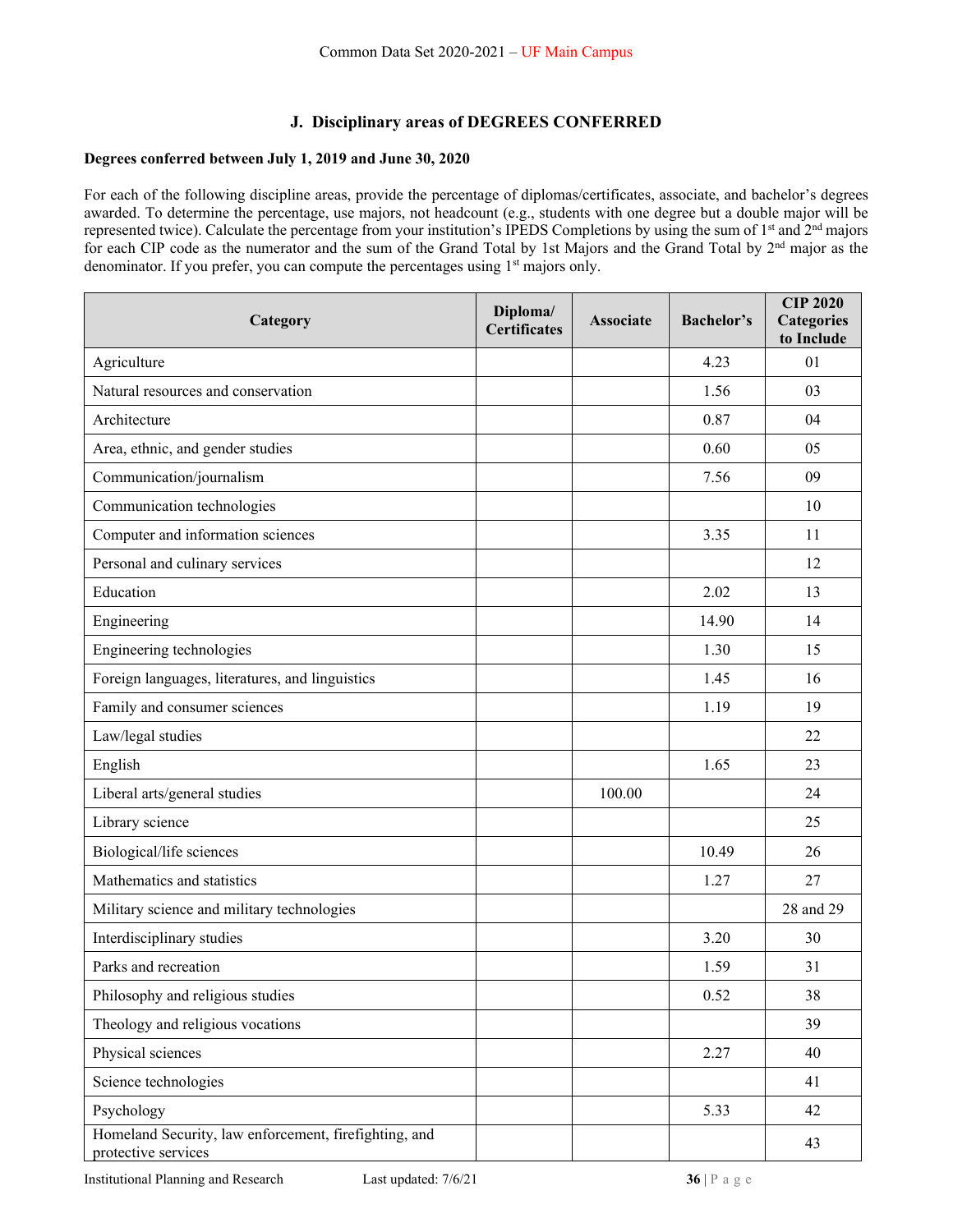| Category                                  | Diploma/<br><b>Certificates</b> | <b>Associate</b> | Bachelor's | <b>CIP 2020</b><br><b>Categories</b><br>to Include |
|-------------------------------------------|---------------------------------|------------------|------------|----------------------------------------------------|
| Public administration and social services |                                 |                  |            | 44                                                 |
| Social sciences                           |                                 |                  | 10.60      | 45                                                 |
| Construction trades                       |                                 |                  |            | 46                                                 |
| Mechanic and repair technologies          |                                 |                  |            | 47                                                 |
| Precision production                      |                                 |                  |            | 48                                                 |
| Transportation and materials moving       |                                 |                  |            | 49                                                 |
| Visual and performing arts                |                                 |                  | 2.86       | 50                                                 |
| Health professions and related programs   |                                 |                  | 7.06       | 51                                                 |
| Business/marketing                        |                                 |                  | 12.84      | 52                                                 |
| History                                   |                                 |                  | 1.29       | 54                                                 |
| Other                                     |                                 |                  |            |                                                    |
| <b>TOTAL</b>                              | 100%                            | 100%             | 100%       |                                                    |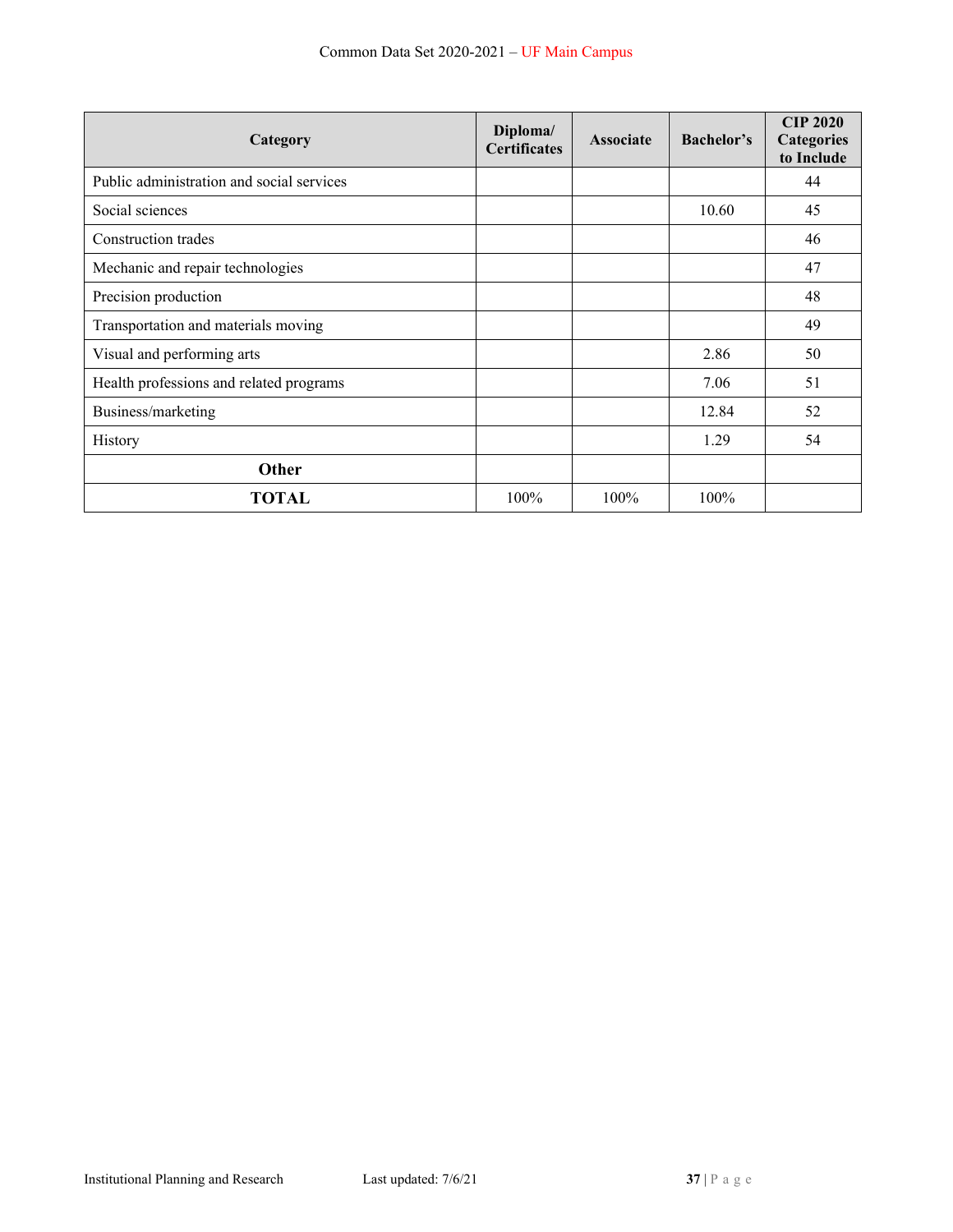#### **Common Data Set Definitions**

#### **All definitions related to the financial aid section appear at the end of the Definitions document.**

 Items preceded by an asterisk (\*) represent definitions agreed to among publishers which do not appear on the CDS document but may be present on individual publishers' surveys.

**\*Academic advisement:** Plan under which each student is assigned to a faculty member or a trained adviser, who, through regular meetings, helps the student plan and implement immediate and long-term academic and vocational goals.

**Accelerated program:** Completion of a college program of study in fewer than the usual number of years, most often by attending summer sessions and carrying extra courses during the regular academic term**.** 

**Admitted student:** Applicant who is offered admission to a degree-granting program at your institution.

**\*Adult student services:** Admission assistance, support, orientation, and other services expressly for adults who have started college for the first time, or who are re-entering after a lapse of a few years.

**American Indian or Alaska Native:** A person having origins in any of the original peoples of North and South America (including Central America) and maintaining tribal affiliation or community attachment.

**Applicant (first-time, first year):** An individual who has fulfilled the institution's requirements to be considered for admission (including payment or waiving of the application fee, if any) and who has been notified of one of the following actions: admission, nonadmission, placement on waiting list, or application withdrawn (by applicant or institution).

**Application fee:** That amount of money that an institution charges for processing a student's application for acceptance. This amount is *not*  creditable toward tuition and required fees, nor is it refundable if the student is not admitted to the institution.

**Asian:** A person having origins in any of the original peoples of the Far East, Southeast Asia, or the Indian subcontinent, including, for example, Cambodia, China, India, Japan, Korea, Malaysia, Pakistan, the Philippine Islands, Thailand, and Vietnam.

**Associate degree:** An award that normally requires at least two but less than four years of full-time equivalent college work.

**Bachelor's degree:** An award (baccalaureate or equivalent degree, as determined by the Secretary of the U.S. Department of Education) that normally requires at least four years but *not* more than five years of full-time equivalent college-level work. This includes ALL bachelor's degrees conferred in a five-year cooperative (work-study plan) program. (A cooperative plan provides for alternate class attendance and employment in business, industry, or government; thus, it allows students to combine actual work experience with their college studies.) Also, it includes bachelor's degrees in which the normal four years of work are completed in three years.

**Black or African American***:* A person having origins in any of the black racial groups of Africa.

**Board (charges):** Assume average cost for 19 meals per week or the maximum meal plan.

**Books and supplies (costs):** Average cost of books and supplies. Do not include unusual costs for special groups of students (e.g., engineering or art majors), unless they constitute the majority of students at your institution.

**Calendar system:** The method by which an institution structures most of its courses for the academic year.

**Campus Ministry:** Religious student organizations (denominational or nondenominational) devoted to fostering religious life on college campuses. May also refer to Campus Crusade for Christ, an interdenominational Christian organization.

**\*Career and placement services:** A range of services, including (often) the following: coordination of visits of employers to campus; aptitude and vocational testing; interest inventories, personal counseling; help in resume writing, interviewing, launching the job search; listings for those students desiring employment and those seeking permanent positions; establishment of a permanent reference folder; career resource materials.

**Carnegie units:** One year of study or the equivalent in a secondary school subject.

#### **Certificate:** See **Postsecondary award, certificate, or diploma.**

**Class rank:** The relative numerical position of a student in his or her graduating class, calculated by the high school on the basis of gradepoint average, whether weighted or unweighted.

**College-preparatory program:** Courses in academic subjects (English, history and social studies, foreign languages, mathematics, science, and the arts) that stress preparation for college or university study.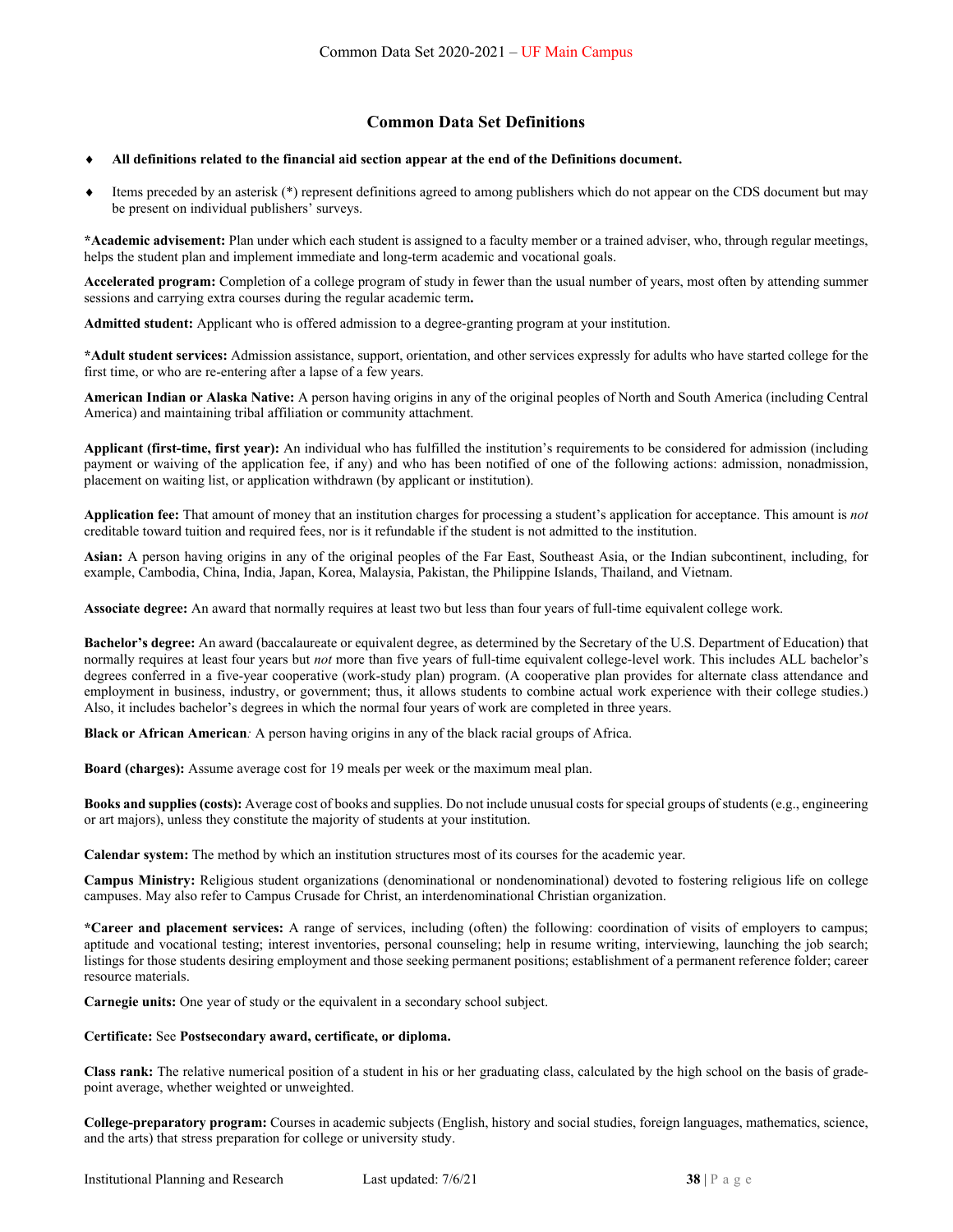**Common Application:** The standard application form distributed by the National Association of Secondary School Principals for a large number of private colleges who are members of the Common Application Group.

**\*Community service program:** Referral center for students wishing to perform volunteer work in the community or participate in volunteer activities coordinated by academic departments.

**Commuter:** A student who lives off campus in housing that is not owned by, operated by, or affiliated with the college. This category includes students who commute from home and students who have moved to the area to attend college.

**Clock hour:** A unit of measure that represents an hour of scheduled instruction given to students. Also referred to as contact hour.

**Continuous basis (for program enrollment):** A calendar system classification that is used by institutions that enroll students at any time during the academic year. For example, a cosmetology school or a word processing school might allow students to enroll and begin studies at various times, with no requirement that classes begin on a certain date.

**Cooperative education program:** A program that provides for alternate class attendance and employment in business, industry, or government.

**Cooperative housing:** College-owned, -operated, or -affiliated housing in which students share room and board expenses and participate in household chores to reduce living expenses.

**\*Counseling service:** Activities designed to assist students in making plans and decisions related to their education, career, or personal development.

**Credit:** Recognition of attendance or performance in an instructional activity (course or program) that can be applied by a recipient toward the requirements for a degree, diploma, certificate, or recognized postsecondary credential.

**Credit course:** A course that, if successfully completed, can be applied toward the number of courses required for achieving a degree, diploma, certificate, or other recognized postsecondary credential.

**Credit hour:** A unit of measure representing an hour (50 minutes) of instruction over a 15-week period in a semester or trimester system or a 10-week period in a quarter system. It is applied toward the total number of hours needed for completing the requirements of a degree, diploma, certificate, or recognized postsecondary credential.

**Cross-registration:** A system whereby students enrolled at one institution may take courses at another institution without having to apply to the second institution.

**Deferred admission:** The practice of permitting admitted students to postpone enrollment, usually for a period of one academic term or one year.

**Degree:** An award conferred by a college, university, or other postsecondary education institution as official recognition for the successful completion of a program of studies.

**Degree-seeking students:** Students enrolled in courses for credit who are recognized by the institution as seeking a degree or recognized postsecondary credential. At the undergraduate level, this is intended to include students enrolled in vocational or occupational programs.

**Differs by program (calendar system):** A calendar system classification that is used by institutions that have occupational/vocational programs of varying length. These schools may enroll students at specific times depending on the program desired. For example, a school might offer a two-month program in January, March, May, September, and November; and a three-month program in January, April, and October.

#### **Diploma:** See **Postsecondary award, certificate, or diploma.**

**Distance learning:** An option for earning course credit at off-campus locations via cable television, internet, satellite classes, videotapes, correspondence courses, or other means.

**Doctor's degree-research/scholarship**: A Ph.D. or other doctor's degree that requires advanced work beyond the master's level, including the preparation and defense of a dissertation based on original research, or the planning and execution of an original project demonstrating substantial artistic or scholarly achievement. Some examples of this type of degree may include Ed.D., D.M.A., D.B.A., D.Sc., D.A., or D.M, and others, as designated by the awarding institution.

**Doctor's degree-professional practice**: A doctor's degree that is conferred upon completion of a program providing the knowledge and skills for the recognition, credential, or license required for professional practice. The degree is awarded after a period of study such that the total time to the degree, including both pre-professional and professional preparation, equals at least six full-time equivalent academic years.

**Institutional Planning and Research Last updated: 7/6/21 39 | P a g e**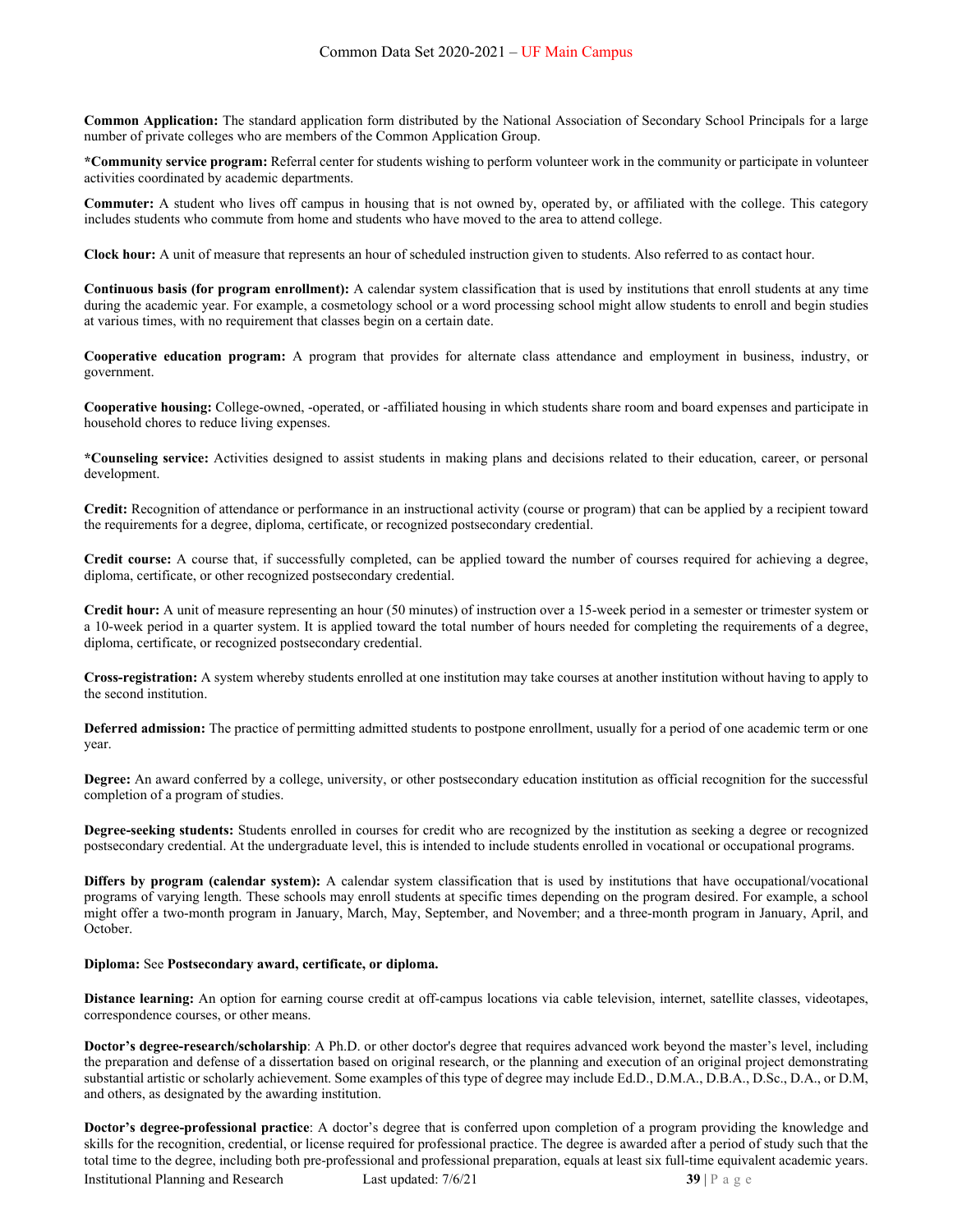Some of these degrees were formerly classified as "first-professional" and may include: Chiropractic (D.C. or D.C.M.); Dentistry (D.D.S. or D.M.D.); Law (L.L.B. or J.D.); Medicine (M.D.); Optometry (O.D.); Osteopathic Medicine (D.O); Pharmacy (Pharm.D.); Podiatry (D.P.M., Pod.D., D.P.); or, Veterinary Medicine (D.V.M.), and others, as designated by the awarding institution.

**Doctor's degree-other**: A doctor's degree that does not meet the definition of a doctor's degree - research/scholarship or a doctor's degree - professional practice.

**Double major:** Program in which students may complete two undergraduate programs of study simultaneously.

**Dual enrollment:** A program through which high school students may enroll in college courses while still enrolled in high school. Students are not required to apply for admission to the college in order to participate.

**Early action plan:** An admission plan that allows students to apply and be notified of an admission decision well in advance of the regular notification dates. If admitted, the candidate is not committed to enroll; the student may reply to the offer under the college's regular reply policy.

**Early admission:** A policy under which students who have not completed high school are admitted and enroll full time in college, usually after completion of their junior year.

**Early decision plan:** A plan that permits students to apply and be notified of an admission decision (and financial aid offer if applicable) well in advance of the regular notification date. Applicants agree to accept an offer of admission and, if admitted, to withdraw their applications from other colleges. There are three possible decisions for early decision applicants: admitted, denied, or not admitted but forwarded for consideration with the regular applicant pool, without prejudice.

**English as a Second Language (ESL):** A course of study designed specifically for students whose native language is not English.

**Exchange student program-domestic:** Any arrangement between a student and a college that permits study for a semester or more at another college **in the United States** without extending the amount of time required for a degree. **See also Study abroad**.

**External degree program:** A program of study in which students earn credits toward a degree through independent study, college courses, proficiency examinations, and personal experience. External degree programs require minimal or no classroom attendance.

**Extracurricular activities (as admission factor):** Special consideration in the admissions process given for participation in both school and nonschool-related activities of interest to the college, such as clubs, hobbies, student government, athletics, performing arts, etc.

**First-time student:** A student attending any institution for the first time at the level enrolled. Includes students enrolled in the fall term who attended a postsecondary institution for the first time at the same level in the prior summer term. Also includes students who entered with advanced standing (college credit earned before graduation from high school).

**First-time, first-year (freshman) student:** A student attending any institution for the first time at the undergraduate level. Includes students enrolled in the fall term who attended college for the first time in the prior summer term. Also includes students who entered with advanced standing (college credits earned before graduation from high school).

First-year student: A student who has completed less than the equivalent of 1 full year of undergraduate work; that is, less than 30 semester hours (in a 120-hour degree program) or less than 900 clock hours.

**Freshman:** A first-year undergraduate student.

**\*Freshman/new student orientation:** Orientation addressing the academic, social, emotional, and intellectual issues involved in beginning college. May be a few hours or a few days in length; at some colleges, there is a fee.

Full-time student (undergraduate): A student enrolled for 12 or more semester credits, 12 or more quarter credits, or 24 or more clock hours a week each term.

**Geographical residence (as admission factor):** Special consideration in the admission process given to students from a particular region, state, or country of residence.

**Grade-point average (academic high school GPA):** The sum of grade points a student has earned in secondary school divided by the number of courses taken. The most common system of assigning numbers to grades counts four points for an A, three points for a B, two points for a C, one point for a D, and no points for an E or F. Unweighted GPA's assign the same weight to each course. Weighting gives students additional points for their grades in advanced or honors courses.

**Graduate student:** A student who holds a bachelor's or equivalent, and is taking courses at the post-baccalaureate level.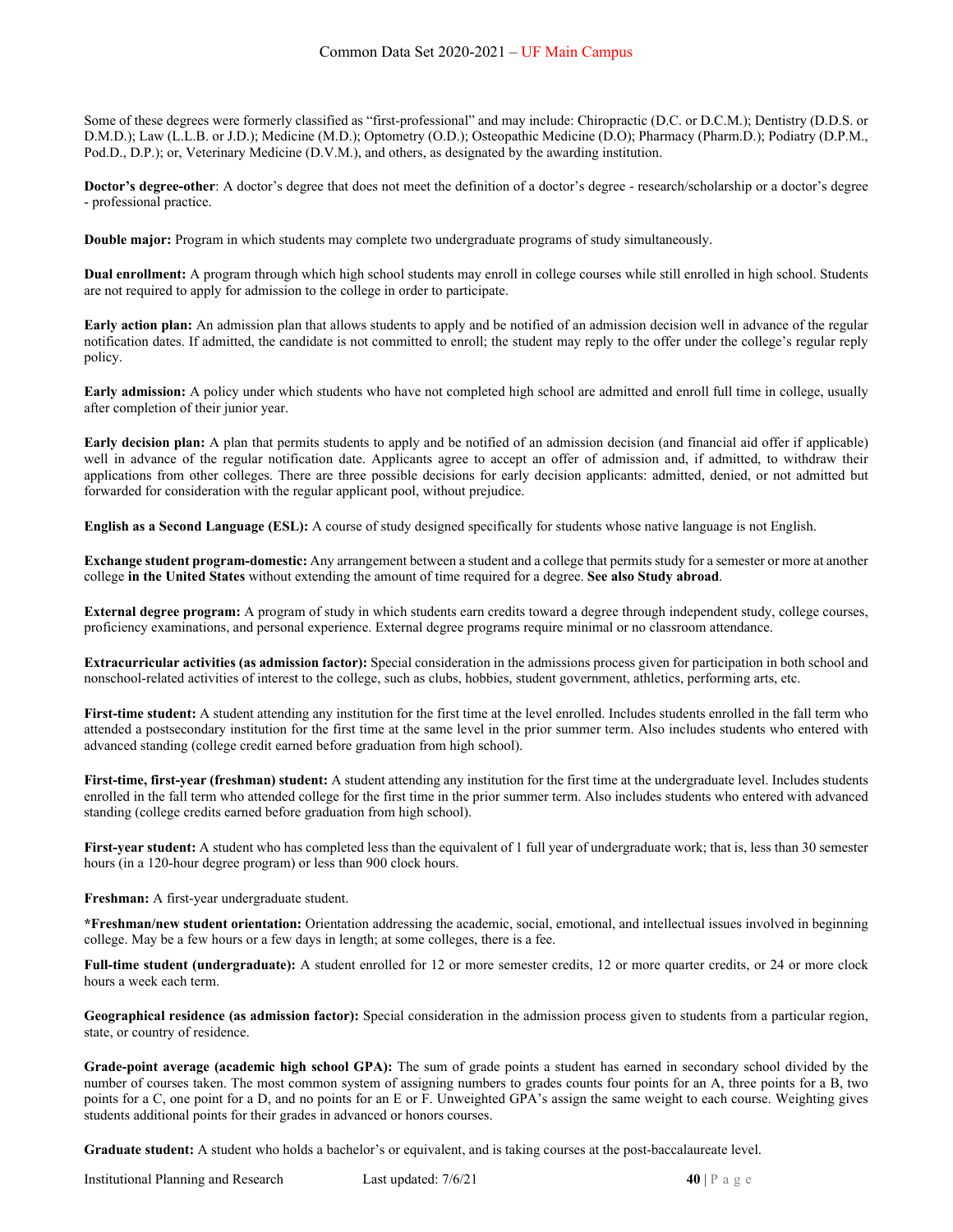**\*Health services:** Free or low cost on-campus primary and preventive health care available to students.

**High school diploma or recognized equivalent:** A document certifying the successful completion of a prescribed secondary school program of studies, or the attainment of satisfactory scores on the Tests of General Educational Development (GED), or another state-specified examination.

**Hispanic or Latino:** A person of Mexican, Puerto Rican, Cuban, South or Central American, or other Spanish culture or origin, regardless of race.

**Honors program:** Any special program for very able students offering the opportunity for educational enrichment, independent study, acceleration, or some combination of these.

**Independent study:** Academic work chosen or designed by the student with the approval of the department concerned, under an instructor's supervision, and usually undertaken outside of the regular classroom structure.

**In-state tuition:** The tuition charged by institutions to those students who meet the state's or institution's residency requirements.

#### **International student:** See **Nonresident alien.**

**International student group:** Student groups that facilitate cultural dialogue, support a diverse campus, assist international students in acclimation and creating a social network.

**Internship:** Any short-term, supervised work experience usually related to a student's major field, for which the student earns academic credit. The work can be full- or part-time, on- or off-campus, paid or unpaid.

**\*Learning center:** Center offering assistance through tutors, workshops, computer programs, or audiovisual equipment in reading, writing, math, and skills such as taking notes, managing time, taking tests.

**\*Legal services:** Free or low cost legal advice for a range of issues (personal and other).

**Liberal arts/career combination:** Program in which a student earns undergraduate degrees in two separate fields, one in a liberal arts major and the other in a professional or specialized major, whether on campus or through cross-registration.

**Master's degree**: An award that requires the successful completion of a program of study of generally one or two full-time equivalent academic years of work beyond the bachelor's degree. Some of these degrees, such as those in Theology (M.Div., M.H.L./Rav) that were formerly classified as "first-professional", may require more than two full-time equivalent academic years of work.

**Minority affiliation (as admission factor):** Special consideration in the admission process for members of designated racial/ethnic minority groups.

**\*Minority student center:** Center with programs, activities, and/or services intended to enhance the college experience of students of color.

**Model United Nations:** A simulation activity focusing on conflict resolution, globalization, and diplomacy. Assuming roles as foreign ambassadors and "delegates," students conduct research, engage in debate, draft resolutions, and may participate in a national Model UN conference.

**Native Hawaiian or Other Pacific Islander:** A person having origins in any of the original peoples of Hawaii, Guam, Samoa, or other Pacific Islands.

**Nonresident alien:** A person who is not a citizen or national of the United States and who is in this country on a visa or temporary basis and does not have the right to remain indefinitely.

**\*On-campus day care:** Licensed day care for students' children (usually age 3 and up); usually for a fee.

**Open admission:** Admission policy under which virtually all secondary school graduates or students with GED equivalency diplomas are admitted without regard to academic record, test scores, or other qualifications.

**Other expenses (costs):** Include average costs for clothing, laundry, entertainment, medical (if not a required fee), and furnishings.

**Out-of-state tuition:** The tuition charged by institutions to those students who do not meet the institution's or state's residency requirements.

**Part-time student (undergraduate):** A student enrolled for fewer than 12 credits per semester or quarter, or fewer than 24 clock hours a week each term.

**\*Personal counseling**: One-on-one or group counseling with trained professionals for students who want to explore personal, educational, or vocational issues.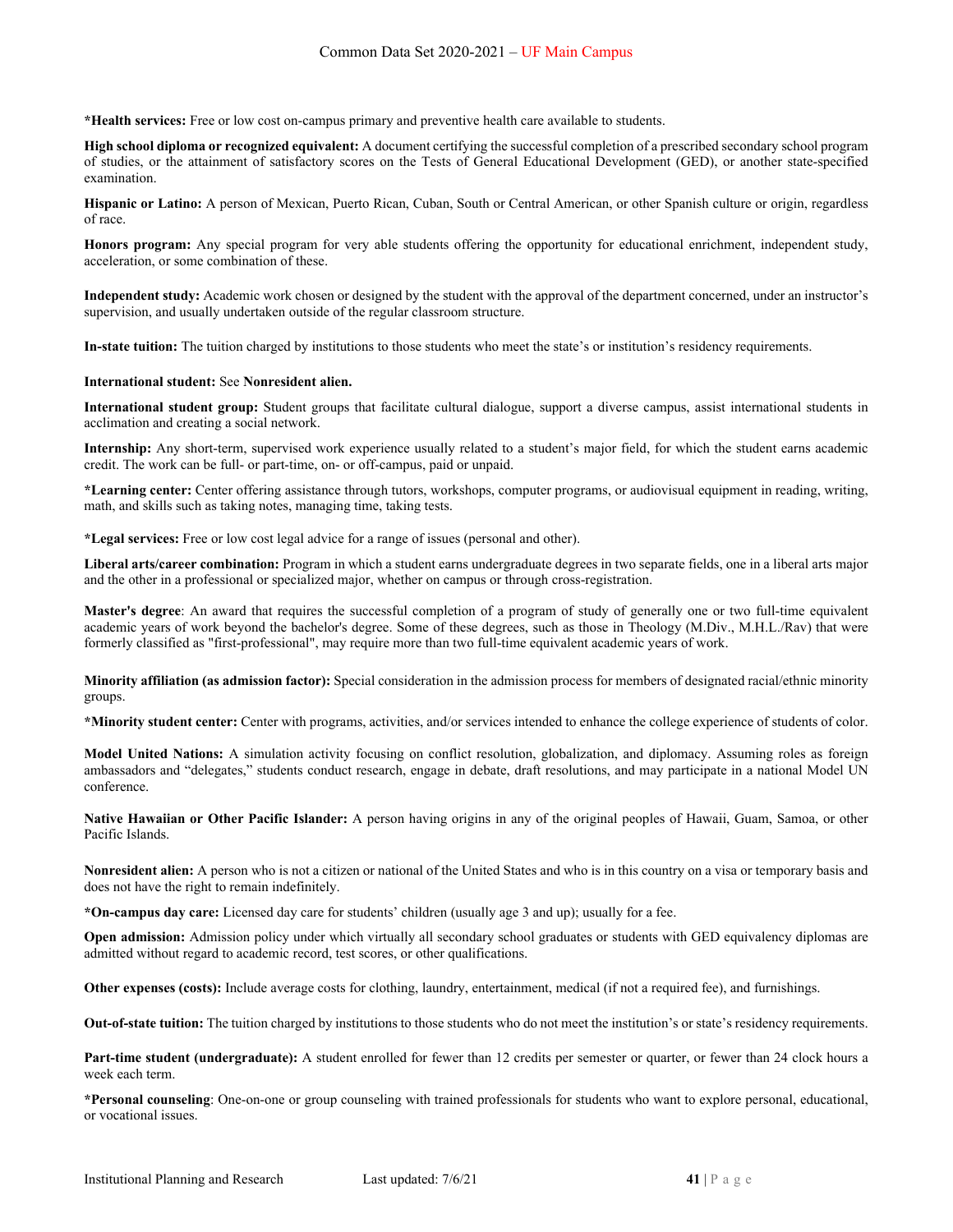**Post-baccalaureate certificate:** An award that requires completion of an organized program of study requiring 18 credit hours beyond the bachelor's; designed for persons who have completed a baccalaureate degree but do not meet the requirements of academic degrees carrying the title of master.

**Post-master's certificate:** An award that requires completion of an organized program of study of 24 credit hours beyond the master's degree but does not meet the requirements of academic degrees at the doctoral level.

**Postsecondary award, certificate, or diploma:** Includes the following three IPEDS definitions for postsecondary awards, certificates, and diplomas of varying durations and credit/contact/clock hour requirements:

*Less Than 1 Academic Year:* Requires completion of an organized program of study at the postsecondary level (below the baccalaureate degree) in less than 1 academic year (2 semesters or 3 quarters) or in less than 900 clock hours by a student enrolled full-time.

*At Least 1 But Less Than 2 Academic Years:* Requires completion of an organized program of study at the postsecondary level (below the baccalaureate degree) in at least 1 but less than 2 full-time equivalent academic years, or designed for completion in at least 30 but less than 60 credit hours, or in at least 900 but less than 1,800 clock hours.

*At Least 2 But Less Than 4 Academic Years:* Requires completion of an organized program of study at the postsecondary level (below the baccalaureate degree) in at least 2 but less than 4 full-time equivalent academic years, or designed for completion in at least 60 but less than 120 credit hours, or in at least 1,800 but less than 3,600 clock hours.

**Private institution:** An educational institution controlled by a private individual(s) or by a nongovernmental agency, usually supported primarily by other than public funds, and operated by other than publicly elected or appointed officials.

**Private for-profit institution:** A private institution in which the individual(s) or agency in control receives compensation, other than wages, rent, or other expenses for the assumption of risk.

**Private nonprofit institution:** A private institution in which the individual(s) or agency in control receives no compensation, other than wages, rent, or other expenses for the assumption of risk. These include both independent nonprofit schools and those affiliated with a religious organization.

#### **Proprietary institution:** See **Private for-profit institution.**

**Public institution:** An educational institution whose programs and activities are operated by publicly elected or appointed school officials, and which is supported primarily by public funds.

**Quarter calendar system:** A calendar system in which the academic year consists of three sessions called quarters of about 12 weeks each. The range may be from 10 to 15 weeks. There may be an additional quarter in the summer.

**Race/ethnicity:** Category used to describe groups to which individuals belong, identify with, or belong in the eyes of the community. The categories do not denote scientific definitions of anthropological origins. A person may be counted in only one group.

**Race/ethnicity unknown:** Category used to classify students or employees whose race/ethnicity is not known and whom institutions are unable to place in one of the specified racial/ethnic categories.

**Recognized Postsecondary Credential:** Includes both Title IV eligible degrees, certificates, and other recognized postsecondary credentials. Any credential that is received after completion of a program that is eligible for Title IV federal student aid. Credentials that are awarded to recognize an individual's attainment of measurable technical or industry/occupational skills necessary to obtain employment or advance within an industry occupation. (Generally based on standards developed or endorsed by employers or industry associations).

**Religious affiliation/commitment (as admission factor):** Special consideration given in the admission process for affiliation with a certain church or faith/religion, commitment to a religious vocation, or observance of certain religious tenets/lifestyle.

**\*Religious counseling:** One-on-one or group counseling with trained professionals for students who want to explore religious problems or issues.

**\*Remedial services:** Instructional courses designed for students deficient in the general competencies necessary for a regular postsecondary curriculum and educational setting.

**Required fees:** Fixed sum charged to students for items not covered by tuition and required of such a large proportion of all students that the student who does NOT pay is the exception. Do not include application fees or optional fees such as lab fees or parking fees.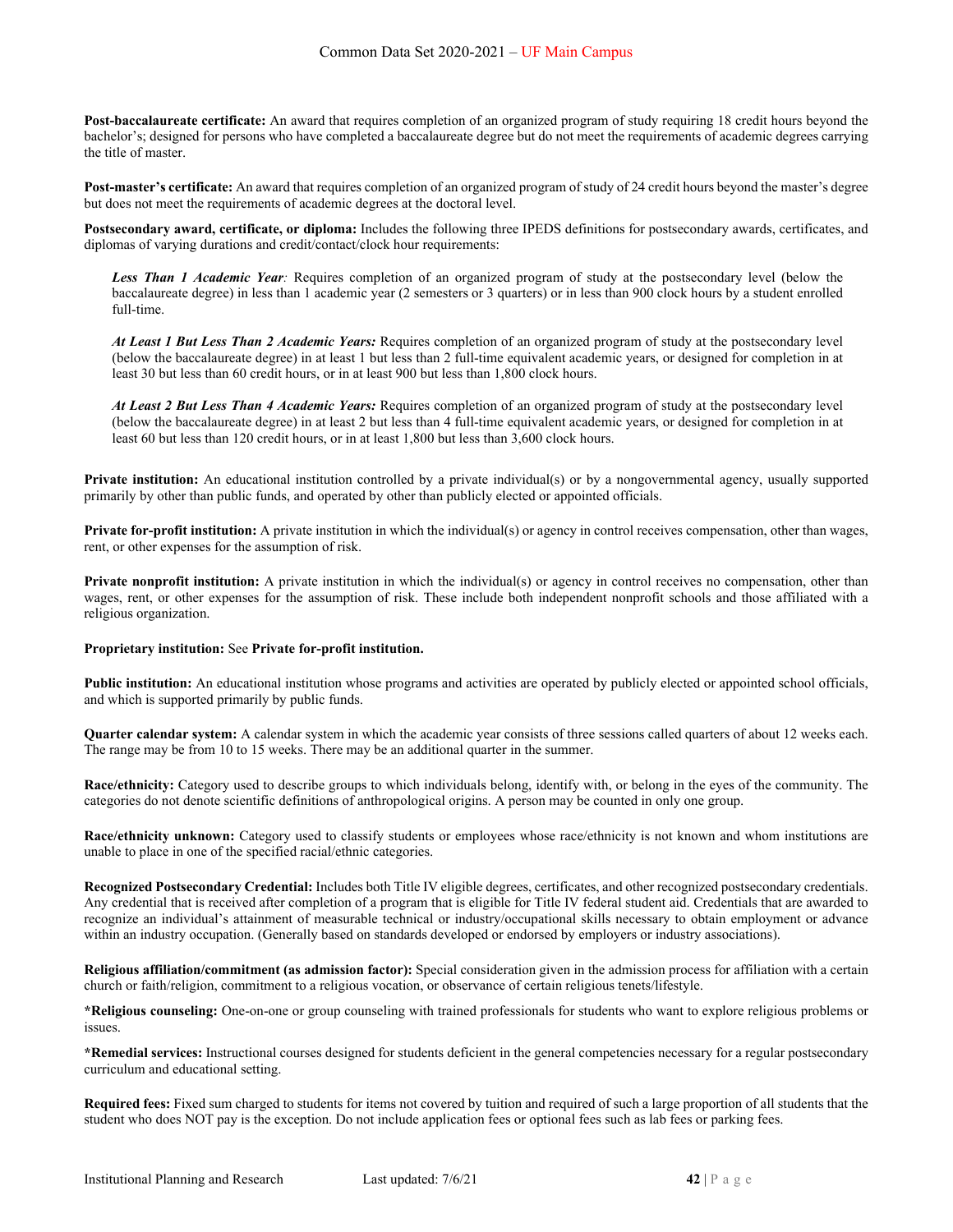**Resident alien or other eligible non-citizen:** A person who is not a citizen or national of the United States and who has been admitted as a legal immigrant for the purpose of obtaining permanent resident alien status (and who holds either an alien registration card [Form I-551 or I-151], a Temporary Resident Card [Form I-688], or an Arrival-Departure Record [Form I-94] with a notation that conveys legal immigrant status, such as Section 207 Refugee, Section 208 Asylee, Conditional Entrant Parolee or Cuban-Haitian).

**Room and board (charges)—on campus:** Assume double occupancy in institutional housing and 19 meals per week (or maximum meal plan).

**Secondary school record (as admission factor):** Information maintained by the secondary school that may include such things as the student's high school transcript, class rank, GPA, and teacher and counselor recommendations.

**Semester calendar system:** A calendar system that consists of two semesters during the academic year with about 16 weeks for each semester of instruction. There may be an additional summer session.

**Student-designed major:** A program of study based on individual interests, designed with the assistance of an adviser.

**Study abroad:** Any arrangement by which a student completes part of the college program studying in another country. Can be at a campus abroad or through a cooperative agreement with some other U.S. college or an institution of another country.

**\*Summer session:** A summer session is shorter than a regular semester and not considered part of the academic year. It is not the third term of an institution operating on a trimester system or the fourth term of an institution operating on a quarter calendar system. The institution may have 2 or more sessions occurring in the summer months. Some schools, such as vocational and beauty schools, have year-round classes with no separate summer session.

**Talent/ability (as admission factor):** Special consideration given to students with demonstrated talent/abilities in areas of interest to the institution (e.g., sports, the arts, languages, etc.).

**Teacher certification program:** Program designed to prepare students to meet the requirements for certification as teachers in elementary, middle/junior high, and secondary schools.

**Transfer applicant:** An individual who has fulfilled the institution's requirements to be considered for admission (including payment or waiving of the application fee, if any) and who has previously attended another college or university and earned college-level credit.

**Transfer student:** A student entering the institution for the first time but known to have previously attended a postsecondary institution at the same level (e.g., undergraduate). The student may transfer with or without credit.

**Transportation (costs):** Assume two round trips to student's hometown per year for students in institutional housing or daily travel to and from your institution for commuter students.

**Trimester calendar system:** An academic year consisting of 3 terms of about 15 weeks each.

**Tuition:** Amount of money charged to students for instructional services. Tuition may be charged per term, per course, or per credit.

**\*Tutoring:** May range from one-on-one tutoring in specific subjects to tutoring in an area such as math, reading, or writing. Most tutors are college students; at some colleges, they are specially trained and certified.

**Unit:** a standard of measurement representing hours of academic instruction (e.g., semester credit, quarter credit, clock hour).

**Undergraduate:** A student enrolled in a four- or five-year bachelor's degree program, an associate degree program, or a vocational or technical program below the baccalaureate.

**\*Veteran's counseling:** Helps veterans and their dependents obtain benefits for their selected program and provides certifications to the Veteran's Administration. May also provide personal counseling on the transition from the military to a civilian life.

**\*Visually impaired:** Any person whose sight loss is not correctable and is sufficiently severe as to adversely affect educational performance.

**Volunteer work (as admission factor):** Special consideration given to students for activity done on a volunteer basis (e.g., tutoring, hospital care, working with the elderly or disabled) as a service to the community or the public in general.

Wait list: List of students who meet the admission requirements but will only be offered a place in the class if space becomes available.

**Weekend college:** A program that allows students to take a complete course of study and attend classes only on weekends.

**White:** A person having origins in any of the original peoples of Europe, the Middle East, or North Africa.

**\*Women's center:** Center with programs, academic activities, and/or services intended to promote an understanding of the evolving roles of women.

**Institutional Planning and Research Last updated: 7/6/21 43 | P a g e**